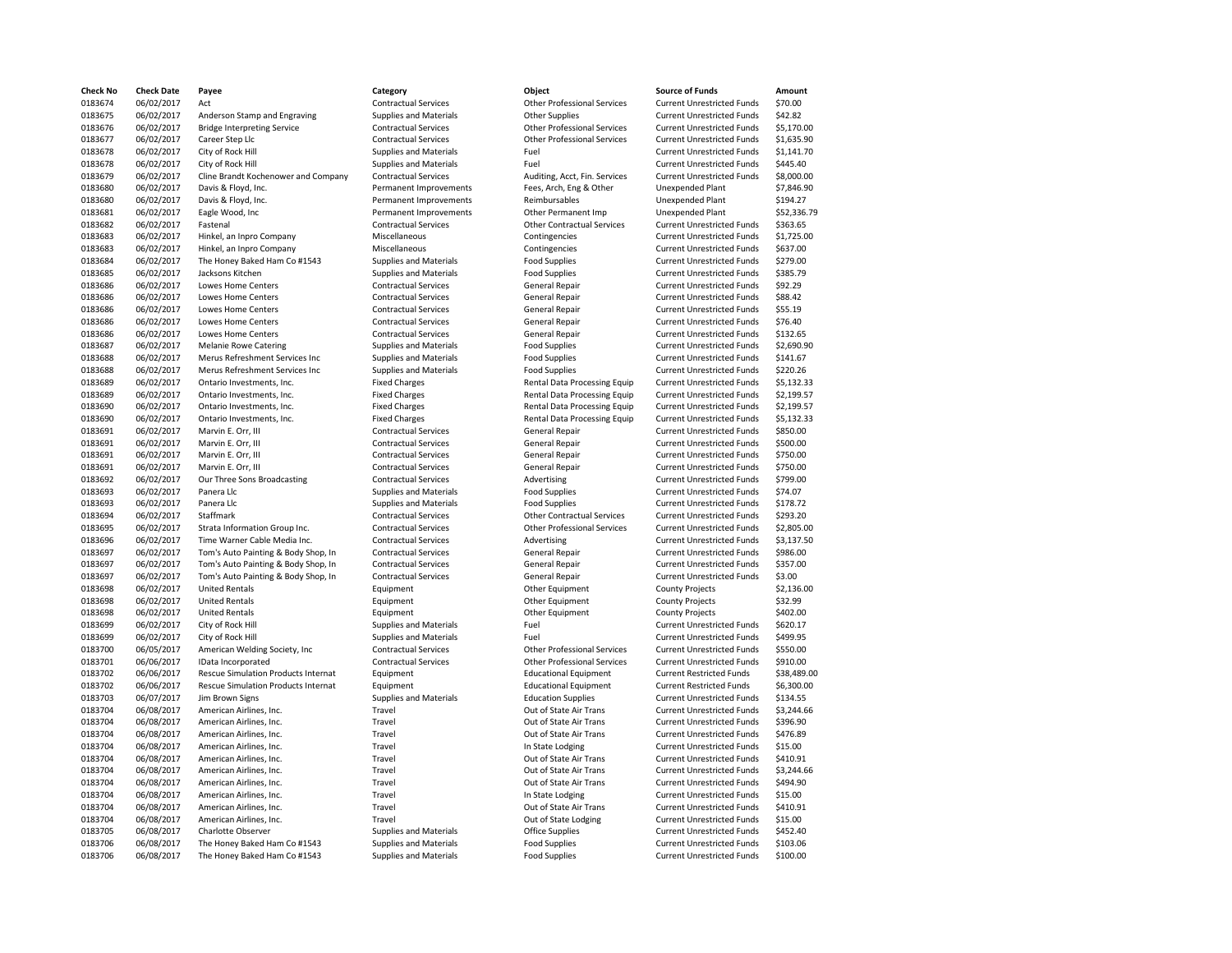| <b>Check No</b> | <b>Check Date</b> | Payee                              | Category                      | Object                               | <b>Source of Funds</b>                                      | Amount       |
|-----------------|-------------------|------------------------------------|-------------------------------|--------------------------------------|-------------------------------------------------------------|--------------|
| 0183707         | 06/08/2017        | Lake Wylie Chamber of Commerce     | <b>Fixed Charges</b>          | Dues & Membership Fees               | <b>Current Unrestricted Funds</b>                           | \$460.00     |
| 0183708         | 06/08/2017        | The Rock Hill Sports Commission    | <b>Contractual Services</b>   | <b>Other Professional Services</b>   | <b>Current Unrestricted Funds</b>                           | \$2,500.00   |
| 0183708         | 06/08/2017        | The Rock Hill Sports Commission    | <b>Contractual Services</b>   | <b>Other Professional Services</b>   | <b>Current Unrestricted Funds</b>                           | \$0.00       |
| 0183709         | 06/09/2017        | Boans Locksmith Shop               | <b>Contractual Services</b>   | <b>Other Professional Services</b>   | <b>Current Unrestricted Funds</b>                           | \$120.00     |
| 0183710         | 06/09/2017        | Graybar Electric Co                | <b>Contractual Services</b>   | <b>General Repair</b>                | <b>Current Unrestricted Funds</b>                           | \$231.53     |
| 0183710         | 06/09/2017        | Graybar Electric Co                | <b>Contractual Services</b>   | General Repair                       | <b>Current Unrestricted Funds</b>                           | \$64.68      |
| 0183710         | 06/09/2017        | Graybar Electric Co                | <b>Contractual Services</b>   | <b>General Repair</b>                | <b>Current Unrestricted Funds</b>                           | \$155.08     |
| 0183711         | 06/09/2017        | Staffmark                          | <b>Contractual Services</b>   | <b>Other Professional Services</b>   | <b>Current Unrestricted Funds</b>                           | \$293.20     |
| 0183711         | 06/09/2017        | Staffmark                          | <b>Contractual Services</b>   | <b>Other Professional Services</b>   | <b>Current Unrestricted Funds</b>                           | \$293.20     |
| 0183712         | 06/09/2017        | Winthrop University                | <b>Fixed Charges</b>          | Rental Other                         | <b>Current Unrestricted Funds</b>                           | \$1,500.00   |
| 0183712         | 06/09/2017        | Winthrop University                | <b>Fixed Charges</b>          | Rental Other                         | <b>Current Unrestricted Funds</b>                           | \$1,405.86   |
|                 |                   |                                    |                               |                                      |                                                             |              |
| 0183712         | 06/09/2017        | Winthrop University                | <b>Fixed Charges</b>          | Rental Other                         | <b>Current Unrestricted Funds</b>                           | \$1,060.00   |
| 0183712         | 06/09/2017        | Winthrop University                | <b>Fixed Charges</b>          | Rental Other                         | <b>Current Unrestricted Funds</b>                           | \$1,080.00   |
| 0183712         | 06/09/2017        | Winthrop University                | <b>Fixed Charges</b>          | Rental Other                         | <b>Current Unrestricted Funds</b>                           | \$340.00     |
| 0183712         | 06/09/2017        | Winthrop University                | <b>Fixed Charges</b>          | Rental Other                         | <b>Current Unrestricted Funds</b>                           | \$225.00     |
| 0183712         | 06/09/2017        | Winthrop University                | <b>Current Assets</b>         | Prepaid Expenses                     | <b>Current Unrestricted Funds</b>                           | $$-3,125.00$ |
| 0183713         | 06/09/2017        | A3 Communications, Inc.            | <b>Contractual Services</b>   | <b>Other Professional Services</b>   | <b>County Projects</b>                                      | \$1,945.56   |
| 0183713         | 06/09/2017        | A3 Communications, Inc.            | <b>Contractual Services</b>   | <b>Other Professional Services</b>   | <b>County Projects</b>                                      | \$360.00     |
| 0183713         | 06/09/2017        | A3 Communications, Inc.            | <b>Contractual Services</b>   | <b>Other Professional Services</b>   | <b>County Projects</b>                                      | \$620.00     |
| 0183713         | 06/09/2017        | A3 Communications, Inc.            | <b>Contractual Services</b>   | <b>Other Professional Services</b>   | <b>County Projects</b>                                      | \$300.00     |
| 0183713         | 06/09/2017        | A3 Communications, Inc.            | <b>Contractual Services</b>   | <b>Other Professional Services</b>   | <b>County Projects</b>                                      | \$500.00     |
| 0183714         | 06/09/2017        | Adams Outdoor Advertising of Nc    | <b>Contractual Services</b>   | Advertising                          | <b>Current Unrestricted Funds</b>                           | \$1,775.00   |
| 0183715         | 06/09/2017        | Ameripride Services Inc            | Supplies and Materials        | <b>Major Supplies</b>                | <b>Current Unrestricted Funds</b>                           | \$155.90     |
| 0183716         | 06/09/2017        | Apple Inc                          | Supplies and Materials        | <b>Education Supplies</b>            | <b>Current Unrestricted Funds</b>                           | \$2,658.00   |
| 0183716         | 06/09/2017        | Apple Inc                          | <b>Supplies and Materials</b> | <b>Education Supplies</b>            | <b>Current Unrestricted Funds</b>                           | \$366.00     |
| 0183716         | 06/09/2017        | Apple Inc                          | Equipment                     | Non Capitalized Equipment            | <b>Current Restricted Funds</b>                             | \$1,329.00   |
| 0183717         | 06/09/2017        | Arts & Science Council             | <b>Contractual Services</b>   | <b>Education &amp; Training Serv</b> | <b>Current Unrestricted Funds</b>                           | \$1,800.00   |
| 0183717         | 06/09/2017        | Arts & Science Council             | <b>Contractual Services</b>   | <b>Education &amp; Training Serv</b> | <b>Current Unrestricted Funds</b>                           | \$1,800.00   |
| 0183717         | 06/09/2017        | Arts & Science Council             | <b>Contractual Services</b>   | <b>Education &amp; Training Serv</b> | <b>Current Unrestricted Funds</b>                           | \$1,800.00   |
| 0183718         | 06/09/2017        | Bonitz Flooring Group Inc          | <b>Contractual Services</b>   | <b>General Repair</b>                | <b>Current Unrestricted Funds</b>                           | \$373.75     |
| 0183718         | 06/09/2017        | Bonitz Flooring Group Inc          | <b>Contractual Services</b>   | <b>General Repair</b>                | <b>Current Unrestricted Funds</b>                           | \$73.00      |
| 0183719         | 06/09/2017        | <b>Bridge Interpreting Service</b> | <b>Contractual Services</b>   | <b>Other Professional Services</b>   | <b>Current Unrestricted Funds</b>                           | \$125.00     |
| 0183719         | 06/09/2017        | <b>Bridge Interpreting Service</b> | <b>Contractual Services</b>   | <b>Other Professional Services</b>   | <b>Current Unrestricted Funds</b>                           | \$2,340.00   |
| 0183720         | 06/09/2017        | <b>Burgess Sales &amp; Supply</b>  | Supplies and Materials        | <b>Other Supplies</b>                | <b>County Projects</b>                                      | \$3,855.00   |
| 0183720         | 06/09/2017        | <b>Burgess Sales &amp; Supply</b>  | Supplies and Materials        | <b>Other Supplies</b>                |                                                             | \$65.00      |
| 0183721         | 06/09/2017        | Canon Solutions America Inc        | Supplies and Materials        |                                      | <b>County Projects</b><br><b>Current Unrestricted Funds</b> | \$290.72     |
|                 |                   |                                    |                               | Photocopy Supplies                   |                                                             |              |
| 0183722         | 06/09/2017        | Carolina Landscape Supplies Inc.   | <b>Supplies and Materials</b> | <b>Maintenance Supplies</b>          | <b>Current Unrestricted Funds</b>                           | \$1,262.50   |
| 0183722         | 06/09/2017        | Carolina Landscape Supplies Inc.   | Supplies and Materials        | <b>Maintenance Supplies</b>          | <b>Current Unrestricted Funds</b>                           | \$1,262.50   |
| 0183723         | 06/09/2017        | Chef's Catering                    | <b>Supplies and Materials</b> | <b>Food Supplies</b>                 | <b>Current Unrestricted Funds</b>                           | \$959.02     |
| 0183724         | 06/09/2017        | Clean Windows Unlimited            | <b>Contractual Services</b>   | <b>Other Contractual Services</b>    | <b>Current Unrestricted Funds</b>                           | \$9,125.00   |
| 0183724         | 06/09/2017        | Clean Windows Unlimited            | <b>Contractual Services</b>   | <b>Other Contractual Services</b>    | <b>Current Unrestricted Funds</b>                           | \$1,300.00   |
| 0183725         | 06/09/2017        | Club Colors                        | Supplies and Materials        | <b>Education Supplies</b>            | <b>Current Unrestricted Funds</b>                           | \$2,801.60   |
| 0183725         | 06/09/2017        | Club Colors                        | Supplies and Materials        | <b>Education Supplies</b>            | <b>Current Unrestricted Funds</b>                           | \$429.00     |
| 0183725         | 06/09/2017        | Club Colors                        | Supplies and Materials        | <b>Education Supplies</b>            | <b>Current Unrestricted Funds</b>                           | \$183.62     |
| 0183726         | 06/09/2017        | Dade Paper and Bag Co              | <b>Supplies and Materials</b> | Janitorial Supplies                  | <b>Current Unrestricted Funds</b>                           | \$2,246.23   |
| 0183726         | 06/09/2017        | Dade Paper and Bag Co              | Supplies and Materials        | Janitorial Supplies                  | <b>Current Unrestricted Funds</b>                           | \$76.01      |
| 0183727         | 06/09/2017        | Data Network Solutions Inc         | Equipment                     | <b>Educational Equipment</b>         | <b>Current Restricted Funds</b>                             | \$2,000.00   |
| 0183727         | 06/09/2017        | Data Network Solutions Inc         | <b>Contractual Services</b>   | <b>Other Contractual Services</b>    | <b>Current Unrestricted Funds</b>                           | \$12,614.00  |
| 0183728         | 06/09/2017        | <b>Dell Computer Corporation</b>   | Equipment                     | Non Capitalized Equipment            | <b>Current Unrestricted Funds</b>                           | \$2,500.00   |
| 0183728         | 06/09/2017        | <b>Dell Computer Corporation</b>   | Equipment                     | Non Capitalized Equipment            | <b>Current Restricted Funds</b>                             | \$15,192.60  |
| 0183728         | 06/09/2017        | <b>Dell Computer Corporation</b>   | Equipment                     | Non Capitalized Equipment            | <b>Current Restricted Funds</b>                             | \$3,617.46   |
| 0183729         | 06/09/2017        | <b>ESP Associates PA</b>           | Permanent Improvements        | Reimbursables                        | <b>Unexpended Plant</b>                                     | \$183.32     |
| 0183729         | 06/09/2017        | <b>ESP Associates PA</b>           | Permanent Improvements        | Fees, Arch, Eng & Other              | <b>Unexpended Plant</b>                                     | \$4,293.13   |
| 0183729         | 06/09/2017        | <b>ESP Associates PA</b>           | Permanent Improvements        | Reimbursables                        | Master Plan                                                 | \$540.00     |
| 0183730         | 06/09/2017        | Galls, an Aramark Company          | <b>Supplies and Materials</b> | <b>Clothing Supplies</b>             | <b>Current Unrestricted Funds</b>                           | \$641.27     |
| 0183730         | 06/09/2017        | Galls, an Aramark Company          | <b>Supplies and Materials</b> | <b>Clothing Supplies</b>             | <b>Current Unrestricted Funds</b>                           | \$177.79     |
| 0183731         | 06/09/2017        | Gateway Supply Company             | Equipment                     | Other Equipment                      | <b>County Projects</b>                                      | \$6,900.00   |
| 0183732         | 06/09/2017        | Georgia Institute of Technology    | Supplies and Materials        | <b>Education Supplies</b>            | <b>Current Unrestricted Funds</b>                           | \$3,812.00   |
| 0183733         | 06/09/2017        | Graybar Electric Co                | <b>Contractual Services</b>   | <b>General Repair</b>                | <b>Current Unrestricted Funds</b>                           | \$115.68     |
| 0183733         | 06/09/2017        | Graybar Electric Co                | <b>Contractual Services</b>   | <b>General Repair</b>                | <b>Current Unrestricted Funds</b>                           | \$145.45     |
| 0183734         | 06/09/2017        | Hinkel, an Inpro Company           | <b>Contractual Services</b>   | <b>Other Professional Services</b>   | <b>Current Unrestricted Funds</b>                           | \$231.00     |
| 0183734         | 06/09/2017        | Hinkel, an Inpro Company           | <b>Contractual Services</b>   | <b>Other Professional Services</b>   | <b>Current Unrestricted Funds</b>                           | \$158.60     |
|                 |                   |                                    |                               |                                      |                                                             |              |
| 0183735         | 06/09/2017        | The Honey Baked Ham Co #1543       | <b>Supplies and Materials</b> | <b>Food Supplies</b>                 | <b>Current Unrestricted Funds</b>                           | \$207.25     |

| Category                      | Object                               | <b>Source of Funds</b>            | Amount       |
|-------------------------------|--------------------------------------|-----------------------------------|--------------|
| <b>Fixed Charges</b>          | Dues & Membership Fees               | <b>Current Unrestricted Funds</b> | \$460.00     |
| <b>Contractual Services</b>   | <b>Other Professional Services</b>   | <b>Current Unrestricted Funds</b> | \$2,500.00   |
| <b>Contractual Services</b>   | <b>Other Professional Services</b>   | <b>Current Unrestricted Funds</b> | \$0.00       |
| <b>Contractual Services</b>   | <b>Other Professional Services</b>   | <b>Current Unrestricted Funds</b> | \$120.00     |
| <b>Contractual Services</b>   | <b>General Repair</b>                | <b>Current Unrestricted Funds</b> | \$231.53     |
| <b>Contractual Services</b>   | <b>General Repair</b>                | <b>Current Unrestricted Funds</b> | \$64.68      |
| <b>Contractual Services</b>   | <b>General Repair</b>                | <b>Current Unrestricted Funds</b> | \$155.08     |
| <b>Contractual Services</b>   | <b>Other Professional Services</b>   | <b>Current Unrestricted Funds</b> | \$293.20     |
| <b>Contractual Services</b>   | <b>Other Professional Services</b>   | <b>Current Unrestricted Funds</b> | \$293.20     |
| <b>Fixed Charges</b>          | Rental Other                         | <b>Current Unrestricted Funds</b> | \$1,500.00   |
| <b>Fixed Charges</b>          | Rental Other                         | <b>Current Unrestricted Funds</b> | \$1,405.86   |
| <b>Fixed Charges</b>          | Rental Other                         | <b>Current Unrestricted Funds</b> | \$1,060.00   |
| <b>Fixed Charges</b>          | Rental Other                         | <b>Current Unrestricted Funds</b> | \$1,080.00   |
| <b>Fixed Charges</b>          | <b>Rental Other</b>                  | <b>Current Unrestricted Funds</b> | \$340.00     |
| <b>Fixed Charges</b>          | Rental Other                         | <b>Current Unrestricted Funds</b> | \$225.00     |
| <b>Current Assets</b>         | Prepaid Expenses                     | <b>Current Unrestricted Funds</b> | $$-3,125.00$ |
| <b>Contractual Services</b>   | <b>Other Professional Services</b>   | <b>County Projects</b>            | \$1,945.56   |
| <b>Contractual Services</b>   | <b>Other Professional Services</b>   | <b>County Projects</b>            | \$360.00     |
| <b>Contractual Services</b>   | <b>Other Professional Services</b>   | <b>County Projects</b>            | \$620.00     |
| <b>Contractual Services</b>   | <b>Other Professional Services</b>   | <b>County Projects</b>            | \$300.00     |
| <b>Contractual Services</b>   | <b>Other Professional Services</b>   | <b>County Projects</b>            | \$500.00     |
| <b>Contractual Services</b>   | Advertising                          | <b>Current Unrestricted Funds</b> | \$1,775.00   |
| Supplies and Materials        | <b>Major Supplies</b>                | <b>Current Unrestricted Funds</b> | \$155.90     |
| Supplies and Materials        | <b>Education Supplies</b>            | <b>Current Unrestricted Funds</b> | \$2,658.00   |
| Supplies and Materials        | <b>Education Supplies</b>            | <b>Current Unrestricted Funds</b> | \$366.00     |
| Equipment                     | Non Capitalized Equipment            | <b>Current Restricted Funds</b>   | \$1,329.00   |
| <b>Contractual Services</b>   | <b>Education &amp; Training Serv</b> | <b>Current Unrestricted Funds</b> | \$1,800.00   |
| <b>Contractual Services</b>   | <b>Education &amp; Training Serv</b> | <b>Current Unrestricted Funds</b> | \$1,800.00   |
| <b>Contractual Services</b>   | <b>Education &amp; Training Serv</b> | <b>Current Unrestricted Funds</b> | \$1,800.00   |
| <b>Contractual Services</b>   | <b>General Repair</b>                | <b>Current Unrestricted Funds</b> | \$373.75     |
| <b>Contractual Services</b>   | <b>General Repair</b>                | <b>Current Unrestricted Funds</b> | \$73.00      |
| <b>Contractual Services</b>   | <b>Other Professional Services</b>   | <b>Current Unrestricted Funds</b> | \$125.00     |
| <b>Contractual Services</b>   | <b>Other Professional Services</b>   | <b>Current Unrestricted Funds</b> | \$2,340.00   |
| Supplies and Materials        | <b>Other Supplies</b>                | <b>County Projects</b>            | \$3,855.00   |
| Supplies and Materials        | <b>Other Supplies</b>                | <b>County Projects</b>            | \$65.00      |
| Supplies and Materials        | Photocopy Supplies                   | <b>Current Unrestricted Funds</b> | \$290.72     |
| Supplies and Materials        | <b>Maintenance Supplies</b>          | <b>Current Unrestricted Funds</b> | \$1,262.50   |
| Supplies and Materials        | <b>Maintenance Supplies</b>          | <b>Current Unrestricted Funds</b> | \$1,262.50   |
| Supplies and Materials        | <b>Food Supplies</b>                 | <b>Current Unrestricted Funds</b> | \$959.02     |
| <b>Contractual Services</b>   | <b>Other Contractual Services</b>    | <b>Current Unrestricted Funds</b> | \$9,125.00   |
| <b>Contractual Services</b>   | <b>Other Contractual Services</b>    | <b>Current Unrestricted Funds</b> | \$1,300.00   |
| Supplies and Materials        | <b>Education Supplies</b>            | <b>Current Unrestricted Funds</b> | \$2,801.60   |
| Supplies and Materials        | <b>Education Supplies</b>            | <b>Current Unrestricted Funds</b> | \$429.00     |
| Supplies and Materials        | <b>Education Supplies</b>            | <b>Current Unrestricted Funds</b> | \$183.62     |
| <b>Supplies and Materials</b> | Janitorial Supplies                  | <b>Current Unrestricted Funds</b> | \$2,246.23   |
| Supplies and Materials        | Janitorial Supplies                  | <b>Current Unrestricted Funds</b> | \$76.01      |
| Equipment                     | <b>Educational Equipment</b>         | <b>Current Restricted Funds</b>   | \$2,000.00   |
| <b>Contractual Services</b>   | <b>Other Contractual Services</b>    | <b>Current Unrestricted Funds</b> | \$12,614.00  |
| Equipment                     | Non Capitalized Equipment            | <b>Current Unrestricted Funds</b> | \$2,500.00   |
| Equipment                     | Non Capitalized Equipment            | <b>Current Restricted Funds</b>   | \$15,192.60  |
| Equipment                     | Non Capitalized Equipment            | <b>Current Restricted Funds</b>   | \$3,617.46   |
| Permanent Improvements        | Reimbursables                        | <b>Unexpended Plant</b>           | \$183.32     |
| Permanent Improvements        | Fees, Arch, Eng & Other              | <b>Unexpended Plant</b>           | \$4,293.13   |
| Permanent Improvements        | Reimbursables                        | Master Plan                       | \$540.00     |
| Supplies and Materials        | <b>Clothing Supplies</b>             | <b>Current Unrestricted Funds</b> | \$641.27     |
| Supplies and Materials        | <b>Clothing Supplies</b>             | <b>Current Unrestricted Funds</b> | \$177.79     |
| Equipment                     | Other Equipment                      | <b>County Projects</b>            | \$6,900.00   |
| Supplies and Materials        | <b>Education Supplies</b>            | <b>Current Unrestricted Funds</b> | \$3,812.00   |
| <b>Contractual Services</b>   | <b>General Repair</b>                | <b>Current Unrestricted Funds</b> | \$115.68     |
| <b>Contractual Services</b>   | <b>General Repair</b>                | <b>Current Unrestricted Funds</b> | \$145.45     |
| <b>Contractual Services</b>   | <b>Other Professional Services</b>   | <b>Current Unrestricted Funds</b> | \$231.00     |
| <b>Contractual Services</b>   | <b>Other Professional Services</b>   | <b>Current Unrestricted Funds</b> | \$158.60     |
| <b>Supplies and Materials</b> | <b>Food Supplies</b>                 | <b>Current Unrestricted Funds</b> | \$207.25     |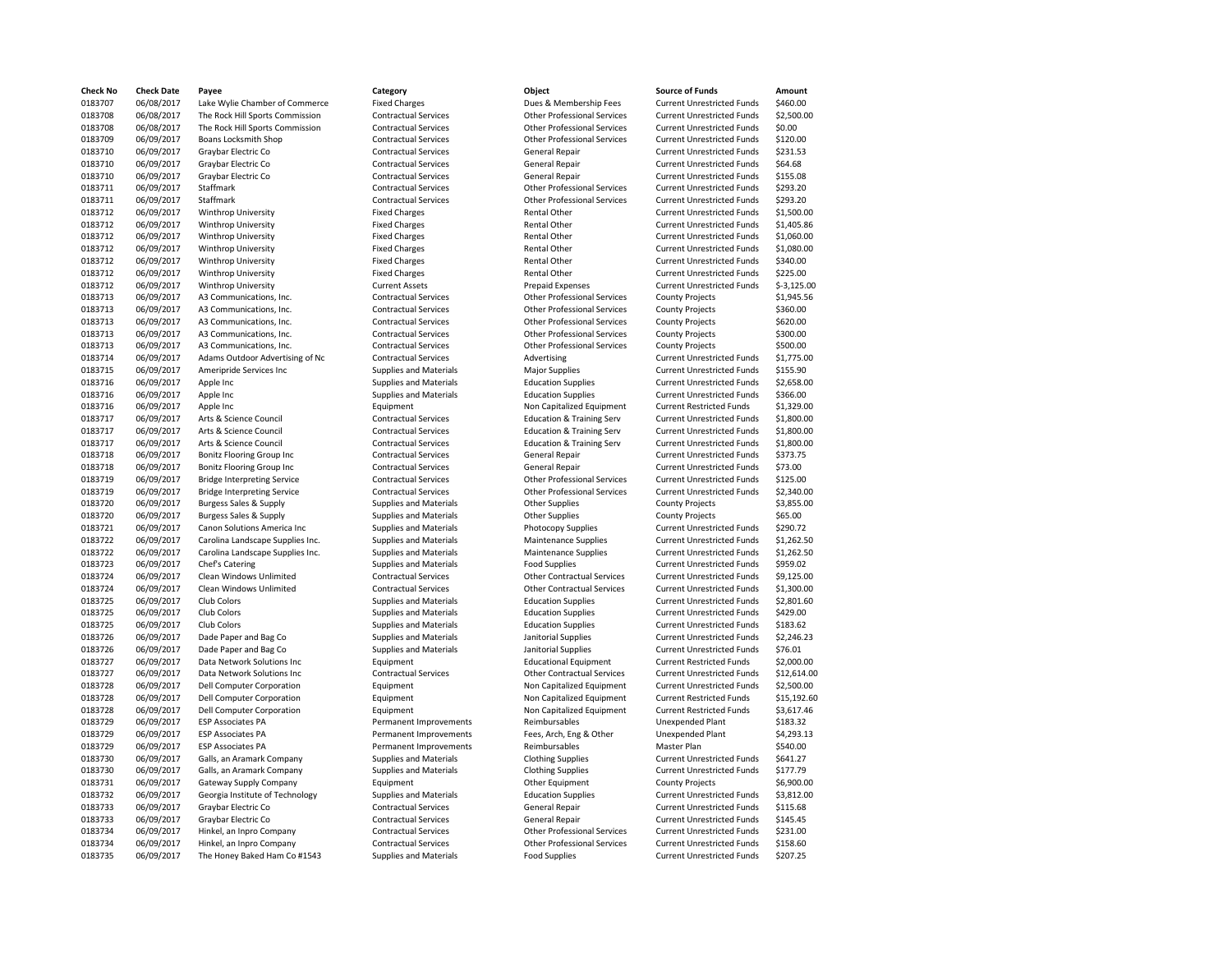| <b>Check No</b> | <b>Check Date</b> | Payee                               |
|-----------------|-------------------|-------------------------------------|
| 0183735         | 06/09/2017        | The Honey Baked Ham Co #1543        |
| 0183735         | 06/09/2017        | The Honey Baked Ham Co #1543        |
| 0183735         | 06/09/2017        | The Honey Baked Ham Co #1543        |
| 0183735         | 06/09/2017        | The Honey Baked Ham Co #1543        |
| 0183735         | 06/09/2017        | The Honey Baked Ham Co #1543        |
| 0183735         | 06/09/2017        | The Honey Baked Ham Co #1543        |
| 0183735         | 06/09/2017        | The Honey Baked Ham Co #1543        |
| 0183736         | 06/09/2017        | The Human Solution                  |
| 0183736         | 06/09/2017        | The Human Solution                  |
| 0183737         | 06/09/2017        | IData Incorporated                  |
| 0183738         | 06/09/2017        | Jacksons Kitchen                    |
| 0183738         | 06/09/2017        | Jacksons Kitchen                    |
| 0183739         | 06/09/2017        | Keck and Wood, Inc                  |
| 0183740         | 06/09/2017        | McAlister's Deli                    |
| 0183740         | 06/09/2017        | McAlister's Deli                    |
| 0183740         | 06/09/2017        | McAlister's Deli                    |
| 0183740         | 06/09/2017        | McAlister's Deli                    |
| 0183740         | 06/09/2017        | McAlister's Deli                    |
| 0183740         | 06/09/2017        | McAlister's Deli                    |
| 0183740         | 06/09/2017        | McAlister's Deli                    |
| 0183741         | 06/09/2017        | McVeigh & Mangum Engineering, Inc   |
| 0183742         | 06/09/2017        | Melanie Rowe Catering               |
| 0183743         | 06/09/2017        | Merus Refreshment Services Inc      |
| 0183744         | 06/09/2017        | Mid-Carolina Ahec, Inc.             |
| 0183745         | 06/09/2017        | Laurie Neal                         |
| 0183746         | 06/09/2017        | Netsupport Incorporated             |
| 0183747         | 06/09/2017        | Panera Llc                          |
| 0183747         | 06/09/2017        | Panera Llc                          |
| 0183747         | 06/09/2017        | Panera Llc                          |
| 0183747         | 06/09/2017        | Panera Llc                          |
| 0183747         | 06/09/2017        | Panera Llc                          |
| 0183747         | 06/09/2017        | Panera Llc                          |
| 0183747         | 06/09/2017        | Panera Llc                          |
| 0183747         | 06/09/2017        | Panera Llc                          |
| 0183747         | 06/09/2017        | Panera Llc                          |
| 0183747         | 06/09/2017        | Panera Llc                          |
| 0183748         | 06/09/2017        | Professional Printers Inc           |
| 0183749         | 06/09/2017        | Quest Software Inc.                 |
| 0183749         | 06/09/2017        | Quest Software Inc.                 |
| 0183749         | 06/09/2017        | Quest Software Inc.                 |
| 0183749         | 06/09/2017        | Quest Software Inc.                 |
| 0183750         | 06/09/2017        | Rock Hill Police Department         |
| 0183751         | 06/09/2017        | Katherine R. Simpson                |
| 0183752         | 06/09/2017        | Software House International Corp   |
| 0183753         | 06/09/2017        | Solarwinds Inc                      |
| 0183754         | 06/09/2017        | Staffmark                           |
| 0183754         | 06/09/2017        | Staffmark                           |
| 0183754         | 06/09/2017        | Staffmark                           |
| 0183755         | 06/09/2017        | Sysco Food Services of Charlotte Ll |
| 0183755         | 06/09/2017        | Sysco Food Services of Charlotte Ll |
| 0183755         | 06/09/2017        | Sysco Food Services of Charlotte Ll |
| 0183755         | 06/09/2017        | Sysco Food Services of Charlotte Ll |
| 0183755         | 06/09/2017        | Sysco Food Services of Charlotte Ll |
| 0183755         | 06/09/2017        | Sysco Food Services of Charlotte Ll |
| 0183755         | 06/09/2017        | Sysco Food Services of Charlotte Ll |
| 0183756         | 06/09/2017        | Tapfin                              |
| 0183756         | 06/09/2017        | Tapfin                              |
| 0183757         | 06/09/2017        | TG&R Landscape Group                |
| 0183758         | 06/09/2017        | <b>Troxell Communications</b>       |
| 0183759         | 06/09/2017        | U Save Auto Rental                  |
| 0183759         | 06/09/2017        | U Save Auto Rental                  |
| 0183759         | 06/09/2017        | U Save Auto Rental                  |
| 0183759         | 06/09/2017        | U Save Auto Rental                  |
|                 |                   |                                     |

**Check No Check Date Payee Category Object Source of Funds Amount** Supplies and Materials **1.1 The Honey Baked Ham Confort Conform** Current Unrestricted Funds \$24.75<br>10.00 Supplies and Materials **Food Supplies** Current Unrestricted Funds Food Supplies **Current Unrestricted Funds** \$10.00 0183735 06/09/2017 The Honey Baked Ham Co #1543 Supplies and Materials Food Supplies Current Unrestricted Funds \$-0.01 Supplies and Materials **Food Supplies 1543** Current Unrestricted Funds 567.50 0183735 06/09/2017 The Honey Baked Ham Co #1543 Supplies and Materials Food Supplies Current Unrestricted Funds \$70.07 0183735 06/09/2017 The Honey Baked Ham Co #1543 Supplies and Materials Food Supplies Current Unrestricted Funds \$211.68 Supplies and Materials **Food Supplies** Current Unrestricted Funds 52.83<br>
Supplies and Materials **Current Unter Supplies** Current Unrestricted Funds 52.966. 0183736 06/09/2017 The Human Solution Supplies and Materials Other Supplies Current Unrestricted Funds \$2,966.00 0183736 06/09/2017 The Human Solution Supplies and Materials Other Supplies Current Unrestricted Funds \$127.98 0183737 06/09/2017 IData Incorporated Contractual Services Other Professional Services Current Unrestricted Funds \$805.00 Supplies and Materials **Food Supplies 1996** Current Unrestricted Funds 5404.82 0183738 06/09/2017 Jacksons Kitchen Supplies and Materials Food Supplies Current Unrestricted Funds \$404.82 Permanent Improvements Fees, Arch, Eng & Other Unexpended Plant \$1,347.12 0183740 06/09/2017 McAlister's Deli Supplies and Materials Food Supplies Current Unrestricted Funds \$27.96 0183740 06/09/2017 McAlister's Deli Supplies and Materials Food Supplies Current Unrestricted Funds \$22.77 0183740 06/09/2017 McAlister's Deli Supplies and Materials Food Supplies Current Unrestricted Funds \$119.84 0183740 06/09/2017 McAlister's Deli Supplies and Materials Food Supplies Current Unrestricted Funds \$59.92 Supplies and Materials **1.2017 Materials Food Supplies** Current Unrestricted Funds \$31.98<br>Supplies and Materials **Food Supplies** Current Unrestricted Funds \$15.00 0183740 06/09/2017 McAlister's Deli Supplies and Materials Food Supplies Current Unrestricted Funds \$15.00 Supplies and Materials **618** Food Supplies **Current Unrestricted Funds** 55.44 Permanent Improvements Fees, Arch, Eng & Other County Projects \$2,250.00 0183742 06/09/2017 Melanie Rowe Catering Supplies and Materials Food Supplies Current Unrestricted Funds \$4,887.08 Supplies and Materials **Food Supplies 1.5 Current Unrestricted Funds** 542.75 Ontractual Services **1.4.00**<br>
Supplies and Materials Current Unrestricted Funds 5500.<br>
Other Supplies **Current Unrestricted Funds 5500.** Other Supplies **Current Unrestricted Funds** \$500.00 0183746 06/09/2017 Netsupport Incorporated Contractual Services Other Contractual Services Current Unrestricted Funds \$2,982.14 Supplies and Materials **Food Supplies Accord Supplies** Current Unrestricted Funds \$236.38 0183747 06/09/2017 Panera Llc Supplies and Materials Food Supplies Current Unrestricted Funds \$27.79 Supplies and Materials **Food Supplies and Materials Food Supplies** Current Unrestricted Funds \$13.99<br>Current Unrestricted Funds \$30.79 0183747 06/09/2017 Panera Llc Supplies and Materials Food Supplies Current Unrestricted Funds \$30.79 0183747 06/09/2017 Panera Llc Supplies and Materials Food Supplies Current Unrestricted Funds \$27.79 0183747 06/09/2017 Panera Llc Supplies and Materials Food Supplies Current Unrestricted Funds \$13.99 0183747 06/09/2017 Panera Llc Supplies and Materials Food Supplies Current Unrestricted Funds \$8.79 0183747 06/09/2017 Panera Llc Supplies and Materials Food Supplies Current Unrestricted Funds \$30.79 0183747 06/09/2017 Panera Llc Supplies and Materials Food Supplies Current Unrestricted Funds \$59.96 Supplies and Materials **1.2017 Food Supplies 1.4** Current Unrestricted Funds 5-0.05<br>Contractual Services **Printing 1.4 Current Unrestricted Funds** 53,081 Contractual Services **1.2017 Printing Current Unrestricted Funds** 53,081.00 0183749 06/09/2017 Quest Software Inc. Contractual Services Other Contractual Services Current Unrestricted Funds \$1,491.08 0183749 06/09/2017 Quest Software Inc. Contractual Services Other Contractual Services Current Unrestricted Funds \$3,399.00 Contractual Services Other Contractual Services Current Unrestricted Funds \$731.12 0183749 06/09/2017 Quest Software Inc. Contractual Services Other Contractual Services Current Unrestricted Funds \$1,430.00 0183750 06/09/2017 Rock Hill Police Department Contractual Services Other Contractual Services Current Unrestricted Funds \$62.50 0183751 06/09/2017 Katherine R. Simpson Contractual Services Other Professional Services Current Unrestricted Funds \$470.00 0183752 06/09/2017 Software House International Corp Supplies and Materials Education Supplies Current Unrestricted Funds \$2,213.82 Contractual Services **1898 Other Professional Services** Current Unrestricted Funds \$2,880.00 0183754 06/09/2017 Staffmark Contractual Services Other Contractual Services Current Unrestricted Funds \$522.59 0183754 06/09/2017 Staffmark Contractual Services Other Contractual Services Current Unrestricted Funds \$522.59 0183754 06/09/2017 Staffmark Contractual Services Other Contractual Services Current Unrestricted Funds \$293.20 Supplies and Materials **Supplies of Charlotte Contains Container** Current Unrestricted Funds 5-27.26 Supplies and Materials **Supplies of Charlotte Current Current Unrestricted Funds \$969.07** Supplies Current Unrestricted Funds \$969.07 Supplies and Materials **Supplies of Current Unrestricted Funds** 556.69 Supplies and Materials **Supplies of Charlotte Luman** Food Supplies **Current Unrestricted Funds \$970.36** 0183755 06/09/2017 Sysco Food Services of Charlotte Ll Supplies and Materials Food Supplies Current Unrestricted Funds \$1,421.29 Supplies and Materials **Supplies** of Current Unrestricted Funds Food Supplies Current Unrestricted Funds 51,028.13 Supplies and Materials **Supplies** of Current Unrestricted Funds \$1,022.54 0183756 06/09/2017 Tapfin Contractual Services Other Professional Services Current Unrestricted Funds \$4,480.00 0183756 06/09/2017 Tapfin Contractual Services Other Professional Services Current Unrestricted Funds \$6,700.02 0183757 06/09/2017 TG&R Landscape Group Contractual Services Other Professional Services County Projects \$5,830.00 0183758 06/09/2017 Troxell Communications Supplies and Materials Education Supplies Current Unrestricted Funds \$10,705.86 Travel **1238** Travel Travel Travel Current Unrestricted Funds \$220.64 Travel Travel Travel Travel Current Unrestricted Funds \$268.02 Travel **Travel** Travel Travel Current Unrestricted Funds \$39.40 Travel **1287** 1788 1789 1789 1789 1892 1893 1894 1894 1894 1894 1894 1894 1894 1895 1896 1897 1898 1898 1899 189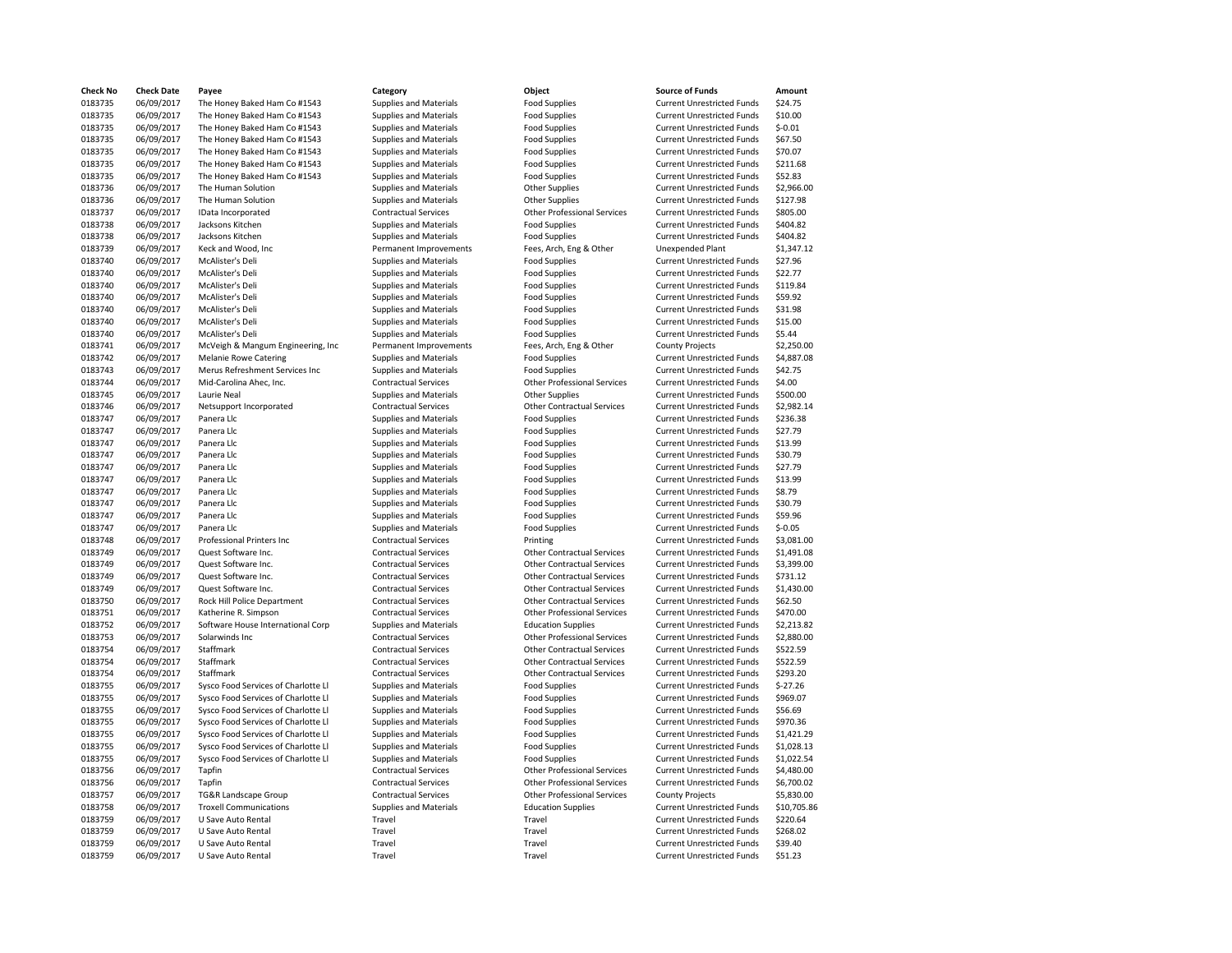| Check No | <b>Check Date</b> | Payee                                 |
|----------|-------------------|---------------------------------------|
| 0183759  | 06/09/2017        | U Save Auto Rental                    |
| 0183759  | 06/09/2017        | U Save Auto Rental                    |
| 0183759  | 06/09/2017        | U Save Auto Rental                    |
| 0183759  | 06/09/2017        | U Save Auto Rental                    |
| 0183759  | 06/09/2017        | U Save Auto Rental                    |
| 0183759  | 06/09/2017        | U Save Auto Rental                    |
| 0183759  | 06/09/2017        | U Save Auto Rental                    |
| 0183760  | 06/09/2017        | <b>Unifirst Corporation</b>           |
| 0183760  | 06/09/2017        | <b>Unifirst Corporation</b>           |
| 0183761  | 06/09/2017        | Waiter's Choice Catering              |
| 0183761  | 06/09/2017        | <b>Waiter's Choice Catering</b>       |
| 0183761  | 06/09/2017        | Waiter's Choice Catering              |
| 0183762  | 06/09/2017        | West Group                            |
| 0183763  | 06/09/2017        | Winthrop University                   |
| 0183763  | 06/09/2017        | Winthrop University                   |
| 0183763  | 06/09/2017        | Winthrop University                   |
| 0183763  | 06/09/2017        | Winthrop University                   |
| 0183764  | 06/09/2017        | <b>World Design Marketing</b>         |
| 0183765  | 06/09/2017        | <b>York County</b>                    |
| 0183767  | 06/09/2017        | Chester Metropolitan District         |
| 0183768  | 06/09/2017        | Office of Insurance Services          |
| 0183768  | 06/09/2017        | Office of Insurance Services          |
| 0183768  | 06/09/2017        | Office of Insurance Services          |
| 0183768  | 06/09/2017        | Office of Insurance Services          |
| 0183768  | 06/09/2017        | Office of Insurance Services          |
| 0183768  | 06/09/2017        | Office of Insurance Services          |
| 0183768  | 06/09/2017        | Office of Insurance Services          |
| 0183768  | 06/09/2017        | Office of Insurance Services          |
| 0183768  | 06/09/2017        | Office of Insurance Services          |
| 0183771  | 06/13/2017        | Carolina Landscape Supplies Inc       |
| 0183772  | 06/13/2017        | Cox's Rock Hill Inc                   |
| 0183774  | 06/13/2017        | <b>Dell Computer Corporation</b>      |
| 0183774  | 06/13/2017        | Dell Computer Corporation             |
| 0183774  | 06/13/2017        | <b>Dell Computer Corporation</b>      |
| 0183775  | 06/13/2017        | William A. Dixon                      |
| 0183776  | 06/13/2017        | <b>Education Business Resource Co</b> |
| 0183777  | 06/13/2017        | Howard's Automotive, Llc              |
| 0183777  | 06/13/2017        | Howard's Automotive, Llc              |
| 0183778  | 06/13/2017        | Jim Brown Signs                       |
| 0183779  | 06/13/2017        | Lynda.Com                             |
| 0183780  | 06/13/2017        | Maxient LLC                           |
| 0183780  | 06/13/2017        | <b>Maxient LLC</b>                    |
| 0183781  | 06/13/2017        | <b>Rita Revels</b>                    |
| 0183782  | 06/13/2017        | Shred With Us                         |
| 0183782  | 06/13/2017        | Shred With Us                         |
| 0183783  | 06/13/2017        | Sunway Charters                       |
| 0183784  | 06/13/2017        | TapSnap Ventures Inc.                 |
| 0183784  | 06/13/2017        | TapSnap Ventures Inc.                 |
| 0183784  | 06/13/2017        | TapSnap Ventures Inc.                 |
| 0183785  | 06/13/2017        | <b>World Design Marketing</b>         |
| 0183786  | 06/13/2017        | <b>YTC Employee</b>                   |
| 0183787  | 06/13/2017        | <b>YTC Employee</b>                   |
| 0183788  | 06/13/2017        | Data Network Solutions Inc            |
| 0183789  | 06/14/2017        | Cherry Tree, LLC                      |
| 0183790  | 06/14/2017        | Playground Guardian LLC               |
| 0183792  | 06/14/2017        | York Technical College Foundati       |
| 0183792  | 06/14/2017        | York Technical College Foundati       |
| 0183792  | 06/14/2017        | York Technical College Foundati       |
| 0183794  | 06/15/2017        | <b>YTC Employee</b>                   |
| 0183794  | 06/15/2017        | <b>YTC Employee</b>                   |
| 0183800  | 06/19/2017        | Mid-Carolina Ahec, Inc.               |
| 0183800  | 06/19/2017        | Mid-Carolina Ahec, Inc.               |
| 0183800  | 06/19/2017        | Mid-Carolina Ahec, Inc.               |

| <b>Check No</b>    | <b>Check Date</b>        | Payee                                      | Category                              | Object                                                       | <b>Source of Funds</b>                                                 | Amount                 |
|--------------------|--------------------------|--------------------------------------------|---------------------------------------|--------------------------------------------------------------|------------------------------------------------------------------------|------------------------|
| 0183759            | 06/09/2017               | U Save Auto Rental                         | Travel                                | Travel                                                       | <b>Current Unrestricted Funds</b>                                      | \$98.50                |
| 0183759            | 06/09/2017               | U Save Auto Rental                         | Travel                                | Travel                                                       | <b>Current Unrestricted Funds</b>                                      | \$149.70               |
| 0183759            | 06/09/2017               | U Save Auto Rental                         | Travel                                | Travel                                                       | <b>Current Unrestricted Funds</b>                                      | \$52.04                |
| 0183759            | 06/09/2017               | U Save Auto Rental                         | Travel                                | Travel                                                       | <b>Current Unrestricted Funds</b>                                      | \$47.28                |
| 0183759            | 06/09/2017               | U Save Auto Rental                         | Travel                                | Travel                                                       | <b>Current Unrestricted Funds</b>                                      | \$104.53               |
| 0183759            | 06/09/2017               | <b>U Save Auto Rental</b>                  | Travel                                | Travel                                                       | <b>Current Unrestricted Funds</b>                                      | \$94.55                |
| 0183759            | 06/09/2017               | U Save Auto Rental                         | Travel                                | Travel                                                       | <b>Current Unrestricted Funds</b>                                      | \$56.76                |
| 0183760            | 06/09/2017               | <b>Unifirst Corporation</b>                | <b>Contractual Services</b>           | <b>Other Professional Services</b>                           | <b>Current Unrestricted Funds</b>                                      | \$105.46               |
| 0183760            | 06/09/2017               | <b>Unifirst Corporation</b>                | <b>Contractual Services</b>           | <b>Other Professional Services</b>                           | <b>Current Unrestricted Funds</b>                                      | \$105.46               |
| 0183761            | 06/09/2017               | Waiter's Choice Catering                   | Supplies and Materials                | <b>Food Supplies</b>                                         | <b>Current Unrestricted Funds</b>                                      | \$817.05               |
| 0183761            | 06/09/2017               | Waiter's Choice Catering                   | <b>Supplies and Materials</b>         | <b>Food Supplies</b>                                         | <b>Current Unrestricted Funds</b>                                      | \$285.87               |
| 0183761            | 06/09/2017               | Waiter's Choice Catering                   | <b>Supplies and Materials</b>         | <b>Food Supplies</b>                                         | <b>Current Unrestricted Funds</b>                                      | \$1,286.40             |
| 0183762            | 06/09/2017               | West Group                                 | Equipment                             | Library Books, Maps & Film                                   | <b>Current Unrestricted Funds</b>                                      | \$596.79               |
| 0183763            | 06/09/2017               | Winthrop University                        | <b>Supplies and Materials</b>         | <b>Food Supplies</b>                                         | <b>Current Unrestricted Funds</b>                                      | \$2,268.56             |
| 0183763            | 06/09/2017               | Winthrop University                        | Supplies and Materials                | <b>Food Supplies</b>                                         | <b>Current Unrestricted Funds</b>                                      | \$177.68               |
| 0183763            | 06/09/2017               | Winthrop University                        | <b>Supplies and Materials</b>         | <b>Food Supplies</b>                                         | <b>Current Unrestricted Funds</b>                                      | \$80.07                |
| 0183763            | 06/09/2017               | Winthrop University                        | <b>Supplies and Materials</b>         | <b>Food Supplies</b>                                         | <b>Current Unrestricted Funds</b>                                      | \$75.00                |
| 0183764            | 06/09/2017               | <b>World Design Marketing</b>              | <b>Contractual Services</b>           | <b>Other Professional Services</b>                           | <b>Current Unrestricted Funds</b>                                      | \$7,500.00             |
| 0183765            | 06/09/2017               | <b>York County</b>                         | <b>Contractual Services</b>           | <b>Other Professional Services</b>                           | <b>Current Unrestricted Funds</b>                                      | \$25.30                |
| 0183767            | 06/09/2017               | Chester Metropolitan District              | <b>Contractual Services</b>           | Utilities                                                    | <b>Current Unrestricted Funds</b>                                      | \$74.41                |
| 0183768            | 06/09/2017               | Office of Insurance Services               | <b>Current Liabilities</b>            | State Opt Life                                               | <b>Current Unrestricted Funds</b>                                      | \$5,101.83             |
| 0183768            | 06/09/2017               | Office of Insurance Services               | <b>Current Liabilities</b>            | <b>State Dental Employee</b>                                 | <b>Current Unrestricted Funds</b>                                      | \$5,579.99             |
| 0183768            | 06/09/2017               | Office of Insurance Services               | <b>Current Liabilities</b>            | Dep Life Insurance                                           | <b>Current Unrestricted Funds</b>                                      | \$191,958.98           |
| 0183768            | 06/09/2017               | Office of Insurance Services               | <b>Current Liabilities</b>            | Supp Long Term Disability                                    | <b>Current Unrestricted Funds</b>                                      | \$1,974.56             |
| 0183768            | 06/09/2017               | Office of Insurance Services               | <b>Current Liabilities</b>            | Dental Plus Employee                                         | <b>Current Unrestricted Funds</b>                                      | \$5,774.25             |
| 0183768            | 06/09/2017               | Office of Insurance Services               | <b>Current Liabilities</b>            | <b>Tobacco Surcharge</b>                                     | <b>Current Unrestricted Funds</b>                                      | \$642.53               |
| 0183768            | 06/09/2017               | Office of Insurance Services               | <b>Current Liabilities</b>            | State Vison Plan                                             | <b>Current Unrestricted Funds</b>                                      | \$2,328.91             |
| 0183768            | 06/09/2017               | Office of Insurance Services               | <b>Current Liabilities</b>            | State Insurance Employee                                     | <b>Current Unrestricted Funds</b>                                      | \$104.59               |
| 0183768            | 06/09/2017               | Office of Insurance Services               | <b>Current Assets</b>                 | <b>Prepaid Expenses</b>                                      | <b>Current Unrestricted Funds</b>                                      | \$-148,876.32          |
| 0183771            | 06/13/2017               | Carolina Landscape Supplies Inc.           | <b>Supplies and Materials</b>         | <b>Maintenance Supplies</b>                                  | <b>Current Unrestricted Funds</b>                                      | \$1,262.50             |
| 0183772            | 06/13/2017               | Cox's Rock Hill Inc                        | <b>Contractual Services</b>           | <b>Other Professional Services</b>                           | <b>Current Unrestricted Funds</b>                                      | \$190.00               |
| 0183774            | 06/13/2017               | Dell Computer Corporation                  | Equipment                             | Non Capitalized Equipment                                    | <b>Current Restricted Funds</b>                                        | \$18,058.93            |
| 0183774            | 06/13/2017               | Dell Computer Corporation                  | Equipment                             | Non Capitalized Equipment                                    | <b>Current Restricted Funds</b>                                        | \$11,405.64            |
| 0183774            | 06/13/2017               | <b>Dell Computer Corporation</b>           | Equipment                             | Non Capitalized Equipment                                    | <b>Current Restricted Funds</b>                                        | \$0.01                 |
| 0183775            | 06/13/2017               | William A. Dixon                           | <b>Contractual Services</b>           | <b>Other Professional Services</b>                           | <b>County Projects</b>                                                 | \$1,500.00             |
| 0183776            | 06/13/2017               | Education Business Resource Corp.          | <b>Contractual Services</b>           | <b>Other Professional Services</b>                           | <b>Current Unrestricted Funds</b>                                      | \$7,000.00             |
| 0183777            | 06/13/2017               | Howard's Automotive, Llc                   | <b>Contractual Services</b>           | <b>General Repair</b>                                        | <b>Current Unrestricted Funds</b>                                      | \$185.00               |
| 0183777            | 06/13/2017               | Howard's Automotive, Llc                   | <b>Contractual Services</b>           | <b>General Repair</b>                                        | <b>Current Unrestricted Funds</b>                                      | \$150.00               |
| 0183778            | 06/13/2017               | Jim Brown Signs                            | <b>Supplies and Materials</b>         | <b>Education Supplies</b>                                    | <b>Current Unrestricted Funds</b>                                      | \$69.55                |
| 0183779            | 06/13/2017               | Lynda.Com                                  | <b>Contractual Services</b>           | <b>Other Contractual Services</b>                            | <b>Current Unrestricted Funds</b>                                      | \$3,400.00             |
| 0183780            | 06/13/2017               | <b>Maxient LLC</b>                         | <b>Contractual Services</b>           | <b>Other Professional Services</b>                           | <b>Current Unrestricted Funds</b>                                      | \$3,000.00             |
| 0183780            | 06/13/2017               | <b>Maxient LLC</b>                         | <b>Contractual Services</b>           | <b>Other Professional Services</b>                           | <b>Current Unrestricted Funds</b>                                      | \$3,000.00             |
| 0183781            | 06/13/2017               | <b>Rita Revels</b>                         | <b>Contractual Services</b>           | <b>Other Professional Services</b>                           | <b>Current Unrestricted Funds</b>                                      | \$1,800.00             |
| 0183782            | 06/13/2017<br>06/13/2017 | Shred With Us<br>Shred With Us             | <b>Contractual Services</b>           | <b>Other Contractual Services</b>                            | <b>Current Unrestricted Funds</b>                                      | \$2,916.00<br>\$199.00 |
| 0183782<br>0183783 |                          |                                            | <b>Contractual Services</b>           | <b>Other Contractual Services</b>                            | <b>Current Unrestricted Funds</b>                                      | \$726.00               |
| 0183784            | 06/13/2017               | Sunway Charters                            | <b>Contractual Services</b>           | <b>Education &amp; Training Serv</b>                         | <b>Current Unrestricted Funds</b>                                      | \$7,495.00             |
|                    | 06/13/2017               | TapSnap Ventures Inc.                      | <b>Contractual Services</b>           | <b>Other Professional Services</b>                           | <b>Current Unrestricted Funds</b>                                      |                        |
| 0183784            | 06/13/2017               | TapSnap Ventures Inc.                      | <b>Contractual Services</b>           | <b>Other Professional Services</b>                           | <b>Current Unrestricted Funds</b>                                      | \$0.00                 |
| 0183784            | 06/13/2017               | TapSnap Ventures Inc.                      | <b>Contractual Services</b>           | <b>Other Professional Services</b>                           | <b>Current Unrestricted Funds</b>                                      | \$524.93               |
| 0183785<br>0183786 | 06/13/2017<br>06/13/2017 | World Design Marketing                     | <b>Contractual Services</b><br>Travel | <b>Other Professional Services</b><br>Out of State Priv Auto | <b>Current Unrestricted Funds</b><br><b>Current Unrestricted Funds</b> | \$7,875.00<br>\$29.70  |
| 0183787            | 06/13/2017               | <b>YTC</b> Employee<br><b>YTC Employee</b> | Travel                                | In State Priv Auto                                           | <b>Current Unrestricted Funds</b>                                      | \$27.24                |
| 0183788            | 06/13/2017               | Data Network Solutions Inc                 | <b>Contractual Services</b>           |                                                              |                                                                        | \$6,000.00             |
| 0183789            | 06/14/2017               | Cherry Tree, LLC                           | <b>Fixed Charges</b>                  | <b>Other Contractual Services</b>                            | <b>Current Unrestricted Funds</b><br><b>Current Unrestricted Funds</b> | \$8,532.50             |
| 0183790            | 06/14/2017               | Playground Guardian LLC                    | Miscellaneous                         | Rent Non State<br>Contingencies                              | <b>Current Unrestricted Funds</b>                                      | \$350.00               |
| 0183792            | 06/14/2017               | York Technical College Foundation          | <b>Fixed Charges</b>                  | Rent Non State                                               | <b>Current Unrestricted Funds</b>                                      | \$1,666.66             |
| 0183792            | 06/14/2017               | York Technical College Foundation          | <b>Fixed Charges</b>                  | <b>Rent Non State</b>                                        | <b>Current Unrestricted Funds</b>                                      | \$3,082.37             |
| 0183792            | 06/14/2017               | York Technical College Foundation          | <b>Fixed Charges</b>                  | Rent Non State                                               | <b>Current Unrestricted Funds</b>                                      | \$1,607.53             |
| 0183794            | 06/15/2017               | <b>YTC Employee</b>                        | <b>Current Liabilities</b>            | State Vison Plan                                             | <b>Current Unrestricted Funds</b>                                      | \$7.00                 |
| 0183794            | 06/15/2017               | <b>YTC Employee</b>                        | <b>Current Liabilities</b>            | State Insurance Employee                                     | <b>Current Unrestricted Funds</b>                                      | \$97.68                |
| 0183800            | 06/19/2017               | Mid-Carolina Ahec, Inc.                    | <b>Contractual Services</b>           | <b>Other Professional Services</b>                           | <b>Current Unrestricted Funds</b>                                      | \$68.00                |
| 0183800            | 06/19/2017               | Mid-Carolina Ahec, Inc.                    | <b>Contractual Services</b>           | <b>Other Professional Services</b>                           | <b>Current Unrestricted Funds</b>                                      | \$32.00                |
| 0183800            | 06/19/2017               | Mid-Carolina Ahec, Inc.                    | <b>Contractual Services</b>           | <b>Other Professional Services</b>                           | <b>Current Unrestricted Funds</b>                                      | \$175.00               |
|                    |                          |                                            |                                       |                                                              |                                                                        |                        |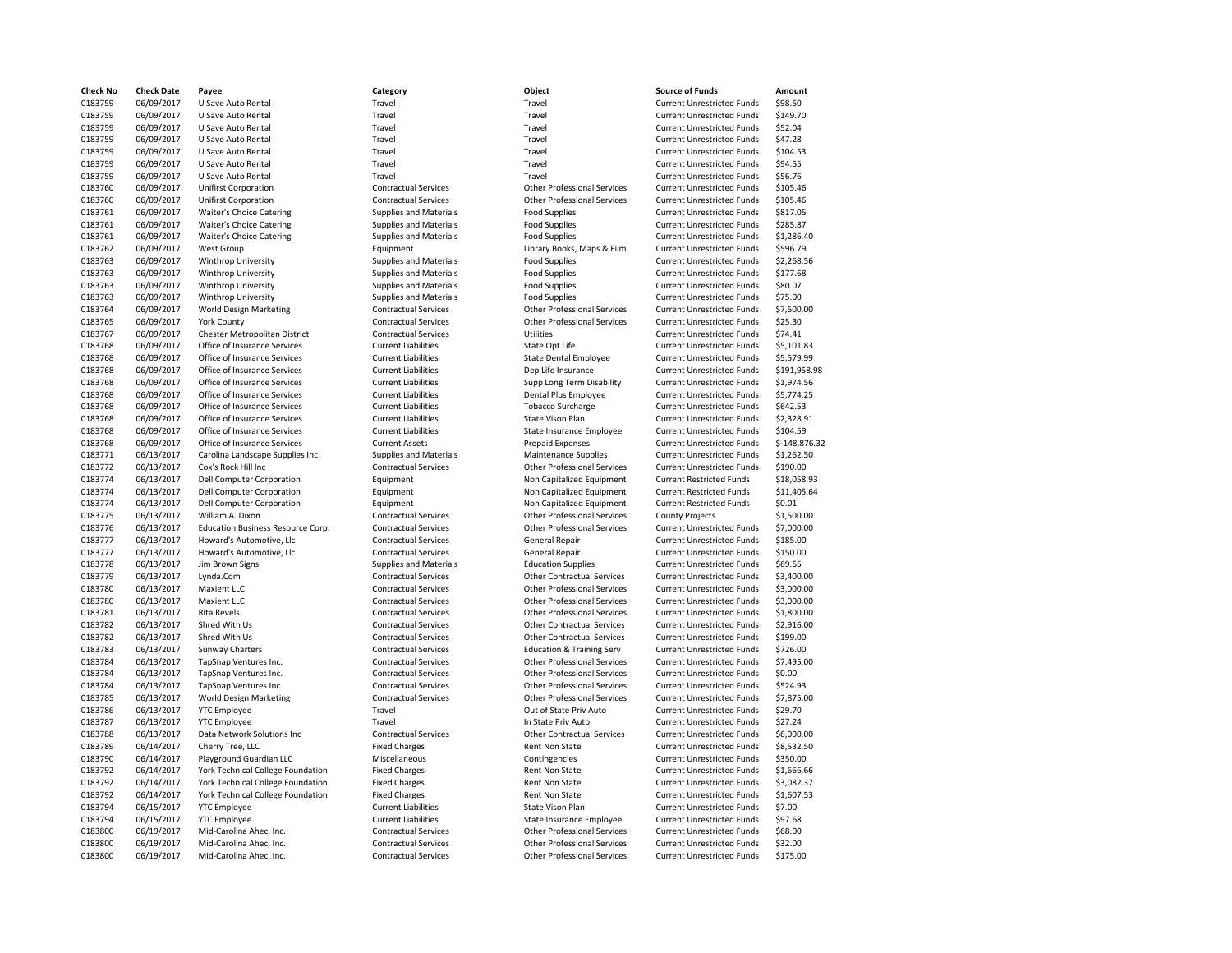| Check No | <b>Check Date</b> | Payee                               | Category                         | Object                             | <b>Source of Funds</b>            | Amount       |
|----------|-------------------|-------------------------------------|----------------------------------|------------------------------------|-----------------------------------|--------------|
| 0183801  | 06/20/2017        | <b>Bank of America</b>              | <b>Current Liabilities</b>       | A/P Bank of America                | <b>Current Unrestricted Funds</b> | \$219,252.07 |
| 0183802  | 06/20/2017        | Camp Canaan                         | <b>Current Assets</b>            | <b>Prepaid Expenses</b>            | <b>Current Unrestricted Funds</b> | \$2,073.70   |
| 0183803  | 06/20/2017        | Assessment Technologies Institute   | <b>Contractual Services</b>      | <b>Other Professional Services</b> | <b>Current Restricted Funds</b>   | \$14,250.00  |
| 0183805  | 06/20/2017        | Chester Rental Uniform              | <b>Current Liabilities</b>       | Uniform                            | <b>Current Unrestricted Funds</b> | \$5.94       |
| 0183805  | 06/20/2017        | Chester Rental Uniform              | <b>Current Liabilities</b>       | Uniform                            | <b>Current Unrestricted Funds</b> | \$5.94       |
| 0183805  | 06/20/2017        | <b>Chester Rental Uniform</b>       | <b>Current Liabilities</b>       | Uniform                            | <b>Current Unrestricted Funds</b> | \$5.94       |
| 0183805  | 06/20/2017        | Chester Rental Uniform              | Supplies and Materials           | <b>Clothing Supplies</b>           | <b>Current Unrestricted Funds</b> | \$5.94       |
| 0183805  | 06/20/2017        | Chester Rental Uniform              | <b>Supplies and Materials</b>    | <b>Clothing Supplies</b>           | <b>Current Unrestricted Funds</b> | \$5.94       |
| 0183805  | 06/20/2017        | Chester Rental Uniform              | Supplies and Materials           | <b>Clothing Supplies</b>           | <b>Current Unrestricted Funds</b> | \$5.94       |
| 0183806  | 06/20/2017        | Chester Rental Uniform              | Supplies and Materials           | <b>Clothing Supplies</b>           | <b>Current Unrestricted Funds</b> | \$33.06      |
| 0183806  | 06/20/2017        | Chester Rental Uniform              | <b>Supplies and Materials</b>    | <b>Clothing Supplies</b>           | <b>Current Unrestricted Funds</b> | \$33.06      |
| 0183806  | 06/20/2017        | Chester Rental Uniform              | Supplies and Materials           | <b>Clothing Supplies</b>           | <b>Current Unrestricted Funds</b> | \$33.06      |
| 0183806  | 06/20/2017        | Chester Rental Uniform              | Supplies and Materials           | <b>Clothing Supplies</b>           | <b>Current Unrestricted Funds</b> | \$33.06      |
| 0183806  | 06/20/2017        | Chester Rental Uniform              | <b>Current Liabilities</b>       | Uniform                            | <b>Current Unrestricted Funds</b> | \$33.06      |
| 0183806  | 06/20/2017        | Chester Rental Uniform              | <b>Current Liabilities</b>       | Uniform                            | <b>Current Unrestricted Funds</b> | \$33.06      |
| 0183806  | 06/20/2017        | Chester Rental Uniform              | <b>Current Liabilities</b>       | Uniform                            | <b>Current Unrestricted Funds</b> | \$33.06      |
| 0183806  | 06/20/2017        | Chester Rental Uniform              | <b>Current Liabilities</b>       | Uniform                            | <b>Current Unrestricted Funds</b> | \$33.06      |
| 0183807  | 06/20/2017        | Chester Rental Uniform              | <b>Supplies and Materials</b>    | <b>Clothing Supplies</b>           | <b>Current Unrestricted Funds</b> | \$5.94       |
| 0183807  | 06/20/2017        | Chester Rental Uniform              | <b>Supplies and Materials</b>    | <b>Clothing Supplies</b>           | <b>Current Unrestricted Funds</b> | \$5.94       |
| 0183807  | 06/20/2017        | Chester Rental Uniform              | <b>Supplies and Materials</b>    | <b>Clothing Supplies</b>           | <b>Current Unrestricted Funds</b> | \$5.94       |
| 0183807  | 06/20/2017        | Chester Rental Uniform              | <b>Current Liabilities</b>       | Uniform                            | <b>Current Unrestricted Funds</b> | \$5.94       |
| 0183807  | 06/20/2017        | Chester Rental Uniform              | <b>Current Liabilities</b>       | Uniform                            | <b>Current Unrestricted Funds</b> | \$5.94       |
| 0183807  | 06/20/2017        | Chester Rental Uniform              | <b>Current Liabilities</b>       | Uniform                            | <b>Current Unrestricted Funds</b> | \$5.94       |
| 0183808  | 06/20/2017        | <b>Herald Publishing</b>            | Supplies and Materials           | Office Supplies                    | <b>Current Unrestricted Funds</b> | \$377.00     |
| 0183809  | 06/20/2017        | Surveillance, Resources, and Invest | Op Revenue - Other Current Unres | SRI                                | <b>Current Unrestricted Funds</b> | \$54.50      |
| 0183809  | 06/20/2017        | Surveillance, Resources, and Invest | Op Revenue - Other Current Unres | SRI                                | <b>Current Unrestricted Funds</b> | \$163.50     |
| 0183810  | 06/20/2017        | Surveillance, Resources, and Invest | <b>Contractual Services</b>      | <b>Other Professional Services</b> | <b>Current Unrestricted Funds</b> | \$708.50     |
| 0183811  | 06/20/2017        | Surveillance, Resources, and Invest | <b>Contractual Services</b>      | <b>Other Professional Services</b> | <b>Current Unrestricted Funds</b> | \$817.50     |
| 0183812  | 06/20/2017        | Barnes and Noble College Bookstore  | <b>Current Liabilities</b>       | A/P Student Barnes & Noble         | <b>Current Unrestricted Funds</b> | \$100,751.10 |
| 0183812  | 06/20/2017        | Barnes and Noble College Bookstore  | <b>Current Liabilities</b>       | A/P Student Barnes & Noble         | <b>Current Unrestricted Funds</b> | $$-229.25$   |
| 0183813  | 06/20/2017        | Barnes and Noble College Bookstore  | <b>Current Liabilities</b>       | A/P College Barnes & Noble         | <b>Current Unrestricted Funds</b> | \$662.14     |
| 0183814  | 06/21/2017        | Qualtrics LLC                       | <b>Contractual Services</b>      | <b>Other Professional Services</b> | <b>Current Unrestricted Funds</b> | \$3,000.00   |
| 0183816  | 06/21/2017        | Panera Llc                          | <b>Supplies and Materials</b>    | <b>Food Supplies</b>               | <b>Current Unrestricted Funds</b> | \$221.66     |
| 0183817  | 06/22/2017        | ADC Engineering, Inc                | Permanent Improvements           | Fees, Arch, Eng & Other            | <b>County Projects</b>            | \$1,100.00   |
| 0183817  | 06/22/2017        | ADC Engineering, Inc.               | Permanent Improvements           | Reimbursables                      | <b>County Projects</b>            | \$245.27     |
| 0183818  | 06/22/2017        | Adorama Inc.                        | Equipment                        | <b>Educational Equipment</b>       | <b>Current Restricted Funds</b>   | \$3,080.00   |
| 0183819  | 06/22/2017        | <b>Alro Specialty Metals</b>        | <b>Supplies and Materials</b>    | <b>Education Supplies</b>          | <b>Current Unrestricted Funds</b> | \$2,243.28   |
| 0183819  | 06/22/2017        | <b>Alro Specialty Metals</b>        | <b>Supplies and Materials</b>    | <b>Education Supplies</b>          | <b>Current Unrestricted Funds</b> | \$930.48     |
| 0183819  | 06/22/2017        | <b>Alro Specialty Metals</b>        | Supplies and Materials           | <b>Education Supplies</b>          | <b>Current Unrestricted Funds</b> | \$808.32     |
| 0183819  | 06/22/2017        | <b>Alro Specialty Metals</b>        | Supplies and Materials           | <b>Education Supplies</b>          | <b>Current Unrestricted Funds</b> | \$739.08     |
| 0183819  | 06/22/2017        | <b>Alro Specialty Metals</b>        | Supplies and Materials           | <b>Education Supplies</b>          | <b>Current Unrestricted Funds</b> | \$7.35       |
| 0183819  | 06/22/2017        | <b>Alro Specialty Metals</b>        | <b>Supplies and Materials</b>    | <b>Education Supplies</b>          | <b>Current Unrestricted Funds</b> | \$7.35       |
| 0183820  | 06/22/2017        | Ameripride Services Inc             | Supplies and Materials           | <b>Major Supplies</b>              | <b>Current Unrestricted Funds</b> | \$147.34     |
| 0183821  | 06/22/2017        | Anderson Stamp and Engraving        | Supplies and Materials           | <b>Other Supplies</b>              | <b>Current Unrestricted Funds</b> | \$31.95      |
| 0183822  | 06/22/2017        | Jack L. Anthony, JR                 | <b>Contractual Services</b>      | <b>Other Professional Services</b> | <b>Current Unrestricted Funds</b> | \$3,569.00   |
| 0183823  | 06/22/2017        | Associated Microscope               | <b>Supplies and Materials</b>    | <b>Education Supplies</b>          | <b>Current Unrestricted Funds</b> | \$865.00     |
| 0183823  | 06/22/2017        | <b>Associated Microscope</b>        | Supplies and Materials           | <b>Education Supplies</b>          | <b>Current Unrestricted Funds</b> | \$5,700.00   |
| 0183823  | 06/22/2017        | <b>Associated Microscope</b>        | Supplies and Materials           | <b>Education Supplies</b>          | <b>Current Unrestricted Funds</b> | \$18.00      |
| 0183824  | 06/22/2017        | Boans Locksmith Shop                | <b>Contractual Services</b>      | <b>Other Professional Services</b> | <b>Current Unrestricted Funds</b> | \$110.00     |
| 0183825  | 06/22/2017        | <b>Bridge Interpreting Service</b>  | <b>Contractual Services</b>      | <b>Other Professional Services</b> | <b>Current Unrestricted Funds</b> | \$1,200.00   |
| 0183826  | 06/22/2017        | Canon Solutions America Inc         | <b>Fixed Charges</b>             | Leased To Own Equip                | <b>Current Unrestricted Funds</b> | \$8,693.96   |
| 0183826  | 06/22/2017        | Canon Solutions America Inc         | <b>Fixed Charges</b>             | Rental Other                       | <b>Current Unrestricted Funds</b> | \$36.67      |
| 0183826  | 06/22/2017        | Canon Solutions America Inc         | <b>Supplies and Materials</b>    | Photocopy Supplies                 | <b>Current Unrestricted Funds</b> | \$255.04     |
| 0183826  | 06/22/2017        | Canon Solutions America Inc         | <b>Fixed Charges</b>             | Leased To Own Equip                | <b>Current Unrestricted Funds</b> | \$5,721.56   |
| 0183827  | 06/22/2017        | Caretaker Management Service Inc    | <b>Contractual Services</b>      | <b>Other Professional Services</b> | <b>Current Unrestricted Funds</b> | \$1,650.00   |
| 0183827  | 06/22/2017        | Caretaker Management Service Inc    | <b>Contractual Services</b>      | <b>Other Professional Services</b> | <b>Current Unrestricted Funds</b> | \$450.00     |
| 0183827  | 06/22/2017        | Caretaker Management Service Inc    | <b>Contractual Services</b>      | <b>Other Contractual Services</b>  | <b>Current Unrestricted Funds</b> | \$1,205.00   |
| 0183827  | 06/22/2017        | Caretaker Management Service Inc    | <b>Contractual Services</b>      | <b>Other Professional Services</b> | <b>Current Unrestricted Funds</b> | \$400.00     |
| 0183828  | 06/22/2017        | Carolina Couriers, LLC              | <b>Contractual Services</b>      | <b>Other Contractual Services</b>  | <b>Current Unrestricted Funds</b> | \$805.00     |
| 0183829  | 06/22/2017        | Carolina Elevator Service Inc       | <b>Contractual Services</b>      | <b>Other Contractual Services</b>  | <b>Current Unrestricted Funds</b> | \$395.00     |
| 0183830  | 06/22/2017        | <b>Carrier Corporation</b>          | <b>Contractual Services</b>      | <b>Other Professional Services</b> | <b>Current Unrestricted Funds</b> | \$746.00     |
| 0183831  | 06/22/2017        | <b>CNC DOOR COMPANY</b>             | <b>Contractual Services</b>      | <b>Other Professional Services</b> | <b>Current Unrestricted Funds</b> | \$4,365.00   |
| 0183832  | 06/22/2017        | Daikin Applied Americas, Inc.       | <b>Contractual Services</b>      | <b>Other Professional Services</b> | <b>Current Unrestricted Funds</b> | \$550.00     |

| 2 L L<br>39<br>. и<br>,,      |
|-------------------------------|
| urrent Liabilities            |
| urrent Assets                 |
| ontractual Services           |
| urrent Liabilities            |
| urrent Liabilities            |
| urrent Liabilities            |
| upplies and Materials         |
| upplies and Materials         |
| upplies and Materials         |
| upplies and Materials         |
| upplies and Materials         |
| upplies and Materials         |
| upplies and Materials         |
| urrent Liabilities            |
| urrent Liabilities            |
| urrent Liabilities            |
| urrent Liabilities            |
|                               |
| upplies and Materials         |
| upplies and Materials         |
| upplies and Materials         |
| urrent Liabilities            |
| urrent Liabilities            |
| urrent Liabilities            |
| upplies and Materials         |
| p Revenue - Other Current Unr |
| p Revenue - Other Current Unr |
| ontractual Services           |
| ontractual Services           |
| urrent Liabilities            |
| urrent Liabilities            |
| urrent Liabilities            |
| ontractual Services           |
| upplies and Materials         |
| ermanent Improvements         |
| ermanent Improvements         |
| quipment                      |
| upplies and Materials         |
| upplies and Materials         |
| upplies and Materials         |
| upplies and Materials         |
| upplies and Materials         |
| upplies and Materials         |
| upplies and Materials         |
| upplies and Materials         |
| ontractual Services           |
| upplies and Materials         |
| upplies and Materials         |
| upplies and Materials         |
| ontractual Services           |
| ontractual Services           |
| xed Charges                   |
| xed Charges                   |
| upplies and Materials         |
| xed Charges                   |
| ontractual Services           |
| ontractual Services           |
| ontractual Services           |
|                               |
| ontractual Services           |
| ontractual Services           |
|                               |
| ontractual Services           |
| ontractual Services           |
| ontractual Services           |
| ontractual Services           |

| <b>Check No</b> | <b>Check Date</b> | Payee                               | Category                         | Object                             | <b>Source of Funds</b>            | Amount     |
|-----------------|-------------------|-------------------------------------|----------------------------------|------------------------------------|-----------------------------------|------------|
| 0183801         | 06/20/2017        | <b>Bank of America</b>              | <b>Current Liabilities</b>       | A/P Bank of America                | <b>Current Unrestricted Funds</b> | \$219,252  |
| 0183802         | 06/20/2017        | Camp Canaan                         | <b>Current Assets</b>            | <b>Prepaid Expenses</b>            | <b>Current Unrestricted Funds</b> | \$2,073.7  |
| 0183803         | 06/20/2017        | Assessment Technologies Institute   | <b>Contractual Services</b>      | <b>Other Professional Services</b> | <b>Current Restricted Funds</b>   | \$14,250.  |
| 0183805         | 06/20/2017        | <b>Chester Rental Uniform</b>       | <b>Current Liabilities</b>       | Uniform                            | <b>Current Unrestricted Funds</b> | \$5.94     |
| 0183805         | 06/20/2017        | Chester Rental Uniform              | <b>Current Liabilities</b>       | Uniform                            | <b>Current Unrestricted Funds</b> | \$5.94     |
| 0183805         | 06/20/2017        | <b>Chester Rental Uniform</b>       | <b>Current Liabilities</b>       | Uniform                            | <b>Current Unrestricted Funds</b> | \$5.94     |
| 0183805         | 06/20/2017        | Chester Rental Uniform              | <b>Supplies and Materials</b>    | <b>Clothing Supplies</b>           | <b>Current Unrestricted Funds</b> | \$5.94     |
| 0183805         | 06/20/2017        | Chester Rental Uniform              | <b>Supplies and Materials</b>    | <b>Clothing Supplies</b>           | <b>Current Unrestricted Funds</b> | \$5.94     |
| 0183805         | 06/20/2017        | <b>Chester Rental Uniform</b>       | Supplies and Materials           | <b>Clothing Supplies</b>           | <b>Current Unrestricted Funds</b> | \$5.94     |
| 0183806         | 06/20/2017        | <b>Chester Rental Uniform</b>       | <b>Supplies and Materials</b>    | <b>Clothing Supplies</b>           | <b>Current Unrestricted Funds</b> | \$33.06    |
| 0183806         | 06/20/2017        | Chester Rental Uniform              | <b>Supplies and Materials</b>    | <b>Clothing Supplies</b>           | <b>Current Unrestricted Funds</b> | \$33.06    |
| 0183806         | 06/20/2017        | <b>Chester Rental Uniform</b>       | Supplies and Materials           | <b>Clothing Supplies</b>           | <b>Current Unrestricted Funds</b> | \$33.06    |
| 0183806         | 06/20/2017        | Chester Rental Uniform              | <b>Supplies and Materials</b>    | <b>Clothing Supplies</b>           | <b>Current Unrestricted Funds</b> | \$33.06    |
| 0183806         | 06/20/2017        | <b>Chester Rental Uniform</b>       | <b>Current Liabilities</b>       | Uniform                            | <b>Current Unrestricted Funds</b> | \$33.06    |
| 0183806         | 06/20/2017        | <b>Chester Rental Uniform</b>       | <b>Current Liabilities</b>       | Uniform                            | <b>Current Unrestricted Funds</b> | \$33.06    |
| 0183806         | 06/20/2017        | <b>Chester Rental Uniform</b>       | <b>Current Liabilities</b>       | Uniform                            | <b>Current Unrestricted Funds</b> | \$33.06    |
|                 |                   |                                     | <b>Current Liabilities</b>       | Uniform                            |                                   |            |
| 0183806         | 06/20/2017        | <b>Chester Rental Uniform</b>       |                                  |                                    | <b>Current Unrestricted Funds</b> | \$33.06    |
| 0183807         | 06/20/2017        | <b>Chester Rental Uniform</b>       | Supplies and Materials           | <b>Clothing Supplies</b>           | <b>Current Unrestricted Funds</b> | \$5.94     |
| 0183807         | 06/20/2017        | <b>Chester Rental Uniform</b>       | <b>Supplies and Materials</b>    | <b>Clothing Supplies</b>           | <b>Current Unrestricted Funds</b> | \$5.94     |
| 0183807         | 06/20/2017        | <b>Chester Rental Uniform</b>       | Supplies and Materials           | <b>Clothing Supplies</b>           | <b>Current Unrestricted Funds</b> | \$5.94     |
| 0183807         | 06/20/2017        | <b>Chester Rental Uniform</b>       | <b>Current Liabilities</b>       | Uniform                            | <b>Current Unrestricted Funds</b> | \$5.94     |
| 0183807         | 06/20/2017        | <b>Chester Rental Uniform</b>       | <b>Current Liabilities</b>       | Uniform                            | <b>Current Unrestricted Funds</b> | \$5.94     |
| 0183807         | 06/20/2017        | <b>Chester Rental Uniform</b>       | <b>Current Liabilities</b>       | Uniform                            | <b>Current Unrestricted Funds</b> | \$5.94     |
| 0183808         | 06/20/2017        | <b>Herald Publishing</b>            | <b>Supplies and Materials</b>    | <b>Office Supplies</b>             | <b>Current Unrestricted Funds</b> | \$377.00   |
| 0183809         | 06/20/2017        | Surveillance, Resources, and Invest | Op Revenue - Other Current Unres | SRI                                | <b>Current Unrestricted Funds</b> | \$54.50    |
| 0183809         | 06/20/2017        | Surveillance, Resources, and Invest | Op Revenue - Other Current Unres | SRI                                | <b>Current Unrestricted Funds</b> | \$163.50   |
| 0183810         | 06/20/2017        | Surveillance, Resources, and Invest | <b>Contractual Services</b>      | <b>Other Professional Services</b> | <b>Current Unrestricted Funds</b> | \$708.50   |
| 0183811         | 06/20/2017        | Surveillance, Resources, and Invest | <b>Contractual Services</b>      | <b>Other Professional Services</b> | <b>Current Unrestricted Funds</b> | \$817.50   |
| 0183812         | 06/20/2017        | Barnes and Noble College Bookstore  | <b>Current Liabilities</b>       | A/P Student Barnes & Noble         | <b>Current Unrestricted Funds</b> | \$100,751  |
| 0183812         | 06/20/2017        | Barnes and Noble College Bookstore  | <b>Current Liabilities</b>       | A/P Student Barnes & Noble         | <b>Current Unrestricted Funds</b> | $$-229.25$ |
| 0183813         | 06/20/2017        | Barnes and Noble College Bookstore  | <b>Current Liabilities</b>       | A/P College Barnes & Noble         | <b>Current Unrestricted Funds</b> | \$662.14   |
| 0183814         | 06/21/2017        | <b>Qualtrics LLC</b>                | <b>Contractual Services</b>      | <b>Other Professional Services</b> | <b>Current Unrestricted Funds</b> | \$3,000.0  |
| 0183816         | 06/21/2017        | Panera Llc                          | Supplies and Materials           | <b>Food Supplies</b>               | <b>Current Unrestricted Funds</b> | \$221.66   |
| 0183817         | 06/22/2017        | ADC Engineering, Inc                | Permanent Improvements           | Fees, Arch, Eng & Other            | <b>County Projects</b>            | \$1,100.0  |
| 0183817         | 06/22/2017        | ADC Engineering, Inc                | Permanent Improvements           | Reimbursables                      | <b>County Projects</b>            | \$245.27   |
| 0183818         | 06/22/2017        | Adorama Inc.                        | Equipment                        | <b>Educational Equipment</b>       | <b>Current Restricted Funds</b>   | \$3,080.0  |
| 0183819         | 06/22/2017        | <b>Alro Specialty Metals</b>        | <b>Supplies and Materials</b>    | <b>Education Supplies</b>          | <b>Current Unrestricted Funds</b> | \$2,243.2  |
| 0183819         | 06/22/2017        | <b>Alro Specialty Metals</b>        | Supplies and Materials           | <b>Education Supplies</b>          | <b>Current Unrestricted Funds</b> | \$930.48   |
| 0183819         | 06/22/2017        | <b>Alro Specialty Metals</b>        | Supplies and Materials           | <b>Education Supplies</b>          | <b>Current Unrestricted Funds</b> | \$808.32   |
| 0183819         | 06/22/2017        | <b>Alro Specialty Metals</b>        | <b>Supplies and Materials</b>    | <b>Education Supplies</b>          | <b>Current Unrestricted Funds</b> | \$739.08   |
| 0183819         | 06/22/2017        | <b>Alro Specialty Metals</b>        | Supplies and Materials           | <b>Education Supplies</b>          | <b>Current Unrestricted Funds</b> | \$7.35     |
| 0183819         | 06/22/2017        | <b>Alro Specialty Metals</b>        | <b>Supplies and Materials</b>    | <b>Education Supplies</b>          | <b>Current Unrestricted Funds</b> | \$7.35     |
| 0183820         | 06/22/2017        | Ameripride Services Inc             | <b>Supplies and Materials</b>    | <b>Major Supplies</b>              | <b>Current Unrestricted Funds</b> | \$147.34   |
| 0183821         | 06/22/2017        | Anderson Stamp and Engraving        | Supplies and Materials           | <b>Other Supplies</b>              | <b>Current Unrestricted Funds</b> | \$31.95    |
| 0183822         | 06/22/2017        | Jack L. Anthony, JR                 | <b>Contractual Services</b>      | <b>Other Professional Services</b> | <b>Current Unrestricted Funds</b> | \$3,569.0  |
| 0183823         | 06/22/2017        | <b>Associated Microscope</b>        | <b>Supplies and Materials</b>    | <b>Education Supplies</b>          | <b>Current Unrestricted Funds</b> | \$865.00   |
| 0183823         | 06/22/2017        | <b>Associated Microscope</b>        | Supplies and Materials           | <b>Education Supplies</b>          | <b>Current Unrestricted Funds</b> | \$5,700.0  |
| 0183823         | 06/22/2017        | <b>Associated Microscope</b>        | <b>Supplies and Materials</b>    | <b>Education Supplies</b>          | <b>Current Unrestricted Funds</b> | \$18.00    |
| 0183824         | 06/22/2017        | Boans Locksmith Shop                | <b>Contractual Services</b>      | <b>Other Professional Services</b> | <b>Current Unrestricted Funds</b> | \$110.00   |
| 0183825         | 06/22/2017        | <b>Bridge Interpreting Service</b>  | <b>Contractual Services</b>      | <b>Other Professional Services</b> | <b>Current Unrestricted Funds</b> | \$1,200.0  |
| 0183826         | 06/22/2017        | Canon Solutions America Inc         | <b>Fixed Charges</b>             | Leased To Own Equip                | <b>Current Unrestricted Funds</b> | \$8,693.9  |
| 0183826         | 06/22/2017        | Canon Solutions America Inc         | <b>Fixed Charges</b>             | Rental Other                       | <b>Current Unrestricted Funds</b> | \$36.67    |
| 0183826         | 06/22/2017        | Canon Solutions America Inc         | Supplies and Materials           | Photocopy Supplies                 | <b>Current Unrestricted Funds</b> | \$255.04   |
| 0183826         | 06/22/2017        | Canon Solutions America Inc         | <b>Fixed Charges</b>             | Leased To Own Equip                | <b>Current Unrestricted Funds</b> | \$5,721.5  |
| 0183827         | 06/22/2017        | Caretaker Management Service Inc    | <b>Contractual Services</b>      | <b>Other Professional Services</b> | <b>Current Unrestricted Funds</b> | \$1,650.0  |
| 0183827         | 06/22/2017        | Caretaker Management Service Inc    | <b>Contractual Services</b>      | <b>Other Professional Services</b> | <b>Current Unrestricted Funds</b> | \$450.00   |
| 0183827         | 06/22/2017        | Caretaker Management Service Inc    | <b>Contractual Services</b>      | <b>Other Contractual Services</b>  | <b>Current Unrestricted Funds</b> | \$1,205.0  |
| 0183827         | 06/22/2017        | Caretaker Management Service Inc    | <b>Contractual Services</b>      | <b>Other Professional Services</b> | <b>Current Unrestricted Funds</b> | \$400.00   |
| 0183828         | 06/22/2017        | Carolina Couriers, LLC              | <b>Contractual Services</b>      | <b>Other Contractual Services</b>  | <b>Current Unrestricted Funds</b> | \$805.00   |
| 0183829         | 06/22/2017        | Carolina Elevator Service Inc       | <b>Contractual Services</b>      | <b>Other Contractual Services</b>  | <b>Current Unrestricted Funds</b> | \$395.00   |
| 0183830         | 06/22/2017        | <b>Carrier Corporation</b>          | <b>Contractual Services</b>      | <b>Other Professional Services</b> | <b>Current Unrestricted Funds</b> | \$746.00   |
| 0183831         | 06/22/2017        | <b>CNC DOOR COMPANY</b>             | <b>Contractual Services</b>      | <b>Other Professional Services</b> | <b>Current Unrestricted Funds</b> | \$4,365.0  |
| 0183832         | 06/22/2017        | Daikin Applied Americas, Inc.       | <b>Contractual Services</b>      | Other Professional Services        | <b>Current Unrestricted Funds</b> | \$550.00   |
|                 |                   |                                     |                                  |                                    |                                   |            |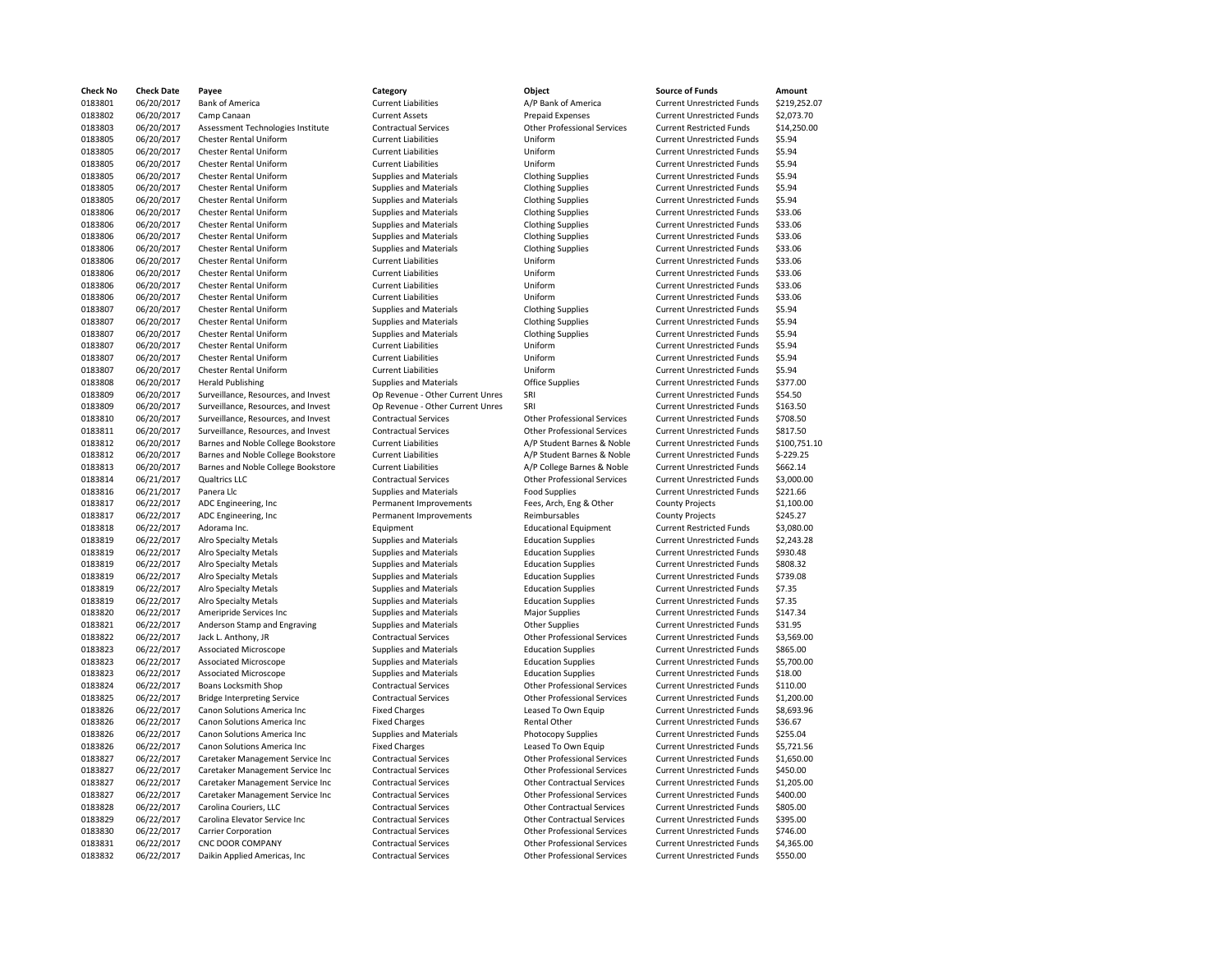| Check No | <b>Check Date</b> | Payee                              | Category                      | Object                             | <b>Source of Funds</b>            | Amour    |
|----------|-------------------|------------------------------------|-------------------------------|------------------------------------|-----------------------------------|----------|
| 0183832  | 06/22/2017        | Daikin Applied Americas, Inc.      | <b>Contractual Services</b>   | <b>Other Professional Services</b> | <b>Current Unrestricted Funds</b> | \$562.9  |
| 0183833  | 06/22/2017        | <b>Dell Computer Corporation</b>   | Equipment                     | Non Capitalized Equipment          | <b>Current Restricted Funds</b>   | \$12,13  |
| 0183833  | 06/22/2017        | <b>Dell Computer Corporation</b>   | Equipment                     | Non Capitalized Equipment          | <b>Current Restricted Funds</b>   | $$-0.01$ |
| 0183834  | 06/22/2017        | Drums Tire & Battery Service       | <b>Contractual Services</b>   | <b>General Repair</b>              | <b>Current Unrestricted Funds</b> | \$100.0  |
| 0183835  | 06/22/2017        | Eastern Refrigeration Service, Inc | <b>Contractual Services</b>   | <b>General Repair</b>              | <b>Current Unrestricted Funds</b> | \$321.4  |
| 0183836  | 06/22/2017        | Ellucian Inc                       | <b>Contractual Services</b>   | <b>Other Professional Services</b> | <b>Current Unrestricted Funds</b> | \$213.0  |
| 0183837  | 06/22/2017        | <b>ESP Associates PA</b>           | Permanent Improvements        | Fees, Arch, Eng & Other            | Master Plan                       | \$720.0  |
| 0183837  | 06/22/2017        | <b>ESP Associates PA</b>           | Permanent Improvements        | Reimbursables                      | Unexpended Plant                  | \$183.3  |
| 0183837  | 06/22/2017        | <b>ESP Associates PA</b>           | Permanent Improvements        | Fees, Arch, Eng & Other            | <b>Unexpended Plant</b>           | \$6,538  |
| 0183838  | 06/22/2017        | Fitnesszone                        | <b>Supplies and Materials</b> | <b>Education Supplies</b>          | <b>Current Restricted Funds</b>   | \$3,198  |
| 0183838  | 06/22/2017        | Fitnesszone                        | <b>Supplies and Materials</b> | <b>Education Supplies</b>          | <b>Current Restricted Funds</b>   | \$2,499  |
| 0183839  | 06/22/2017        | Fort Mill B B Q Comp.              | <b>Supplies and Materials</b> | <b>Food Supplies</b>               | <b>Current Unrestricted Funds</b> | \$1,953  |
| 0183840  | 06/22/2017        | Fortune Academy Inc                | <b>Contractual Services</b>   | <b>Other Professional Services</b> | <b>Current Unrestricted Funds</b> | \$4,855  |
| 0183840  | 06/22/2017        | Fortune Academy Inc                | <b>Contractual Services</b>   | <b>Other Professional Services</b> | <b>Current Unrestricted Funds</b> | \$4,248  |
| 0183840  | 06/22/2017        | Fortune Academy Inc                | <b>Contractual Services</b>   | <b>Other Professional Services</b> | <b>Current Unrestricted Funds</b> | \$5,462  |
| 0183841  | 06/22/2017        | Fourmans Repair Shop               | <b>Contractual Services</b>   | <b>Other Professional Services</b> | <b>Current Unrestricted Funds</b> | \$121.3  |
| 0183842  | 06/22/2017        | Gateway Supply Company             | <b>Contractual Services</b>   | <b>General Repair</b>              | <b>Current Unrestricted Funds</b> | \$231.2  |
| 0183842  | 06/22/2017        | Gateway Supply Company             | <b>Contractual Services</b>   | General Repair                     | <b>Current Unrestricted Funds</b> | $$-4.32$ |
| 0183843  | 06/22/2017        | Graybar Electric Co                | <b>Contractual Services</b>   | <b>General Repair</b>              | <b>Current Unrestricted Funds</b> | \$175.7  |
| 0183843  | 06/22/2017        | Graybar Electric Co                | <b>Contractual Services</b>   | <b>General Repair</b>              | <b>Current Unrestricted Funds</b> | \$152.7  |
| 0183843  | 06/22/2017        | Graybar Electric Co                | <b>Contractual Services</b>   | General Repair                     | <b>Current Unrestricted Funds</b> | \$33.66  |
| 0183843  | 06/22/2017        | Graybar Electric Co                | <b>Contractual Services</b>   | <b>General Repair</b>              | <b>Current Unrestricted Funds</b> | \$152.7  |
|          |                   |                                    |                               |                                    |                                   |          |
| 0183843  | 06/22/2017        | Graybar Electric Co                | <b>Contractual Services</b>   | General Repair                     | <b>Current Unrestricted Funds</b> | \$391.2  |
| 0183844  | 06/22/2017        | <b>Herald Publishing</b>           | <b>Contractual Services</b>   | Advertising                        | <b>Current Unrestricted Funds</b> | \$46.80  |
| 0183845  | 06/22/2017        | The Honey Baked Ham Co #1543       | <b>Supplies and Materials</b> | <b>Food Supplies</b>               | <b>Current Unrestricted Funds</b> | \$103.1  |
| 0183845  | 06/22/2017        | The Honey Baked Ham Co #1543       | <b>Supplies and Materials</b> | <b>Food Supplies</b>               | <b>Current Unrestricted Funds</b> | \$369.0  |
| 0183845  | 06/22/2017        | The Honey Baked Ham Co #1543       | <b>Supplies and Materials</b> | <b>Food Supplies</b>               | <b>Current Unrestricted Funds</b> | \$220.1  |
| 0183846  | 06/22/2017        | Howard's General Contracting LLC   | <b>Contractual Services</b>   | <b>Other Professional Services</b> | <b>County Projects</b>            | \$2,380  |
| 0183846  | 06/22/2017        | Howard's General Contracting LLC   | <b>Contractual Services</b>   | <b>Other Professional Services</b> | <b>County Projects</b>            | \$3,430  |
| 0183846  | 06/22/2017        | Howard's General Contracting LLC   | <b>Contractual Services</b>   | <b>Other Professional Services</b> | <b>County Projects</b>            | \$880.0  |
| 0183846  | 06/22/2017        | Howard's General Contracting LLC   | <b>Contractual Services</b>   | <b>Other Professional Services</b> | <b>County Projects</b>            | \$747.6  |
| 0183846  | 06/22/2017        | Howard's General Contracting LLC   | <b>Contractual Services</b>   | General Repair                     | <b>Current Unrestricted Funds</b> | \$1,584  |
| 0183846  | 06/22/2017        | Howard's General Contracting LLC   | <b>Contractual Services</b>   | <b>General Repair</b>              | <b>Current Unrestricted Funds</b> | \$1,784  |
| 0183847  | 06/22/2017        | IData Incorporated                 | <b>Contractual Services</b>   | <b>Other Professional Services</b> | <b>Current Unrestricted Funds</b> | \$525.0  |
| 0183848  | 06/22/2017        | <b>Interior Plantscapes Llc</b>    | <b>Contractual Services</b>   | <b>Other Professional Services</b> | <b>Current Unrestricted Funds</b> | \$305.0  |
| 0183849  | 06/22/2017        | Ironcompany.com.Inc.               | <b>Supplies and Materials</b> | <b>Education Supplies</b>          | <b>Current Restricted Funds</b>   | \$4,582  |
| 0183850  | 06/22/2017        | Jacksons Kitchen                   | Supplies and Materials        | <b>Food Supplies</b>               | <b>Current Unrestricted Funds</b> | \$350.6  |
| 0183851  | 06/22/2017        | Kwik Klean, Inc.                   | <b>Contractual Services</b>   | <b>Other Professional Services</b> | <b>Current Unrestricted Funds</b> | \$115.7  |
| 0183852  | 06/22/2017        | Lancaster News                     | <b>Contractual Services</b>   | Advertising                        | <b>Current Unrestricted Funds</b> | \$1,399  |
| 0183853  | 06/22/2017        | <b>Lowes Home Centers</b>          | <b>Contractual Services</b>   | <b>General Repair</b>              | <b>Current Unrestricted Funds</b> | \$125.8  |
| 0183853  | 06/22/2017        | Lowes Home Centers                 | <b>Contractual Services</b>   | <b>General Repair</b>              | <b>Current Unrestricted Funds</b> | \$124.4  |
| 0183853  | 06/22/2017        | Lowes Home Centers                 | <b>Contractual Services</b>   | <b>General Repair</b>              | <b>Current Unrestricted Funds</b> | \$95.98  |
| 0183853  | 06/22/2017        | <b>Lowes Home Centers</b>          | <b>Contractual Services</b>   | <b>General Repair</b>              | <b>Current Unrestricted Funds</b> | \$72.49  |
| 0183853  | 06/22/2017        | Lowes Home Centers                 | <b>Contractual Services</b>   | <b>General Repair</b>              | <b>Current Unrestricted Funds</b> | \$169.2  |
| 0183854  | 06/22/2017        | ManagedPrint Inc                   | <b>Contractual Services</b>   | Printing                           | <b>Current Unrestricted Funds</b> | \$1,322  |
| 0183855  | 06/22/2017        | Angela L. Masters                  | <b>Contractual Services</b>   | <b>General Repair</b>              | <b>Current Unrestricted Funds</b> | \$3,400  |
| 0183856  | 06/22/2017        | McWaters Inc                       | <b>Contractual Services</b>   | <b>Other Professional Services</b> | <b>Current Unrestricted Funds</b> | \$271.5  |
| 0183856  | 06/22/2017        | McWaters Inc                       | <b>Contractual Services</b>   | <b>Other Professional Services</b> | <b>Current Unrestricted Funds</b> | \$369.0  |
| 0183857  | 06/22/2017        | Merus Refreshment Services Inc     | Supplies and Materials        | <b>Food Supplies</b>               | <b>Current Unrestricted Funds</b> | \$182.9  |
| 0183857  | 06/22/2017        | Merus Refreshment Services Inc     | <b>Supplies and Materials</b> | <b>Food Supplies</b>               | <b>Current Unrestricted Funds</b> | \$208.0  |
| 0183858  | 06/22/2017        | Mid-Carolina Ahec, Inc.            | <b>Contractual Services</b>   | <b>Other Professional Services</b> | <b>Current Unrestricted Funds</b> | \$124.0  |
| 0183859  | 06/22/2017        | Jeffrey A. Monroe                  | <b>Contractual Services</b>   | General Repair                     | <b>Current Unrestricted Funds</b> | \$495.0  |
| 0183859  | 06/22/2017        | Jeffrey A. Monroe                  | <b>Contractual Services</b>   | General Repair                     | <b>Current Unrestricted Funds</b> | \$300.0  |
| 0183859  | 06/22/2017        | Jeffrey A. Monroe                  | <b>Contractual Services</b>   | General Repair                     | <b>Current Unrestricted Funds</b> | \$175.0  |
| 0183859  | 06/22/2017        | Jeffrey A. Monroe                  | <b>Contractual Services</b>   | General Repair                     | <b>Current Unrestricted Funds</b> | \$125.0  |
| 0183860  | 06/22/2017        | Ontario Investments, Inc.          | <b>Fixed Charges</b>          | Leased To Own Equip                | <b>Current Unrestricted Funds</b> | \$1,730  |
| 0183861  | 06/22/2017        | Palmetto Waterproofing             | <b>Contractual Services</b>   | <b>Other Professional Services</b> | <b>County Projects</b>            | \$3,790  |
| 0183862  | 06/22/2017        | Panera Llc                         | <b>Supplies and Materials</b> | <b>Food Supplies</b>               | <b>Current Unrestricted Funds</b> | \$149.7  |
| 0183862  | 06/22/2017        | Panera Llc                         | <b>Supplies and Materials</b> | <b>Food Supplies</b>               | <b>Current Unrestricted Funds</b> | \$153.5  |
| 0183862  | 06/22/2017        | Panera Llc                         | <b>Supplies and Materials</b> | <b>Food Supplies</b>               | <b>Current Unrestricted Funds</b> | \$76.04  |
| 0183862  | 06/22/2017        | Panera Llc                         | <b>Supplies and Materials</b> | <b>Food Supplies</b>               | <b>Current Unrestricted Funds</b> | \$77.47  |
| 0183862  | 06/22/2017        | Panera Llc                         | <b>Supplies and Materials</b> | <b>Food Supplies</b>               | <b>Current Unrestricted Funds</b> | \$40.84  |
| 0183863  | 06/22/2017        | Pasco Scientific                   | Supplies and Materials        | <b>Education Supplies</b>          | <b>Current Unrestricted Funds</b> | \$2,850  |
|          |                   |                                    |                               |                                    |                                   |          |

| <b>Check No</b>    | <b>Check Date</b> | Payee                                      | Category                      | Object                             | <b>Source of Funds</b>            | Amount      |
|--------------------|-------------------|--------------------------------------------|-------------------------------|------------------------------------|-----------------------------------|-------------|
| 0183832            | 06/22/2017        | Daikin Applied Americas, Inc.              | <b>Contractual Services</b>   | <b>Other Professional Services</b> | <b>Current Unrestricted Funds</b> | \$562.95    |
| 0183833            | 06/22/2017        | <b>Dell Computer Corporation</b>           | Equipment                     | Non Capitalized Equipment          | <b>Current Restricted Funds</b>   | \$12,137.04 |
| 0183833            | 06/22/2017        | <b>Dell Computer Corporation</b>           | Equipment                     | Non Capitalized Equipment          | <b>Current Restricted Funds</b>   | $$-0.01$    |
| 0183834            | 06/22/2017        | Drums Tire & Battery Service               | <b>Contractual Services</b>   | <b>General Repair</b>              | <b>Current Unrestricted Funds</b> | \$100.00    |
| 0183835            | 06/22/2017        | Eastern Refrigeration Service, Inc.        | <b>Contractual Services</b>   | <b>General Repair</b>              | <b>Current Unrestricted Funds</b> | \$321.40    |
| 0183836            | 06/22/2017        | Ellucian Inc                               | <b>Contractual Services</b>   | <b>Other Professional Services</b> | <b>Current Unrestricted Funds</b> | \$213.00    |
| 0183837            | 06/22/2017        | <b>ESP Associates PA</b>                   | Permanent Improvements        | Fees, Arch, Eng & Other            | Master Plan                       | \$720.00    |
| 0183837            | 06/22/2017        | <b>ESP Associates PA</b>                   | Permanent Improvements        | Reimbursables                      | Unexpended Plant                  | \$183.32    |
| 0183837            | 06/22/2017        | <b>ESP Associates PA</b>                   | Permanent Improvements        | Fees, Arch, Eng & Other            | Unexpended Plant                  | \$6,538.50  |
| 0183838            | 06/22/2017        | Fitnesszone                                | Supplies and Materials        | <b>Education Supplies</b>          | <b>Current Restricted Funds</b>   | \$3,198.00  |
| 0183838            | 06/22/2017        | Fitnesszone                                | <b>Supplies and Materials</b> | <b>Education Supplies</b>          | <b>Current Restricted Funds</b>   | \$2,499.00  |
| 0183839            | 06/22/2017        | Fort Mill B B Q Comp.                      | <b>Supplies and Materials</b> | <b>Food Supplies</b>               | <b>Current Unrestricted Funds</b> | \$1,953.75  |
| 0183840            | 06/22/2017        | Fortune Academy Inc                        | <b>Contractual Services</b>   | <b>Other Professional Services</b> | <b>Current Unrestricted Funds</b> | \$4,855.20  |
|                    | 06/22/2017        |                                            | <b>Contractual Services</b>   | <b>Other Professional Services</b> | <b>Current Unrestricted Funds</b> | \$4,248.30  |
| 0183840<br>0183840 | 06/22/2017        | Fortune Academy Inc<br>Fortune Academy Inc | <b>Contractual Services</b>   | <b>Other Professional Services</b> | <b>Current Unrestricted Funds</b> | \$5,462.10  |
|                    |                   |                                            |                               |                                    |                                   |             |
| 0183841            | 06/22/2017        | <b>Fourmans Repair Shop</b>                | <b>Contractual Services</b>   | <b>Other Professional Services</b> | <b>Current Unrestricted Funds</b> | \$121.38    |
| 0183842            | 06/22/2017        | Gateway Supply Company                     | <b>Contractual Services</b>   | <b>General Repair</b>              | <b>Current Unrestricted Funds</b> | \$231.23    |
| 0183842            | 06/22/2017        | Gateway Supply Company                     | <b>Contractual Services</b>   | <b>General Repair</b>              | <b>Current Unrestricted Funds</b> | $$-4.32$    |
| 0183843            | 06/22/2017        | Graybar Electric Co                        | <b>Contractual Services</b>   | General Repair                     | <b>Current Unrestricted Funds</b> | \$175.74    |
| 0183843            | 06/22/2017        | Graybar Electric Co                        | <b>Contractual Services</b>   | General Repair                     | <b>Current Unrestricted Funds</b> | \$152.79    |
| 0183843            | 06/22/2017        | Graybar Electric Co                        | <b>Contractual Services</b>   | <b>General Repair</b>              | <b>Current Unrestricted Funds</b> | \$33.66     |
| 0183843            | 06/22/2017        | Graybar Electric Co                        | <b>Contractual Services</b>   | General Repair                     | <b>Current Unrestricted Funds</b> | \$152.77    |
| 0183843            | 06/22/2017        | Graybar Electric Co                        | <b>Contractual Services</b>   | <b>General Repair</b>              | <b>Current Unrestricted Funds</b> | \$391.20    |
| 0183844            | 06/22/2017        | <b>Herald Publishing</b>                   | <b>Contractual Services</b>   | Advertising                        | <b>Current Unrestricted Funds</b> | \$46.80     |
| 0183845            | 06/22/2017        | The Honey Baked Ham Co #1543               | Supplies and Materials        | <b>Food Supplies</b>               | <b>Current Unrestricted Funds</b> | \$103.15    |
| 0183845            | 06/22/2017        | The Honey Baked Ham Co #1543               | Supplies and Materials        | <b>Food Supplies</b>               | <b>Current Unrestricted Funds</b> | \$369.00    |
| 0183845            | 06/22/2017        | The Honey Baked Ham Co #1543               | Supplies and Materials        | <b>Food Supplies</b>               | <b>Current Unrestricted Funds</b> | \$220.13    |
| 0183846            | 06/22/2017        | Howard's General Contracting LLC           | <b>Contractual Services</b>   | <b>Other Professional Services</b> | <b>County Projects</b>            | \$2,380.00  |
| 0183846            | 06/22/2017        | Howard's General Contracting LLC           | <b>Contractual Services</b>   | <b>Other Professional Services</b> | <b>County Projects</b>            | \$3,430.00  |
| 0183846            | 06/22/2017        | <b>Howard's General Contracting LLC</b>    | <b>Contractual Services</b>   | <b>Other Professional Services</b> | <b>County Projects</b>            | \$880.00    |
| 0183846            | 06/22/2017        | Howard's General Contracting LLC           | <b>Contractual Services</b>   | <b>Other Professional Services</b> | <b>County Projects</b>            | \$747.66    |
| 0183846            | 06/22/2017        | Howard's General Contracting LLC           | <b>Contractual Services</b>   | <b>General Repair</b>              | <b>Current Unrestricted Funds</b> | \$1,584.42  |
| 0183846            | 06/22/2017        | Howard's General Contracting LLC           | <b>Contractual Services</b>   | General Repair                     | <b>Current Unrestricted Funds</b> | \$1,784.67  |
| 0183847            | 06/22/2017        | IData Incorporated                         | <b>Contractual Services</b>   | <b>Other Professional Services</b> | <b>Current Unrestricted Funds</b> | \$525.00    |
| 0183848            | 06/22/2017        | <b>Interior Plantscapes Llc</b>            | <b>Contractual Services</b>   | <b>Other Professional Services</b> | <b>Current Unrestricted Funds</b> | \$305.00    |
| 0183849            | 06/22/2017        | Ironcompany.com.inc.                       | Supplies and Materials        | <b>Education Supplies</b>          | <b>Current Restricted Funds</b>   | \$4,582.04  |
| 0183850            | 06/22/2017        | Jacksons Kitchen                           | Supplies and Materials        | <b>Food Supplies</b>               | <b>Current Unrestricted Funds</b> | \$350.64    |
| 0183851            | 06/22/2017        | Kwik Klean, Inc.                           | <b>Contractual Services</b>   | Other Professional Services        | <b>Current Unrestricted Funds</b> | \$115.70    |
| 0183852            | 06/22/2017        | Lancaster News                             | <b>Contractual Services</b>   | Advertising                        | <b>Current Unrestricted Funds</b> | \$1,399.94  |
| 0183853            | 06/22/2017        | Lowes Home Centers                         | <b>Contractual Services</b>   | General Repair                     | <b>Current Unrestricted Funds</b> | \$125.80    |
| 0183853            | 06/22/2017        | <b>Lowes Home Centers</b>                  | <b>Contractual Services</b>   | <b>General Repair</b>              | <b>Current Unrestricted Funds</b> | \$124.40    |
| 0183853            | 06/22/2017        | <b>Lowes Home Centers</b>                  | <b>Contractual Services</b>   | <b>General Repair</b>              | <b>Current Unrestricted Funds</b> | \$95.98     |
| 0183853            | 06/22/2017        | <b>Lowes Home Centers</b>                  | <b>Contractual Services</b>   | <b>General Repair</b>              | <b>Current Unrestricted Funds</b> | \$72.49     |
| 0183853            | 06/22/2017        | <b>Lowes Home Centers</b>                  | <b>Contractual Services</b>   | <b>General Repair</b>              | <b>Current Unrestricted Funds</b> | \$169.25    |
| 0183854            | 06/22/2017        | ManagedPrint Inc                           | <b>Contractual Services</b>   | Printing                           | <b>Current Unrestricted Funds</b> | \$1,322.53  |
| 0183855            | 06/22/2017        | Angela L. Masters                          | <b>Contractual Services</b>   | General Repair                     | <b>Current Unrestricted Funds</b> | \$3,400.00  |
| 0183856            | 06/22/2017        | McWaters Inc                               | <b>Contractual Services</b>   | <b>Other Professional Services</b> | <b>Current Unrestricted Funds</b> | \$271.50    |
| 0183856            | 06/22/2017        | McWaters Inc                               | <b>Contractual Services</b>   | <b>Other Professional Services</b> | <b>Current Unrestricted Funds</b> | \$369.00    |
| 0183857            | 06/22/2017        | Merus Refreshment Services Inc             | Supplies and Materials        | <b>Food Supplies</b>               | <b>Current Unrestricted Funds</b> | \$182.96    |
| 0183857            | 06/22/2017        | Merus Refreshment Services Inc.            | Supplies and Materials        | <b>Food Supplies</b>               | <b>Current Unrestricted Funds</b> | \$208.02    |
| 0183858            | 06/22/2017        | Mid-Carolina Ahec, Inc.                    | <b>Contractual Services</b>   | <b>Other Professional Services</b> | <b>Current Unrestricted Funds</b> | \$124.00    |
| 0183859            | 06/22/2017        | Jeffrey A. Monroe                          | <b>Contractual Services</b>   | <b>General Repair</b>              | <b>Current Unrestricted Funds</b> | \$495.00    |
| 0183859            | 06/22/2017        |                                            | <b>Contractual Services</b>   | <b>General Repair</b>              | <b>Current Unrestricted Funds</b> | \$300.00    |
| 0183859            |                   | Jeffrey A. Monroe                          |                               |                                    |                                   | \$175.00    |
|                    | 06/22/2017        | Jeffrey A. Monroe                          | <b>Contractual Services</b>   | <b>General Repair</b>              | <b>Current Unrestricted Funds</b> |             |
| 0183859            | 06/22/2017        | Jeffrey A. Monroe                          | <b>Contractual Services</b>   | General Repair                     | <b>Current Unrestricted Funds</b> | \$125.00    |
| 0183860            | 06/22/2017        | Ontario Investments, Inc.                  | <b>Fixed Charges</b>          | Leased To Own Equip                | <b>Current Unrestricted Funds</b> | \$1,730.13  |
| 0183861            | 06/22/2017        | Palmetto Waterproofing                     | <b>Contractual Services</b>   | <b>Other Professional Services</b> | <b>County Projects</b>            | \$3,790.00  |
| 0183862            | 06/22/2017        | Panera Llc                                 | Supplies and Materials        | <b>Food Supplies</b>               | <b>Current Unrestricted Funds</b> | \$149.76    |
| 0183862            | 06/22/2017        | Panera Llc                                 | <b>Supplies and Materials</b> | <b>Food Supplies</b>               | <b>Current Unrestricted Funds</b> | \$153.50    |
| 0183862            | 06/22/2017        | Panera Llc                                 | <b>Supplies and Materials</b> | <b>Food Supplies</b>               | <b>Current Unrestricted Funds</b> | \$76.04     |
| 0183862            | 06/22/2017        | Panera Llc                                 | <b>Supplies and Materials</b> | <b>Food Supplies</b>               | <b>Current Unrestricted Funds</b> | \$77.47     |
| 0183862            | 06/22/2017        | Panera Llc                                 | <b>Supplies and Materials</b> | <b>Food Supplies</b>               | <b>Current Unrestricted Funds</b> | \$40.84     |
| 0183863            | 06/22/2017        | Pasco Scientific                           | Supplies and Materials        | <b>Education Supplies</b>          | <b>Current Unrestricted Funds</b> | \$2,850.00  |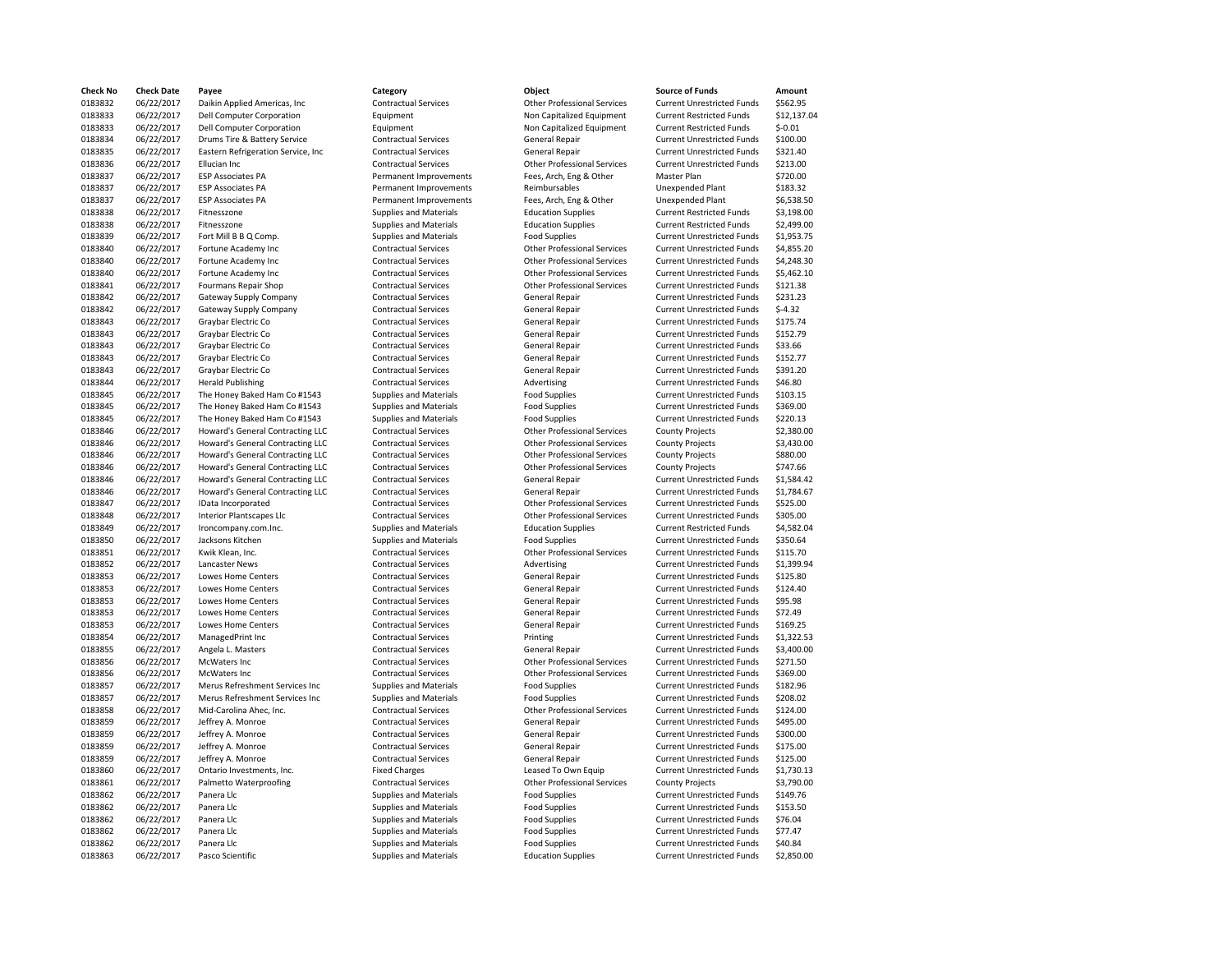| Check No | <b>Check Date</b> | Payee                         |
|----------|-------------------|-------------------------------|
| 0183863  | 06/22/2017        | Pasco Scientific              |
| 0183864  | 06/22/2017        | Porter Paints                 |
| 0183865  | 06/22/2017        | Praxair Distribution Inc      |
| 0183865  | 06/22/2017        | Praxair Distribution Inc      |
| 0183865  | 06/22/2017        | Praxair Distribution Inc      |
| 0183865  | 06/22/2017        | Praxair Distribution Inc      |
| 0183865  | 06/22/2017        | Praxair Distribution Inc.     |
| 0183866  | 06/22/2017        | Rci of Sc Inc                 |
| 0183866  | 06/22/2017        | Rci of Sc Inc                 |
| 0183867  | 06/22/2017        | <b>Record Storage Systems</b> |
| 0183868  | 06/22/2017        | <b>Red Hot Welding</b>        |
| 0183869  | 06/22/2017        | Robroy Energy System I        |
| 0183870  | 06/22/2017        | Rock Hill Police Departn      |
| 0183871  | 06/22/2017        | Simplex Grinnell Lp           |
| 0183871  | 06/22/2017        | Simplex Grinnell Lp           |
| 0183872  | 06/22/2017        | Snipes                        |
| 0183872  | 06/22/2017        | Snipes                        |
| 0183872  | 06/22/2017        | <b>Snipes</b>                 |
| 0183872  | 06/22/2017        | <b>Snipes</b>                 |
| 0183873  | 06/22/2017        | Staffmark                     |
| 0183873  | 06/22/2017        | Staffmark                     |
| 0183873  | 06/22/2017        | Staffmark                     |
| 0183873  | 06/22/2017        | Staffmark                     |
| 0183873  | 06/22/2017        | Staffmark                     |
| 0183873  | 06/22/2017        | Staffmark                     |
| 0183873  | 06/22/2017        | Staffmark                     |
| 0183873  | 06/22/2017        | Staffmark                     |
| 0183873  | 06/22/2017        | Staffmark                     |
| 0183874  | 06/22/2017        | Stericycle Inc                |
| 0183874  | 06/22/2017        | Stericycle Inc                |
| 0183874  | 06/22/2017        | Stericycle Inc                |
| 0183874  | 06/22/2017        | Stericycle Inc                |
| 0183875  | 06/22/2017        | Tapfin                        |
| 0183876  | 06/22/2017        | <b>Terminix Service Inc</b>   |
| 0183876  | 06/22/2017        | Terminix Service Inc          |
| 0183877  | 06/22/2017        | U Save Auto Rental            |
| 0183877  | 06/22/2017        | U Save Auto Rental            |
| 0183877  | 06/22/2017        | U Save Auto Rental            |
| 0183877  | 06/22/2017        | U Save Auto Rental            |
| 0183877  | 06/22/2017        | U Save Auto Rental            |
| 0183877  | 06/22/2017        | U Save Auto Rental            |
| 0183877  | 06/22/2017        | U Save Auto Rental            |
| 0183877  | 06/22/2017        | U Save Auto Rental            |
| 0183878  | 06/22/2017        | Unified Av Systems            |
| 0183878  | 06/22/2017        | Unified Av Systems            |
| 0183878  | 06/22/2017        | Unified Av Systems            |
| 0183878  | 06/22/2017        | Unified Av Systems            |
| 0183878  | 06/22/2017        | Unified Av Systems            |
| 0183878  | 06/22/2017        | Unified Av Systems            |
| 0183878  | 06/22/2017        | Unified Av Systems            |
| 0183878  | 06/22/2017        | Unified Av Systems            |
| 0183878  | 06/22/2017        | <b>Unified Av Systems</b>     |
| 0183878  | 06/22/2017        | <b>Unified Av Systems</b>     |
| 0183878  | 06/22/2017        | Unified Av Systems            |
| 0183878  | 06/22/2017        | Unified Av Systems            |
| 0183878  | 06/22/2017        | Unified Av Systems            |
| 0183878  | 06/22/2017        | Unified Av Systems            |
| 0183879  | 06/22/2017        | <b>Unifirst Corporation</b>   |
| 0183880  | 06/22/2017        | United Refrigeration Inc      |
| 0183881  | 06/22/2017        | Valley Proteins, Inc          |
| 0183882  | 06/22/2017        | Vendable Systems Inc          |
| 0183883  | 06/22/2017        | Waiter's Choice Catering      |
| 0183883  | 06/22/2017        | Waiter's Choice Catering      |

| <b>Check No</b> | <b>Check Date</b> | Payee                           | Category                      | Object                             | <b>Source of Funds</b>            | Amount      |
|-----------------|-------------------|---------------------------------|-------------------------------|------------------------------------|-----------------------------------|-------------|
| 0183863         | 06/22/2017        | Pasco Scientific                | <b>Supplies and Materials</b> | <b>Education Supplies</b>          | <b>Current Unrestricted Funds</b> | \$115.00    |
| 0183864         |                   | <b>Porter Paints</b>            | <b>Contractual Services</b>   |                                    |                                   | \$94.18     |
|                 | 06/22/2017        |                                 |                               | <b>General Repair</b>              | <b>Current Unrestricted Funds</b> |             |
| 0183865         | 06/22/2017        | Praxair Distribution Inc        | <b>Supplies and Materials</b> | <b>Education Supplies</b>          | <b>Current Unrestricted Funds</b> | \$74.47     |
| 0183865         | 06/22/2017        | <b>Praxair Distribution Inc</b> | Supplies and Materials        | <b>Education Supplies</b>          | <b>Current Unrestricted Funds</b> | \$681.35    |
| 0183865         | 06/22/2017        | Praxair Distribution Inc        | <b>Supplies and Materials</b> | <b>Education Supplies</b>          | <b>Current Unrestricted Funds</b> | \$630.18    |
| 0183865         | 06/22/2017        | <b>Praxair Distribution Inc</b> | <b>Supplies and Materials</b> | <b>Education Supplies</b>          | <b>Current Unrestricted Funds</b> | \$282.53    |
| 0183865         | 06/22/2017        | <b>Praxair Distribution Inc</b> | Supplies and Materials        | <b>Education Supplies</b>          | <b>Current Unrestricted Funds</b> | \$291.88    |
| 0183866         | 06/22/2017        | Rci of Sc Inc                   | Permanent Improvements        | Fees, Arch, Eng & Other            | <b>County Projects</b>            | \$240.00    |
| 0183866         | 06/22/2017        | Rci of Sc Inc                   | Permanent Improvements        | Reimbursables                      | <b>County Projects</b>            | \$51.36     |
| 0183867         | 06/22/2017        | Record Storage Systems          | <b>Contractual Services</b>   | Data Processing Serv               | <b>Current Unrestricted Funds</b> | \$147.29    |
| 0183868         | 06/22/2017        | Red Hot Welding                 | <b>Supplies and Materials</b> | <b>Maintenance Supplies</b>        | <b>Current Unrestricted Funds</b> | \$4,650.00  |
| 0183869         | 06/22/2017        | Robroy Energy System Inc        | <b>Contractual Services</b>   | <b>Other Professional Services</b> | <b>Current Unrestricted Funds</b> | \$288.62    |
| 0183870         | 06/22/2017        | Rock Hill Police Department     | <b>Contractual Services</b>   | <b>Other Contractual Services</b>  | <b>Current Unrestricted Funds</b> | \$50.00     |
|                 |                   |                                 |                               |                                    |                                   |             |
| 0183871         | 06/22/2017        | Simplex Grinnell Lp             | <b>Contractual Services</b>   | <b>Other Professional Services</b> | <b>Current Unrestricted Funds</b> | \$250.00    |
| 0183871         | 06/22/2017        | Simplex Grinnell Lp             | <b>Contractual Services</b>   | <b>Other Professional Services</b> | <b>Current Unrestricted Funds</b> | \$375.00    |
| 0183872         | 06/22/2017        | Snipes                          | <b>Supplies and Materials</b> | Janitorial Supplies                | <b>Current Unrestricted Funds</b> | \$150.59    |
| 0183872         | 06/22/2017        | Snipes                          | <b>Supplies and Materials</b> | Janitorial Supplies                | <b>Current Unrestricted Funds</b> | \$35.31     |
| 0183872         | 06/22/2017        | Snipes                          | <b>Supplies and Materials</b> | Janitorial Supplies                | <b>Current Unrestricted Funds</b> | \$122.32    |
| 0183872         | 06/22/2017        | Snipes                          | <b>Supplies and Materials</b> | Janitorial Supplies                | <b>Current Unrestricted Funds</b> | \$108.07    |
| 0183873         | 06/22/2017        | Staffmark                       | <b>Contractual Services</b>   | <b>Other Professional Services</b> | <b>Current Unrestricted Funds</b> | \$293.20    |
| 0183873         | 06/22/2017        | Staffmark                       | <b>Contractual Services</b>   | <b>Other Contractual Services</b>  | <b>Current Unrestricted Funds</b> | \$293.20    |
| 0183873         | 06/22/2017        | Staffmark                       | <b>Contractual Services</b>   | <b>Other Contractual Services</b>  | <b>Current Unrestricted Funds</b> | \$293.20    |
| 0183873         | 06/22/2017        | Staffmark                       | <b>Contractual Services</b>   | <b>Other Contractual Services</b>  | <b>Current Unrestricted Funds</b> | \$293.20    |
| 0183873         | 06/22/2017        | Staffmark                       | <b>Contractual Services</b>   | <b>Other Professional Services</b> | <b>Current Unrestricted Funds</b> | \$293.20    |
| 0183873         | 06/22/2017        | Staffmark                       | <b>Contractual Services</b>   | <b>Other Professional Services</b> | <b>Current Unrestricted Funds</b> | \$293.20    |
|                 |                   | Staffmark                       | <b>Contractual Services</b>   | <b>Other Contractual Services</b>  | <b>Current Unrestricted Funds</b> |             |
| 0183873         | 06/22/2017        |                                 |                               |                                    |                                   | \$522.59    |
| 0183873         | 06/22/2017        | Staffmark                       | <b>Contractual Services</b>   | <b>Other Contractual Services</b>  | <b>Current Unrestricted Funds</b> | \$515.97    |
| 0183873         | 06/22/2017        | Staffmark                       | <b>Contractual Services</b>   | <b>Other Contractual Services</b>  | <b>Current Unrestricted Funds</b> | \$522.59    |
| 0183874         | 06/22/2017        | Stericycle Inc                  | <b>Contractual Services</b>   | <b>Other Professional Services</b> | <b>Current Unrestricted Funds</b> | \$282.67    |
| 0183874         | 06/22/2017        | Stericycle Inc                  | <b>Contractual Services</b>   | <b>Other Professional Services</b> | <b>Current Unrestricted Funds</b> | \$131.24    |
| 0183874         | 06/22/2017        | Stericycle Inc                  | <b>Contractual Services</b>   | <b>Other Professional Services</b> | <b>Current Unrestricted Funds</b> | \$75.72     |
| 0183874         | 06/22/2017        | Stericycle Inc                  | <b>Contractual Services</b>   | <b>Other Professional Services</b> | <b>Current Unrestricted Funds</b> | \$15.14     |
| 0183875         | 06/22/2017        | Tapfin                          | <b>Contractual Services</b>   | <b>Other Professional Services</b> | <b>Current Unrestricted Funds</b> | \$13,149.89 |
| 0183876         | 06/22/2017        | Terminix Service Inc            | <b>Contractual Services</b>   | <b>Other Contractual Services</b>  | <b>Current Unrestricted Funds</b> | \$55.00     |
| 0183876         | 06/22/2017        | <b>Terminix Service Inc</b>     | <b>Contractual Services</b>   | <b>Other Contractual Services</b>  | <b>Current Unrestricted Funds</b> | \$90.00     |
| 0183877         | 06/22/2017        | U Save Auto Rental              | Travel                        | Travel                             | <b>Current Unrestricted Funds</b> | \$46.90     |
| 0183877         | 06/22/2017        | U Save Auto Rental              | Travel                        | Travel                             | <b>Current Unrestricted Funds</b> | \$46.90     |
| 0183877         | 06/22/2017        | U Save Auto Rental              | Travel                        | Travel                             | <b>Current Unrestricted Funds</b> | \$46.90     |
| 0183877         | 06/22/2017        | U Save Auto Rental              | Travel                        | Travel                             | <b>Current Unrestricted Funds</b> | \$46.90     |
| 0183877         |                   | U Save Auto Rental              | Travel                        | Travel                             | <b>Current Unrestricted Funds</b> | \$78.80     |
|                 | 06/22/2017        |                                 |                               |                                    |                                   |             |
| 0183877         | 06/22/2017        | U Save Auto Rental              | Travel                        | Travel                             | <b>Current Unrestricted Funds</b> | \$101.32    |
| 0183877         | 06/22/2017        | U Save Auto Rental              | Travel                        | Travel                             | <b>Current Unrestricted Funds</b> | \$55.06     |
| 0183877         | 06/22/2017        | U Save Auto Rental              | Travel                        | Travel                             | <b>Current Unrestricted Funds</b> | \$53.40     |
| 0183878         | 06/22/2017        | <b>Unified Av Systems</b>       | Supplies and Materials        | <b>Education Supplies</b>          | <b>Current Unrestricted Funds</b> | \$448.00    |
| 0183878         | 06/22/2017        | Unified Av Systems              | <b>Supplies and Materials</b> | <b>Education Supplies</b>          | <b>Current Unrestricted Funds</b> | \$7,323.44  |
| 0183878         | 06/22/2017        | Unified Av Systems              | <b>Supplies and Materials</b> | <b>Education Supplies</b>          | <b>Current Unrestricted Funds</b> | \$2,889.15  |
| 0183878         | 06/22/2017        | Unified Av Systems              | <b>Supplies and Materials</b> | <b>Education Supplies</b>          | <b>Current Unrestricted Funds</b> | \$165.00    |
| 0183878         | 06/22/2017        | Unified Av Systems              | <b>Supplies and Materials</b> | <b>Education Supplies</b>          | <b>Current Unrestricted Funds</b> | \$4,379.94  |
| 0183878         | 06/22/2017        | <b>Unified Av Systems</b>       | Supplies and Materials        | <b>Education Supplies</b>          | <b>Current Unrestricted Funds</b> | \$90.00     |
| 0183878         | 06/22/2017        | Unified Av Systems              | <b>Supplies and Materials</b> | <b>Education Supplies</b>          | <b>Current Unrestricted Funds</b> | \$28.00     |
| 0183878         | 06/22/2017        | Unified Av Systems              | <b>Supplies and Materials</b> | <b>Education Supplies</b>          | <b>Current Unrestricted Funds</b> | \$304.00    |
| 0183878         | 06/22/2017        | Unified Av Systems              | Supplies and Materials        | <b>Education Supplies</b>          | <b>Current Unrestricted Funds</b> | \$97.78     |
| 0183878         | 06/22/2017        | Unified Av Systems              | <b>Supplies and Materials</b> | <b>Education Supplies</b>          | <b>Current Unrestricted Funds</b> | \$52.00     |
|                 |                   |                                 |                               |                                    | <b>Current Unrestricted Funds</b> |             |
| 0183878         | 06/22/2017        | Unified Av Systems              | <b>Supplies and Materials</b> | <b>Education Supplies</b>          |                                   | \$20.40     |
| 0183878         | 06/22/2017        | Unified Av Systems              | <b>Supplies and Materials</b> | <b>Education Supplies</b>          | <b>Current Unrestricted Funds</b> | \$44.00     |
| 0183878         | 06/22/2017        | Unified Av Systems              | <b>Supplies and Materials</b> | <b>Education Supplies</b>          | <b>Current Unrestricted Funds</b> | \$1,230.00  |
| 0183878         | 06/22/2017        | Unified Av Systems              | <b>Supplies and Materials</b> | <b>Education Supplies</b>          | <b>Current Unrestricted Funds</b> | \$60.00     |
| 0183879         | 06/22/2017        | <b>Unifirst Corporation</b>     | <b>Contractual Services</b>   | <b>Other Professional Services</b> | <b>Current Unrestricted Funds</b> | \$105.46    |
| 0183880         | 06/22/2017        | United Refrigeration Inc        | <b>Contractual Services</b>   | <b>General Repair</b>              | <b>Current Unrestricted Funds</b> | \$1,671.13  |
| 0183881         | 06/22/2017        | Valley Proteins, Inc            | <b>Contractual Services</b>   | <b>Other Professional Services</b> | <b>Current Unrestricted Funds</b> | \$275.00    |
| 0183882         | 06/22/2017        | Vendable Systems Inc            | <b>Supplies and Materials</b> | <b>Food Supplies</b>               | <b>Current Unrestricted Funds</b> | \$94.08     |
| 0183883         | 06/22/2017        | Waiter's Choice Catering        | <b>Supplies and Materials</b> | <b>Food Supplies</b>               | <b>Current Unrestricted Funds</b> | \$143.68    |
| 0183883         | 06/22/2017        | <b>Waiter's Choice Catering</b> | Supplies and Materials        | <b>Food Supplies</b>               | <b>Current Unrestricted Funds</b> | \$408.75    |
|                 |                   |                                 |                               |                                    |                                   |             |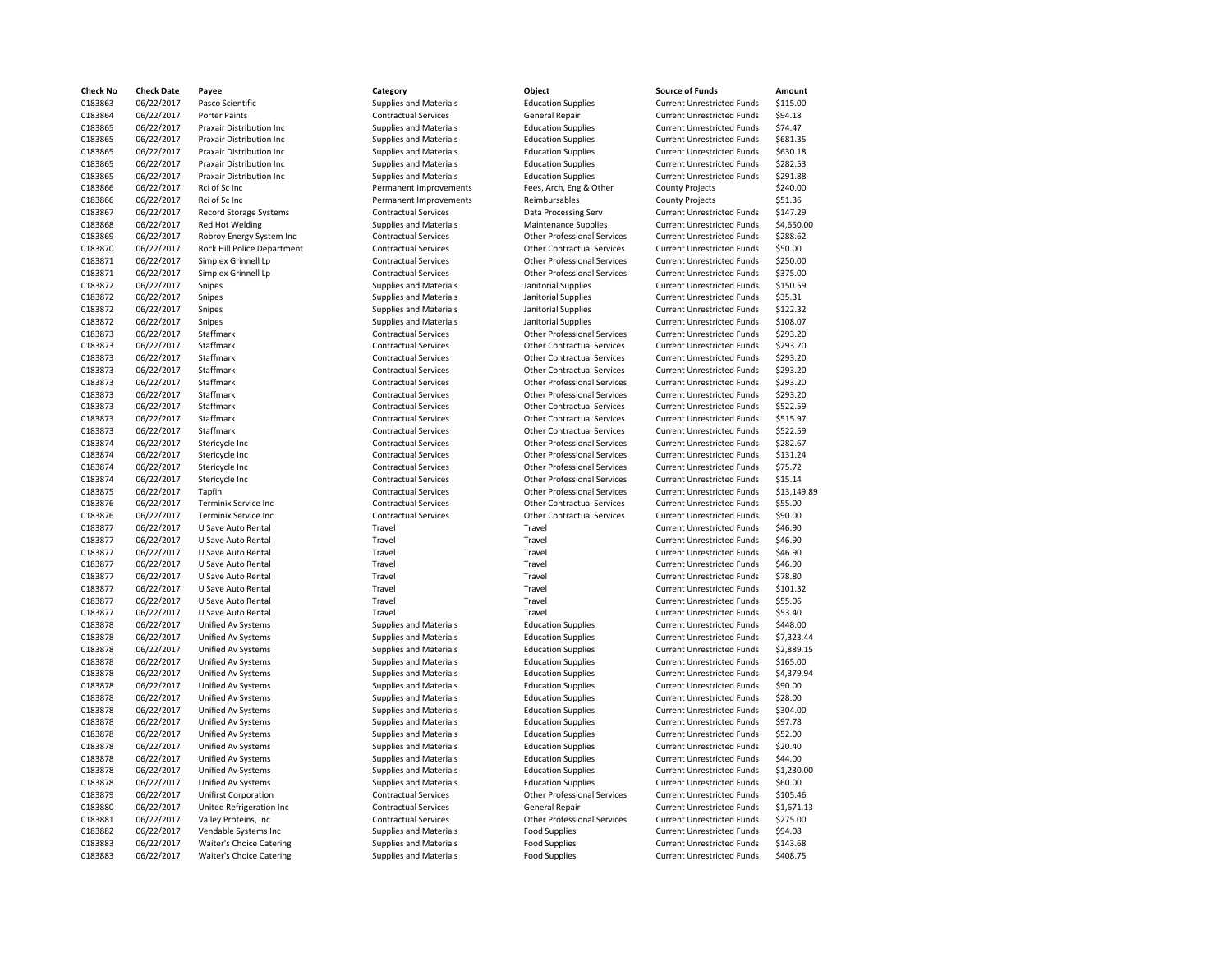| <b>Check No</b>    | <b>Check Date</b>        | Payee                               | Category                         | Object                             | <b>Source of Funds</b>            | Amount                 |
|--------------------|--------------------------|-------------------------------------|----------------------------------|------------------------------------|-----------------------------------|------------------------|
| 0183884            | 06/22/2017               | Waste Management of the Carolinas   | <b>Contractual Services</b>      | <b>Utilities</b>                   | <b>Current Unrestricted Funds</b> | \$293.50               |
| 0183885            | 06/22/2017               | West Group                          | Equipment                        | Library Books, Maps & Film         | <b>Current Unrestricted Funds</b> | \$596.79               |
| 0183886            | 06/22/2017               | <b>Wilson Nursery</b>               | Supplies and Materials           | Maintenance Supplies               | <b>Current Unrestricted Funds</b> | \$77.04                |
| 0183887            | 06/22/2017               | <b>Xerox Corporation</b>            | <b>Fixed Charges</b>             | Leased To Own Equip                | <b>Current Unrestricted Funds</b> | \$1,531.26             |
| 0183888            | 06/22/2017               | Youvisit Llc                        | <b>Contractual Services</b>      | <b>Other Professional Services</b> | <b>Current Unrestricted Funds</b> | \$1,403.00             |
| 0183889            | 06/22/2017               | Assessment Technologies Institute   | Op Revenue - Other Current Unres | ATI                                | <b>Current Unrestricted Funds</b> | \$4,140.00             |
| 0183889            | 06/22/2017               | Assessment Technologies Institute   | Op Revenue - Other Current Unres | ATI                                | <b>Current Unrestricted Funds</b> | \$1,265.00             |
| 0183889            | 06/22/2017               | Assessment Technologies Institute   | Op Revenue - Other Current Unres | ATI                                | <b>Current Unrestricted Funds</b> | \$1,150.00             |
| 0183890            | 06/22/2017               | <b>Chester Rental Uniform</b>       | <b>Supplies and Materials</b>    | <b>Clothing Supplies</b>           | <b>Current Unrestricted Funds</b> | \$5.94                 |
| 0183890            | 06/22/2017               | <b>Chester Rental Uniform</b>       | Supplies and Materials           | <b>Clothing Supplies</b>           | <b>Current Unrestricted Funds</b> | \$5.94                 |
| 0183890            | 06/22/2017               | <b>Chester Rental Uniform</b>       | <b>Current Liabilities</b>       | Uniform                            | <b>Current Unrestricted Funds</b> | \$5.94                 |
| 0183890            | 06/22/2017               | <b>Chester Rental Uniform</b>       | <b>Current Liabilities</b>       | Uniform                            | <b>Current Unrestricted Funds</b> | \$5.94                 |
| 0183891            | 06/22/2017               | Chief Business Officers Peer Group  | <b>Fixed Charges</b>             | Dues & Membership Fees             | <b>Current Unrestricted Funds</b> | \$400.00               |
| 0183892            | 06/22/2017               | Surveillance, Resources, and Invest | <b>Contractual Services</b>      | <b>Other Professional Services</b> | <b>Current Unrestricted Funds</b> | \$109.00               |
| 0183894            | 06/27/2017               | Act                                 | <b>Contractual Services</b>      | <b>Other Professional Services</b> | <b>Current Unrestricted Funds</b> | \$140.00               |
| 0183895            | 06/27/2017               | Adams Outdoor Advertising of Nc     | <b>Contractual Services</b>      | Advertising                        | <b>Current Unrestricted Funds</b> | \$1,775.00             |
|                    |                          |                                     |                                  |                                    |                                   |                        |
| 0183896            | 06/27/2017               | ADC Engineering, Inc                | Permanent Improvements           | Fees, Arch, Eng & Other            | <b>County Projects</b>            | \$6,100.00             |
| 0183897            | 06/27/2017               | <b>American Fitness</b>             | <b>Supplies and Materials</b>    | <b>Education Supplies</b>          | <b>Current Restricted Funds</b>   | \$750.00               |
| 0183897            | 06/27/2017               | <b>American Fitness</b>             | <b>Supplies and Materials</b>    | <b>Education Supplies</b>          | <b>Current Restricted Funds</b>   | \$1,650.00             |
| 0183897            | 06/27/2017               | <b>American Fitness</b>             | Supplies and Materials           | <b>Education Supplies</b>          | <b>Current Restricted Funds</b>   | \$1,100.00             |
| 0183897            | 06/27/2017               | <b>American Fitness</b>             | Supplies and Materials           | <b>Education Supplies</b>          | <b>Current Restricted Funds</b>   | \$1,340.00             |
| 0183897            | 06/27/2017               | <b>American Fitness</b>             | Supplies and Materials           | <b>Education Supplies</b>          | <b>Current Restricted Funds</b>   | \$180.00               |
| 0183897            | 06/27/2017               | <b>American Fitness</b>             | <b>Supplies and Materials</b>    | <b>Education Supplies</b>          | <b>Current Restricted Funds</b>   | \$45.00                |
| 0183897            | 06/27/2017               | <b>American Fitness</b>             | <b>Supplies and Materials</b>    | <b>Education Supplies</b>          | <b>Current Restricted Funds</b>   | \$500.00               |
| 0183898            | 06/27/2017               | Ameripride Services Inc             | <b>Supplies and Materials</b>    | <b>Major Supplies</b>              | <b>Current Unrestricted Funds</b> | \$155.77               |
| 0183899            | 06/27/2017               | <b>Bridge Interpreting Service</b>  | <b>Contractual Services</b>      | <b>Other Professional Services</b> | <b>Current Unrestricted Funds</b> | \$1,320.00             |
| 0183900            | 06/27/2017               | City of Rock Hill                   | <b>Supplies and Materials</b>    | Fuel                               | <b>Current Unrestricted Funds</b> | \$883.91               |
| 0183900            | 06/27/2017               | City of Rock Hill                   | Supplies and Materials           | Fuel                               | Current Unrestricted Funds        | \$532.37               |
| 0183901            | 06/27/2017               | CN <sub>2</sub>                     | <b>Contractual Services</b>      | Advertising                        | <b>Current Unrestricted Funds</b> | \$395.00               |
| 0183902            | 06/27/2017               | Dade Paper and Bag Co               | <b>Supplies and Materials</b>    | Janitorial Supplies                | <b>Current Unrestricted Funds</b> | \$1,711.68             |
| 0183903            | 06/27/2017               | Davis & Floyd, Inc.                 | Permanent Improvements           | Fees, Arch, Eng & Other            | <b>Unexpended Plant</b>           | \$3,229.00             |
| 0183903            | 06/27/2017               | Davis & Floyd, Inc.                 | Permanent Improvements           | Reimbursables                      | <b>Unexpended Plant</b>           | $$-60.52$              |
| 0183904            | 06/27/2017               | Dell Marketing Usa Lp               | <b>Supplies and Materials</b>    | <b>Education Supplies</b>          | <b>Current Restricted Funds</b>   | \$0.01                 |
| 0183905            | 06/27/2017               | Drums Tire & Battery Service        | <b>Contractual Services</b>      | Motor Vehicle Repair               | <b>Current Unrestricted Funds</b> | \$87.00                |
| 0183905            | 06/27/2017               | Drums Tire & Battery Service        | <b>Contractual Services</b>      | Motor Vehicle Repair               | <b>Current Unrestricted Funds</b> | \$100.00               |
| 0183905            | 06/27/2017               | Drums Tire & Battery Service        | <b>Contractual Services</b>      | Motor Vehicle Repair               | <b>Current Unrestricted Funds</b> | \$87.00                |
| 0183906            | 06/27/2017               | Eagle Wood, Inc                     | Permanent Improvements           | Other Permanent Imp                | <b>Unexpended Plant</b>           | \$54,695.74            |
| 0183907            | 06/27/2017               | Fort Mill B B Q Comp.               | Supplies and Materials           | <b>Food Supplies</b>               | <b>Current Unrestricted Funds</b> | \$523.58               |
| 0183908            | 06/27/2017               | Fortune Academy Inc                 | <b>Contractual Services</b>      | <b>Other Professional Services</b> | <b>Current Unrestricted Funds</b> | \$10,059.00            |
| 0183909            | 06/27/2017               | Graybar Electric Co                 | <b>Contractual Services</b>      | <b>General Repair</b>              | <b>Current Unrestricted Funds</b> | \$209.82               |
| 0183909            | 06/27/2017               | Graybar Electric Co                 | <b>Contractual Services</b>      | <b>General Repair</b>              | <b>Current Unrestricted Funds</b> | \$226.84               |
| 0183910            | 06/27/2017               | IData Incorporated                  | <b>Contractual Services</b>      | <b>Other Professional Services</b> | <b>Current Unrestricted Funds</b> | \$840.00               |
| 0183911            | 06/27/2017               | <b>Interstate Fleet Services</b>    | <b>Contractual Services</b>      | Motor Vehicle Repair               | <b>Current Unrestricted Funds</b> | \$190.00               |
| 0183912            | 06/27/2017               | Jacksons Kitchen                    | Supplies and Materials           | <b>Food Supplies</b>               | <b>Current Unrestricted Funds</b> | \$618.20               |
| 0183913            | 06/27/2017               | Johnson Controls Inc                | <b>Contractual Services</b>      | <b>Other Contractual Services</b>  | <b>Current Unrestricted Funds</b> | \$559.20               |
| 0183914            | 06/27/2017               | Lee Transport Equipment Inc.        | Equipment                        | Motor Vehicle                      | <b>County Projects</b>            | \$1,796.00             |
| 0183914            | 06/27/2017               | Lee Transport Equipment Inc.        | Equipment                        | Motor Vehicle                      | <b>County Projects</b>            | \$1,485.00             |
| 0183914            | 06/27/2017               | Lee Transport Equipment Inc.        | Equipment                        | Motor Vehicle                      | <b>County Projects</b>            | \$415.00               |
| 0183914            | 06/27/2017               | Lee Transport Equipment Inc.        | Equipment                        | Motor Vehicle                      | <b>County Projects</b>            | \$585.00               |
| 0183915            | 06/27/2017               | LEGO Education N.A.                 | <b>Supplies and Materials</b>    | <b>Education Supplies</b>          | <b>Current Restricted Funds</b>   | \$6,399.95             |
| 0183915            | 06/27/2017               | LEGO Education N.A.                 | Supplies and Materials           | <b>Education Supplies</b>          | <b>Current Restricted Funds</b>   | \$903.80               |
| 0183915            | 06/27/2017               | LEGO Education N.A.                 | Supplies and Materials           | <b>Education Supplies</b>          | <b>Current Restricted Funds</b>   | \$509.75               |
| 0183915            | 06/27/2017               | LEGO Education N.A.                 | <b>Supplies and Materials</b>    | <b>Education Supplies</b>          | <b>Current Restricted Funds</b>   | \$63.80                |
|                    |                          |                                     |                                  |                                    |                                   |                        |
| 0183915<br>0183915 | 06/27/2017<br>06/27/2017 | LEGO Education N.A.                 | Supplies and Materials           | <b>Education Supplies</b>          | <b>Current Restricted Funds</b>   | \$1,169.85<br>\$271.41 |
|                    |                          | LEGO Education N.A.                 | <b>Supplies and Materials</b>    | <b>Education Supplies</b>          | <b>Current Restricted Funds</b>   |                        |
| 0183916            | 06/27/2017               | McVeigh & Mangum Engineering, Inc   | Permanent Improvements           | Fees, Arch, Eng & Other            | <b>County Projects</b>            | \$3,750.00             |
| 0183917            | 06/27/2017               | McWaters Inc                        | <b>Supplies and Materials</b>    | <b>Other Supplies</b>              | <b>Current Unrestricted Funds</b> | \$126,391.8            |
| 0183918            | 06/27/2017               | Mid-Carolina Ahec, Inc.             | <b>Contractual Services</b>      | <b>Other Professional Services</b> | <b>Current Unrestricted Funds</b> | \$40.00                |
| 0183918            | 06/27/2017               | Mid-Carolina Ahec, Inc.             | <b>Contractual Services</b>      | <b>Other Professional Services</b> | <b>Current Unrestricted Funds</b> | \$4.00                 |
| 0183919            | 06/27/2017               | Panera Llc                          | <b>Supplies and Materials</b>    | <b>Food Supplies</b>               | <b>Current Unrestricted Funds</b> | \$195.20               |
| 0183920            | 06/27/2017               | The Pest Bureau                     | <b>Contractual Services</b>      | <b>Other Contractual Services</b>  | <b>Current Unrestricted Funds</b> | \$1,266.00             |
| 0183921            | 06/27/2017               | Porter Paints                       | <b>Contractual Services</b>      | <b>General Repair</b>              | <b>Current Unrestricted Funds</b> | \$392.28               |
| 0183922            | 06/27/2017               | Praxair Distribution Inc.           | Supplies and Materials           | <b>Education Supplies</b>          | <b>Current Unrestricted Funds</b> | \$238.89               |

| Category                         | Object                             | <b>Source of Funds</b>            | Amount       |
|----------------------------------|------------------------------------|-----------------------------------|--------------|
| <b>Contractual Services</b>      | <b>Utilities</b>                   | <b>Current Unrestricted Funds</b> | \$293.50     |
| Equipment                        | Library Books, Maps & Film         | <b>Current Unrestricted Funds</b> | \$596.79     |
| Supplies and Materials           | <b>Maintenance Supplies</b>        | <b>Current Unrestricted Funds</b> | \$77.04      |
| <b>Fixed Charges</b>             | Leased To Own Equip                | <b>Current Unrestricted Funds</b> | \$1,531.26   |
| <b>Contractual Services</b>      | <b>Other Professional Services</b> | <b>Current Unrestricted Funds</b> | \$1,403.00   |
| Op Revenue - Other Current Unres | ATI                                | <b>Current Unrestricted Funds</b> | \$4,140.00   |
| Op Revenue - Other Current Unres | ATI                                | <b>Current Unrestricted Funds</b> | \$1,265.00   |
| Op Revenue - Other Current Unres | ATI                                | <b>Current Unrestricted Funds</b> | \$1,150.00   |
| Supplies and Materials           | <b>Clothing Supplies</b>           | <b>Current Unrestricted Funds</b> | \$5.94       |
| <b>Supplies and Materials</b>    | <b>Clothing Supplies</b>           | <b>Current Unrestricted Funds</b> | \$5.94       |
| <b>Current Liabilities</b>       | Uniform                            | <b>Current Unrestricted Funds</b> | \$5.94       |
| <b>Current Liabilities</b>       | Uniform                            | <b>Current Unrestricted Funds</b> | \$5.94       |
| <b>Fixed Charges</b>             | Dues & Membership Fees             | <b>Current Unrestricted Funds</b> | \$400.00     |
| <b>Contractual Services</b>      | <b>Other Professional Services</b> | <b>Current Unrestricted Funds</b> | \$109.00     |
| <b>Contractual Services</b>      | <b>Other Professional Services</b> | <b>Current Unrestricted Funds</b> | \$140.00     |
| <b>Contractual Services</b>      | Advertising                        | <b>Current Unrestricted Funds</b> | \$1,775.00   |
| Permanent Improvements           | Fees, Arch, Eng & Other            | <b>County Projects</b>            | \$6,100.00   |
| <b>Supplies and Materials</b>    | <b>Education Supplies</b>          | <b>Current Restricted Funds</b>   | \$750.00     |
| Supplies and Materials           | <b>Education Supplies</b>          | <b>Current Restricted Funds</b>   | \$1,650.00   |
| Supplies and Materials           | <b>Education Supplies</b>          | <b>Current Restricted Funds</b>   | \$1,100.00   |
| Supplies and Materials           | <b>Education Supplies</b>          | <b>Current Restricted Funds</b>   | \$1,340.00   |
| <b>Supplies and Materials</b>    | <b>Education Supplies</b>          | <b>Current Restricted Funds</b>   | \$180.00     |
| Supplies and Materials           | <b>Education Supplies</b>          | <b>Current Restricted Funds</b>   | \$45.00      |
| <b>Supplies and Materials</b>    | <b>Education Supplies</b>          | <b>Current Restricted Funds</b>   | \$500.00     |
| <b>Supplies and Materials</b>    | Major Supplies                     | <b>Current Unrestricted Funds</b> | \$155.77     |
| <b>Contractual Services</b>      | <b>Other Professional Services</b> | <b>Current Unrestricted Funds</b> | \$1,320.00   |
| Supplies and Materials           | Fuel                               | <b>Current Unrestricted Funds</b> | \$883.91     |
| <b>Supplies and Materials</b>    | Fuel                               | <b>Current Unrestricted Funds</b> | \$532.37     |
| <b>Contractual Services</b>      | Advertising                        | <b>Current Unrestricted Funds</b> | \$395.00     |
| <b>Supplies and Materials</b>    | Janitorial Supplies                | <b>Current Unrestricted Funds</b> | \$1,711.68   |
| Permanent Improvements           | Fees, Arch, Eng & Other            | <b>Unexpended Plant</b>           | \$3,229.00   |
| Permanent Improvements           | Reimbursables                      | <b>Unexpended Plant</b>           | $$-60.52$    |
| Supplies and Materials           | <b>Education Supplies</b>          | <b>Current Restricted Funds</b>   | \$0.01       |
| <b>Contractual Services</b>      | Motor Vehicle Repair               | <b>Current Unrestricted Funds</b> | \$87.00      |
| <b>Contractual Services</b>      | Motor Vehicle Repair               | <b>Current Unrestricted Funds</b> | \$100.00     |
| <b>Contractual Services</b>      | Motor Vehicle Repair               | <b>Current Unrestricted Funds</b> | \$87.00      |
| Permanent Improvements           | Other Permanent Imp                | <b>Unexpended Plant</b>           | \$54,695.74  |
| Supplies and Materials           | <b>Food Supplies</b>               | <b>Current Unrestricted Funds</b> | \$523.58     |
| <b>Contractual Services</b>      | <b>Other Professional Services</b> | <b>Current Unrestricted Funds</b> | \$10,059.00  |
| <b>Contractual Services</b>      | General Repair                     | <b>Current Unrestricted Funds</b> | \$209.82     |
| <b>Contractual Services</b>      | <b>General Repair</b>              | <b>Current Unrestricted Funds</b> | \$226.84     |
| <b>Contractual Services</b>      | <b>Other Professional Services</b> | <b>Current Unrestricted Funds</b> | \$840.00     |
| <b>Contractual Services</b>      | Motor Vehicle Repair               | <b>Current Unrestricted Funds</b> | \$190.00     |
| Supplies and Materials           | <b>Food Supplies</b>               | <b>Current Unrestricted Funds</b> | \$618.20     |
| <b>Contractual Services</b>      | <b>Other Contractual Services</b>  | <b>Current Unrestricted Funds</b> | \$559.20     |
| Equipment                        | Motor Vehicle                      | <b>County Projects</b>            | \$1,796.00   |
| Equipment                        | Motor Vehicle                      | <b>County Projects</b>            | \$1,485.00   |
| Equipment                        | Motor Vehicle                      | <b>County Projects</b>            | \$415.00     |
| Equipment                        | Motor Vehicle                      | <b>County Projects</b>            | \$585.00     |
| <b>Supplies and Materials</b>    | <b>Education Supplies</b>          | <b>Current Restricted Funds</b>   | \$6,399.95   |
| Supplies and Materials           | <b>Education Supplies</b>          | <b>Current Restricted Funds</b>   | \$903.80     |
| Supplies and Materials           | <b>Education Supplies</b>          | <b>Current Restricted Funds</b>   | \$509.75     |
| Supplies and Materials           | <b>Education Supplies</b>          | <b>Current Restricted Funds</b>   | \$63.80      |
| <b>Supplies and Materials</b>    | <b>Education Supplies</b>          | <b>Current Restricted Funds</b>   | \$1,169.85   |
| Supplies and Materials           | <b>Education Supplies</b>          | <b>Current Restricted Funds</b>   | \$271.41     |
| Permanent Improvements           | Fees, Arch, Eng & Other            | <b>County Projects</b>            | \$3,750.00   |
| <b>Supplies and Materials</b>    | <b>Other Supplies</b>              | <b>Current Unrestricted Funds</b> | \$126,391.86 |
| <b>Contractual Services</b>      | <b>Other Professional Services</b> | <b>Current Unrestricted Funds</b> | \$40.00      |
| <b>Contractual Services</b>      | <b>Other Professional Services</b> | <b>Current Unrestricted Funds</b> | \$4.00       |
| Supplies and Materials           | <b>Food Supplies</b>               | <b>Current Unrestricted Funds</b> | \$195.20     |
| <b>Contractual Services</b>      | <b>Other Contractual Services</b>  | <b>Current Unrestricted Funds</b> | \$1,266.00   |
| <b>Contractual Services</b>      | <b>General Repair</b>              | <b>Current Unrestricted Funds</b> | \$392.28     |
| <b>Supplies and Materials</b>    | <b>Education Supplies</b>          | <b>Current Unrestricted Funds</b> | \$238.89     |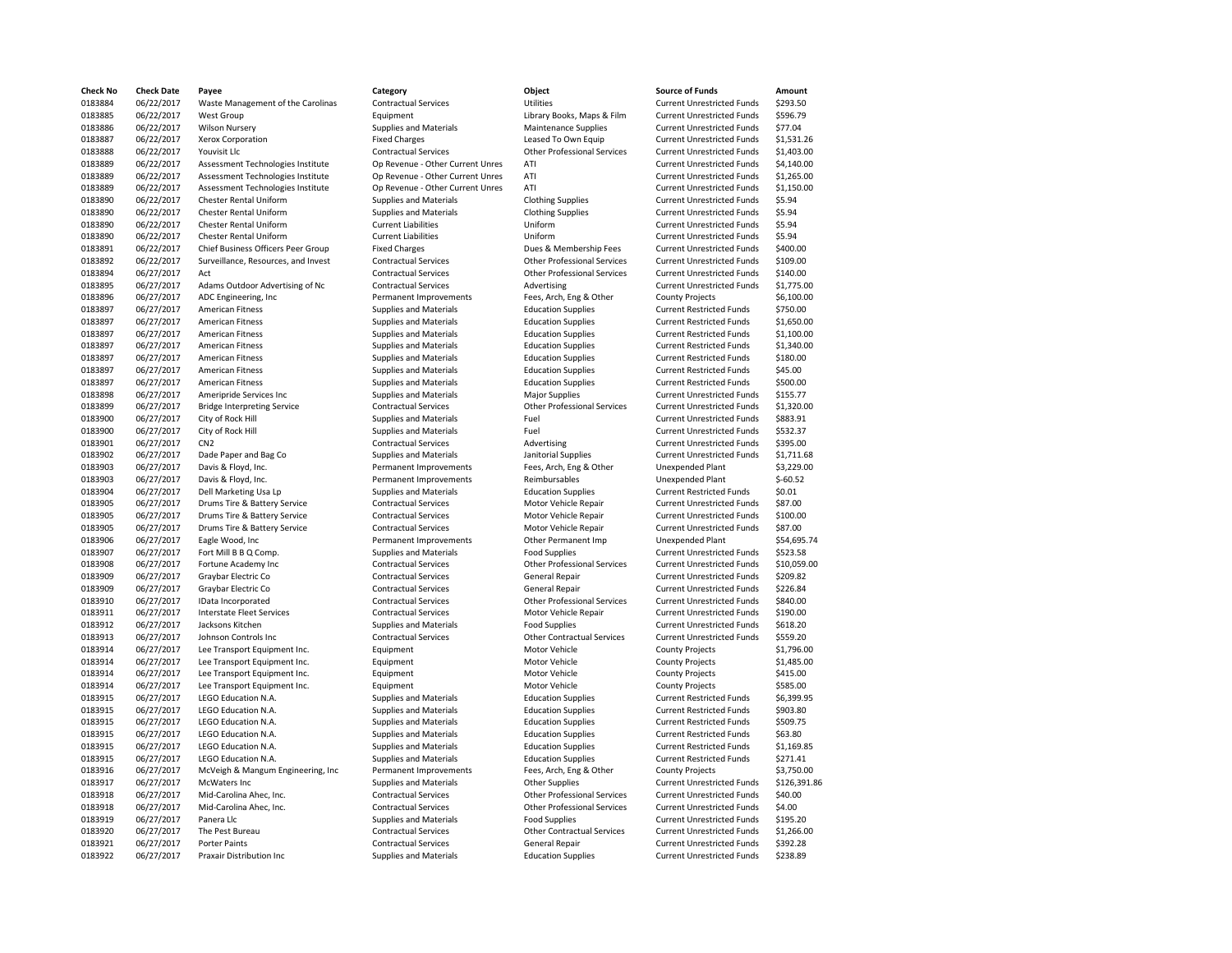| <b>Check No</b> | <b>Check Date</b> | Payee                               | Category                      | Object                             | <b>Source of Funds</b>            | Amount     |
|-----------------|-------------------|-------------------------------------|-------------------------------|------------------------------------|-----------------------------------|------------|
| 0183922         | 06/27/2017        | Praxair Distribution Inc            | <b>Supplies and Materials</b> | <b>Education Supplies</b>          | <b>Current Unrestricted Funds</b> | \$272.42   |
| 0183922         | 06/27/2017        | Praxair Distribution Inc            | Supplies and Materials        | <b>Education Supplies</b>          | <b>Current Unrestricted Funds</b> | \$605.02   |
| 0183922         | 06/27/2017        | Praxair Distribution Inc            | Supplies and Materials        | <b>Education Supplies</b>          | <b>Current Unrestricted Funds</b> | \$869.31   |
| 0183923         | 06/27/2017        | River HillsLake Wylie EMS           | <b>Contractual Services</b>   | <b>Other Professional Services</b> | <b>Current Unrestricted Funds</b> | \$1,350.00 |
| 0183924         | 06/27/2017        | Simplex Grinnell Lp                 | <b>Contractual Services</b>   | <b>Other Professional Services</b> | <b>Current Unrestricted Funds</b> | \$2,705.00 |
| 0183925         | 06/27/2017        | Staffmark                           | <b>Contractual Services</b>   | <b>Other Professional Services</b> | <b>Current Unrestricted Funds</b> | \$293.20   |
| 0183925         | 06/27/2017        | Staffmark                           | <b>Contractual Services</b>   | <b>Other Contractual Services</b>  | <b>Current Unrestricted Funds</b> | \$293.20   |
| 0183925         | 06/27/2017        | Staffmark                           | <b>Contractual Services</b>   | <b>Other Contractual Services</b>  | <b>Current Unrestricted Funds</b> | \$522.59   |
| 0183925         | 06/27/2017        | Staffmark                           | <b>Contractual Services</b>   | <b>Other Professional Services</b> | <b>Current Unrestricted Funds</b> | \$293.20   |
| 0183925         | 06/27/2017        | Staffmark                           | <b>Contractual Services</b>   | <b>Other Contractual Services</b>  | <b>Current Unrestricted Funds</b> | \$293.20   |
|                 |                   | Staffmark                           |                               | <b>Other Contractual Services</b>  |                                   | \$522.59   |
| 0183925         | 06/27/2017        |                                     | <b>Contractual Services</b>   |                                    | <b>Current Unrestricted Funds</b> |            |
| 0183926         | 06/27/2017        | <b>Unifirst Corporation</b>         | <b>Contractual Services</b>   | <b>Other Professional Services</b> | <b>Current Unrestricted Funds</b> | \$105.46   |
| 0183927         | 06/27/2017        | Xerox Corporation                   | <b>Fixed Charges</b>          | Leased To Own Equip                | <b>Current Unrestricted Funds</b> | \$732.70   |
| 0183928         | 06/27/2017        | Petty Cash                          | <b>Supplies and Materials</b> | <b>Food Supplies</b>               | <b>Current Unrestricted Funds</b> | \$7.50     |
| 0183928         | 06/27/2017        | Petty Cash                          | Supplies and Materials        | <b>Food Supplies</b>               | <b>Current Unrestricted Funds</b> | \$24.03    |
| 0183928         | 06/27/2017        | Petty Cash                          | Supplies and Materials        | <b>Food Supplies</b>               | <b>Current Unrestricted Funds</b> | \$8.98     |
| 0183928         | 06/27/2017        | Petty Cash                          | Supplies and Materials        | <b>Food Supplies</b>               | <b>Current Unrestricted Funds</b> | \$20.54    |
| 0183928         | 06/27/2017        | Petty Cash                          | <b>Supplies and Materials</b> | <b>Food Supplies</b>               | <b>Current Unrestricted Funds</b> | \$20.00    |
| 0183928         | 06/27/2017        | Petty Cash                          | Supplies and Materials        | Office Supplies                    | <b>Current Unrestricted Funds</b> | \$9.62     |
| 0183928         | 06/27/2017        | Petty Cash                          | <b>Supplies and Materials</b> | <b>Food Supplies</b>               | <b>Current Unrestricted Funds</b> | \$15.68    |
| 0183929         | 06/27/2017        | Jacksons Kitchen                    | <b>Supplies and Materials</b> | <b>Food Supplies</b>               | <b>Current Unrestricted Funds</b> | \$2,538.00 |
| 0183930         | 06/28/2017        | American Airlines, Inc.             | Travel                        | Out of State Air Trans             | <b>Current Unrestricted Funds</b> | \$367.10   |
| 0183930         | 06/28/2017        | American Airlines, Inc.             | Travel                        | Out of State Air Trans             | <b>Current Unrestricted Funds</b> | \$566.89   |
| 0183930         | 06/28/2017        | American Airlines, Inc.             | Travel                        | Out of State Air Trans             | <b>Current Unrestricted Funds</b> | \$532.90   |
| 0183930         | 06/28/2017        | American Airlines, Inc.             | Travel                        | Out of State Air Trans             | <b>Current Unrestricted Funds</b> | \$252.90   |
| 0183930         | 06/28/2017        | American Airlines, Inc.             | Travel                        | Out of State Air Trans             | <b>Current Unrestricted Funds</b> | \$382.09   |
| 0183930         | 06/28/2017        | American Airlines, Inc.             | Travel                        | Out of State Air Trans             | <b>Current Unrestricted Funds</b> | \$356.90   |
| 0183930         | 06/28/2017        | American Airlines, Inc.             | Travel                        | Out of State Air Trans             | <b>Current Unrestricted Funds</b> | \$622.90   |
| 0183930         | 06/28/2017        | American Airlines, Inc.             | Travel                        | Out of State Air Trans             | <b>Current Unrestricted Funds</b> | \$605.10   |
| 0183931         | 06/28/2017        | Chester Metropolitan District       | <b>Contractual Services</b>   | <b>Utilities</b>                   | <b>Current Unrestricted Funds</b> | \$93.43    |
| 0183931         | 06/28/2017        | Chester Metropolitan District       | <b>Contractual Services</b>   | <b>Utilities</b>                   | <b>Current Unrestricted Funds</b> | \$407.01   |
| 0183932         | 06/28/2017        | <b>Chester Rental Uniform</b>       | <b>Supplies and Materials</b> | <b>Clothing Supplies</b>           | <b>Current Unrestricted Funds</b> | \$33.06    |
|                 |                   |                                     |                               |                                    |                                   |            |
| 0183932         | 06/28/2017        | <b>Chester Rental Uniform</b>       | <b>Supplies and Materials</b> | <b>Clothing Supplies</b>           | <b>Current Unrestricted Funds</b> | \$33.06    |
| 0183932         | 06/28/2017        | <b>Chester Rental Uniform</b>       | Supplies and Materials        | <b>Clothing Supplies</b>           | <b>Current Unrestricted Funds</b> | \$33.06    |
| 0183932         | 06/28/2017        | <b>Chester Rental Uniform</b>       | Supplies and Materials        | <b>Clothing Supplies</b>           | <b>Current Unrestricted Funds</b> | \$33.06    |
| 0183932         | 06/28/2017        | <b>Chester Rental Uniform</b>       | Supplies and Materials        | <b>Clothing Supplies</b>           | <b>Current Unrestricted Funds</b> | \$33.06    |
| 0183932         | 06/28/2017        | <b>Chester Rental Uniform</b>       | <b>Current Liabilities</b>    | Uniform                            | <b>Current Unrestricted Funds</b> | \$33.06    |
| 0183932         | 06/28/2017        | <b>Chester Rental Uniform</b>       | <b>Current Liabilities</b>    | Uniform                            | <b>Current Unrestricted Funds</b> | \$33.06    |
| 0183932         | 06/28/2017        | Chester Rental Uniform              | <b>Current Liabilities</b>    | Uniform                            | <b>Current Unrestricted Funds</b> | \$33.06    |
| 0183932         | 06/28/2017        | <b>Chester Rental Uniform</b>       | <b>Current Liabilities</b>    | Uniform                            | <b>Current Unrestricted Funds</b> | \$33.06    |
| 0183932         | 06/28/2017        | <b>Chester Rental Uniform</b>       | <b>Current Liabilities</b>    | Uniform                            | <b>Current Unrestricted Funds</b> | \$33.06    |
| 0183933         | 06/28/2017        | Southern Assoc of Colleges and Scho | <b>Contractual Services</b>   | <b>Other Professional Services</b> | <b>Current Unrestricted Funds</b> | \$500.00   |
| 0183934         | 06/28/2017        | Surveillance, Resources, and Invest | <b>Contractual Services</b>   | <b>Other Professional Services</b> | <b>Current Unrestricted Funds</b> | \$1,471.50 |
| 0183938         | 06/28/2017        | <b>Financial Aid Services Inc</b>   | <b>Contractual Services</b>   | <b>Other Professional Services</b> | <b>Current Unrestricted Funds</b> | \$1,500.00 |
| 0183939         | 06/28/2017        | <b>Business Card</b>                | Travel                        | In State Lodging                   | <b>Current Unrestricted Funds</b> | \$151.07   |
| 0183939         | 06/28/2017        | <b>Business Card</b>                | Supplies and Materials        | <b>Food Supplies</b>               | <b>Current Unrestricted Funds</b> | \$638.15   |
| 0183939         | 06/28/2017        | <b>Business Card</b>                | Supplies and Materials        | <b>Food Supplies</b>               | <b>Current Unrestricted Funds</b> | \$113.36   |
| 0183939         | 06/28/2017        | <b>Business Card</b>                | <b>Supplies and Materials</b> | <b>Office Supplies</b>             | <b>Current Unrestricted Funds</b> | \$54.93    |
| 0183939         | 06/28/2017        | <b>Business Card</b>                | Travel                        | In State Misc Travel Exp           | <b>Current Unrestricted Funds</b> | \$18.10    |
| 0183939         | 06/28/2017        | <b>Business Card</b>                | Travel                        | In State Lodging                   | <b>Current Unrestricted Funds</b> | \$198.16   |
| 0183939         | 06/28/2017        | <b>Business Card</b>                | Travel                        | Out of State Lodging               | <b>Current Unrestricted Funds</b> | \$696.52   |
| 0183939         | 06/28/2017        | <b>Business Card</b>                | Travel                        | Out of State Lodging               | <b>Current Unrestricted Funds</b> | \$752.64   |
| 0183939         | 06/28/2017        | <b>Business Card</b>                | Travel                        | Out of State Lodging               | <b>Current Restricted Funds</b>   | \$809.08   |
| 0183939         | 06/28/2017        | <b>Business Card</b>                | Travel                        | Out of State Lodging               | <b>Current Restricted Funds</b>   | \$1,067.85 |
| 0183939         | 06/28/2017        | <b>Business Card</b>                | <b>Contractual Services</b>   | <b>Other Contractual Services</b>  | <b>Current Unrestricted Funds</b> | \$686.52   |
| 0183941         | 06/29/2017        | Beverly A Carroll LLC               | <b>Contractual Services</b>   | <b>Legal Services</b>              | <b>Current Unrestricted Funds</b> | \$1,875.00 |
| 0183942         | 06/29/2017        | <b>Business Card</b>                | Travel                        | In State Lodging                   | <b>Current Unrestricted Funds</b> | $$-17.28$  |
| 0183942         | 06/29/2017        | <b>Business Card</b>                | <b>Supplies and Materials</b> | <b>Food Supplies</b>               | <b>Current Unrestricted Funds</b> | \$1,089.48 |
|                 | 06/29/2017        |                                     |                               |                                    |                                   |            |
| 0183942         |                   | <b>Business Card</b>                | Travel                        | Out of State Lodging               | <b>Current Unrestricted Funds</b> | \$226.76   |
| 0183942         | 06/29/2017        | <b>Business Card</b>                | Travel                        | Out of State Lodging               | <b>Current Unrestricted Funds</b> | \$788.34   |
| 0183942         | 06/29/2017        | <b>Business Card</b>                | Travel                        | In State Lodging                   | <b>Current Unrestricted Funds</b> | \$476.72   |
| 0183942         | 06/29/2017        | <b>Business Card</b>                | Travel                        | Out of State Lodging               | <b>Current Unrestricted Funds</b> | \$604.14   |
| 0183942         | 06/29/2017        | <b>Business Card</b>                | Travel                        | In State Lodging                   | <b>Current Unrestricted Funds</b> | \$169.86   |
|                 |                   |                                     |                               |                                    |                                   |            |

| <b>Check No</b>    | <b>Check Date</b>        | Payee                               | Category                                         | Object                                         | <b>Source of Funds</b>                                                 | Amount     |
|--------------------|--------------------------|-------------------------------------|--------------------------------------------------|------------------------------------------------|------------------------------------------------------------------------|------------|
| 0183922            | 06/27/2017               | Praxair Distribution Inc            | Supplies and Materials                           | <b>Education Supplies</b>                      | <b>Current Unrestricted Funds</b>                                      | \$272.42   |
| 0183922            | 06/27/2017               | Praxair Distribution Inc            | Supplies and Materials                           | <b>Education Supplies</b>                      | <b>Current Unrestricted Funds</b>                                      | \$605.02   |
| 0183922            | 06/27/2017               | Praxair Distribution Inc.           | Supplies and Materials                           | <b>Education Supplies</b>                      | <b>Current Unrestricted Funds</b>                                      | \$869.31   |
| 0183923            | 06/27/2017               | River HillsLake Wylie EMS           | <b>Contractual Services</b>                      | <b>Other Professional Services</b>             | <b>Current Unrestricted Funds</b>                                      | \$1,350.00 |
| 0183924            | 06/27/2017               | Simplex Grinnell Lp                 | <b>Contractual Services</b>                      | <b>Other Professional Services</b>             | <b>Current Unrestricted Funds</b>                                      | \$2,705.00 |
| 0183925            | 06/27/2017               | Staffmark                           | <b>Contractual Services</b>                      | <b>Other Professional Services</b>             | <b>Current Unrestricted Funds</b>                                      | \$293.20   |
| 0183925            | 06/27/2017               | Staffmark                           | <b>Contractual Services</b>                      | <b>Other Contractual Services</b>              | <b>Current Unrestricted Funds</b>                                      | \$293.20   |
| 0183925            | 06/27/2017               | Staffmark                           | <b>Contractual Services</b>                      | <b>Other Contractual Services</b>              | <b>Current Unrestricted Funds</b>                                      | \$522.59   |
| 0183925            | 06/27/2017               | Staffmark                           | <b>Contractual Services</b>                      | <b>Other Professional Services</b>             | <b>Current Unrestricted Funds</b>                                      | \$293.20   |
| 0183925            | 06/27/2017               | Staffmark                           | <b>Contractual Services</b>                      | <b>Other Contractual Services</b>              | <b>Current Unrestricted Funds</b>                                      | \$293.20   |
| 0183925            | 06/27/2017               | Staffmark                           | <b>Contractual Services</b>                      | <b>Other Contractual Services</b>              | <b>Current Unrestricted Funds</b>                                      | \$522.59   |
| 0183926            | 06/27/2017               | <b>Unifirst Corporation</b>         | <b>Contractual Services</b>                      | <b>Other Professional Services</b>             | <b>Current Unrestricted Funds</b>                                      | \$105.46   |
| 0183927            | 06/27/2017               | Xerox Corporation                   | <b>Fixed Charges</b>                             | Leased To Own Equip                            | <b>Current Unrestricted Funds</b>                                      | \$732.70   |
| 0183928            | 06/27/2017               | Petty Cash                          | <b>Supplies and Materials</b>                    | <b>Food Supplies</b>                           | <b>Current Unrestricted Funds</b>                                      | \$7.50     |
| 0183928            | 06/27/2017               | Petty Cash                          | <b>Supplies and Materials</b>                    | <b>Food Supplies</b>                           | <b>Current Unrestricted Funds</b>                                      | \$24.03    |
| 0183928            | 06/27/2017               | Petty Cash                          | <b>Supplies and Materials</b>                    | <b>Food Supplies</b>                           | <b>Current Unrestricted Funds</b>                                      | \$8.98     |
| 0183928            | 06/27/2017               | Petty Cash                          | Supplies and Materials                           | <b>Food Supplies</b>                           | <b>Current Unrestricted Funds</b>                                      | \$20.54    |
|                    |                          |                                     |                                                  |                                                | <b>Current Unrestricted Funds</b>                                      | \$20.00    |
| 0183928            | 06/27/2017               | Petty Cash<br>Petty Cash            | <b>Supplies and Materials</b>                    | <b>Food Supplies</b>                           |                                                                        | \$9.62     |
| 0183928<br>0183928 | 06/27/2017<br>06/27/2017 | Petty Cash                          | Supplies and Materials<br>Supplies and Materials | <b>Office Supplies</b><br><b>Food Supplies</b> | <b>Current Unrestricted Funds</b><br><b>Current Unrestricted Funds</b> | \$15.68    |
|                    |                          |                                     |                                                  |                                                |                                                                        |            |
| 0183929            | 06/27/2017               | Jacksons Kitchen                    | Supplies and Materials                           | <b>Food Supplies</b>                           | <b>Current Unrestricted Funds</b>                                      | \$2,538.00 |
| 0183930            | 06/28/2017               | American Airlines, Inc.             | Travel                                           | Out of State Air Trans                         | <b>Current Unrestricted Funds</b>                                      | \$367.10   |
| 0183930            | 06/28/2017               | American Airlines, Inc.             | Travel                                           | Out of State Air Trans                         | <b>Current Unrestricted Funds</b>                                      | \$566.89   |
| 0183930            | 06/28/2017               | American Airlines, Inc.             | Travel                                           | Out of State Air Trans                         | <b>Current Unrestricted Funds</b>                                      | \$532.90   |
| 0183930            | 06/28/2017               | American Airlines, Inc.             | Travel                                           | Out of State Air Trans                         | <b>Current Unrestricted Funds</b>                                      | \$252.90   |
| 0183930            | 06/28/2017               | American Airlines, Inc.             | Travel                                           | Out of State Air Trans                         | <b>Current Unrestricted Funds</b>                                      | \$382.09   |
| 0183930            | 06/28/2017               | American Airlines, Inc.             | Travel                                           | Out of State Air Trans                         | <b>Current Unrestricted Funds</b>                                      | \$356.90   |
| 0183930            | 06/28/2017               | American Airlines, Inc.             | Travel                                           | Out of State Air Trans                         | <b>Current Unrestricted Funds</b>                                      | \$622.90   |
| 0183930            | 06/28/2017               | American Airlines, Inc.             | Travel                                           | Out of State Air Trans                         | <b>Current Unrestricted Funds</b>                                      | \$605.10   |
| 0183931            | 06/28/2017               | Chester Metropolitan District       | <b>Contractual Services</b>                      | Utilities                                      | <b>Current Unrestricted Funds</b>                                      | \$93.43    |
| 0183931            | 06/28/2017               | Chester Metropolitan District       | <b>Contractual Services</b>                      | Utilities                                      | <b>Current Unrestricted Funds</b>                                      | \$407.01   |
| 0183932            | 06/28/2017               | <b>Chester Rental Uniform</b>       | <b>Supplies and Materials</b>                    | <b>Clothing Supplies</b>                       | <b>Current Unrestricted Funds</b>                                      | \$33.06    |
| 0183932            | 06/28/2017               | <b>Chester Rental Uniform</b>       | Supplies and Materials                           | <b>Clothing Supplies</b>                       | <b>Current Unrestricted Funds</b>                                      | \$33.06    |
| 0183932            | 06/28/2017               | Chester Rental Uniform              | <b>Supplies and Materials</b>                    | <b>Clothing Supplies</b>                       | <b>Current Unrestricted Funds</b>                                      | \$33.06    |
| 0183932            | 06/28/2017               | <b>Chester Rental Uniform</b>       | <b>Supplies and Materials</b>                    | <b>Clothing Supplies</b>                       | <b>Current Unrestricted Funds</b>                                      | \$33.06    |
| 0183932            | 06/28/2017               | <b>Chester Rental Uniform</b>       | Supplies and Materials                           | <b>Clothing Supplies</b>                       | <b>Current Unrestricted Funds</b>                                      | \$33.06    |
| 0183932            | 06/28/2017               | <b>Chester Rental Uniform</b>       | <b>Current Liabilities</b>                       | Uniform                                        | <b>Current Unrestricted Funds</b>                                      | \$33.06    |
| 0183932            | 06/28/2017               | <b>Chester Rental Uniform</b>       | <b>Current Liabilities</b>                       | Uniform                                        | <b>Current Unrestricted Funds</b>                                      | \$33.06    |
| 0183932            | 06/28/2017               | <b>Chester Rental Uniform</b>       | <b>Current Liabilities</b>                       | Uniform                                        | <b>Current Unrestricted Funds</b>                                      | \$33.06    |
| 0183932            | 06/28/2017               | <b>Chester Rental Uniform</b>       | <b>Current Liabilities</b>                       | Uniform                                        | <b>Current Unrestricted Funds</b>                                      | \$33.06    |
| 0183932            | 06/28/2017               | <b>Chester Rental Uniform</b>       | <b>Current Liabilities</b>                       | Uniform                                        | <b>Current Unrestricted Funds</b>                                      | \$33.06    |
| 0183933            | 06/28/2017               | Southern Assoc of Colleges and Scho | <b>Contractual Services</b>                      | <b>Other Professional Services</b>             | <b>Current Unrestricted Funds</b>                                      | \$500.00   |
| 0183934            | 06/28/2017               | Surveillance, Resources, and Invest | <b>Contractual Services</b>                      | <b>Other Professional Services</b>             | <b>Current Unrestricted Funds</b>                                      | \$1,471.50 |
| 0183938            | 06/28/2017               | <b>Financial Aid Services Inc</b>   | <b>Contractual Services</b>                      | <b>Other Professional Services</b>             | <b>Current Unrestricted Funds</b>                                      | \$1,500.00 |
| 0183939            | 06/28/2017               | <b>Business Card</b>                | Travel                                           | In State Lodging                               | <b>Current Unrestricted Funds</b>                                      | \$151.07   |
| 0183939            | 06/28/2017               | <b>Business Card</b>                | <b>Supplies and Materials</b>                    | <b>Food Supplies</b>                           | <b>Current Unrestricted Funds</b>                                      | \$638.15   |
| 0183939            | 06/28/2017               | <b>Business Card</b>                | <b>Supplies and Materials</b>                    | <b>Food Supplies</b>                           | <b>Current Unrestricted Funds</b>                                      | \$113.36   |
| 0183939            | 06/28/2017               | <b>Business Card</b>                | Supplies and Materials                           | <b>Office Supplies</b>                         | <b>Current Unrestricted Funds</b>                                      | \$54.93    |
| 0183939            | 06/28/2017               | <b>Business Card</b>                | Travel                                           | In State Misc Travel Exp                       | <b>Current Unrestricted Funds</b>                                      | \$18.10    |
| 0183939            | 06/28/2017               | <b>Business Card</b>                | Travel                                           | In State Lodging                               | <b>Current Unrestricted Funds</b>                                      | \$198.16   |
| 0183939            | 06/28/2017               | <b>Business Card</b>                | Travel                                           | Out of State Lodging                           | <b>Current Unrestricted Funds</b>                                      | \$696.52   |
| 0183939            | 06/28/2017               | <b>Business Card</b>                | Travel                                           | Out of State Lodging                           | <b>Current Unrestricted Funds</b>                                      | \$752.64   |
| 0183939            | 06/28/2017               | <b>Business Card</b>                | Travel                                           | Out of State Lodging                           | <b>Current Restricted Funds</b>                                        | \$809.08   |
| 0183939            | 06/28/2017               | <b>Business Card</b>                | Travel                                           | Out of State Lodging                           | <b>Current Restricted Funds</b>                                        | \$1,067.85 |
| 0183939            | 06/28/2017               | <b>Business Card</b>                | <b>Contractual Services</b>                      | <b>Other Contractual Services</b>              | <b>Current Unrestricted Funds</b>                                      | \$686.52   |
| 0183941            | 06/29/2017               | Beverly A Carroll LLC               | <b>Contractual Services</b>                      | <b>Legal Services</b>                          | <b>Current Unrestricted Funds</b>                                      | \$1,875.00 |
| 0183942            | 06/29/2017               | <b>Business Card</b>                | Travel                                           | In State Lodging                               | <b>Current Unrestricted Funds</b>                                      | $$-17.28$  |
| 0183942            | 06/29/2017               | <b>Business Card</b>                | Supplies and Materials                           | <b>Food Supplies</b>                           | <b>Current Unrestricted Funds</b>                                      | \$1,089.48 |
| 0183942            | 06/29/2017               | <b>Business Card</b>                | Travel                                           | Out of State Lodging                           | <b>Current Unrestricted Funds</b>                                      | \$226.76   |
| 0183942            | 06/29/2017               | <b>Business Card</b>                | Travel                                           | Out of State Lodging                           | <b>Current Unrestricted Funds</b>                                      | \$788.34   |
| 0183942            | 06/29/2017               | <b>Business Card</b>                | Travel                                           | In State Lodging                               | <b>Current Unrestricted Funds</b>                                      | \$476.72   |
| 0183942            | 06/29/2017               | <b>Business Card</b>                | Travel                                           | Out of State Lodging                           | <b>Current Unrestricted Funds</b>                                      | \$604.14   |
| 0183942            | 06/29/2017               | <b>Business Card</b>                | Travel                                           | In State Lodging                               | <b>Current Unrestricted Funds</b>                                      | \$169.86   |
|                    |                          |                                     |                                                  |                                                |                                                                        |            |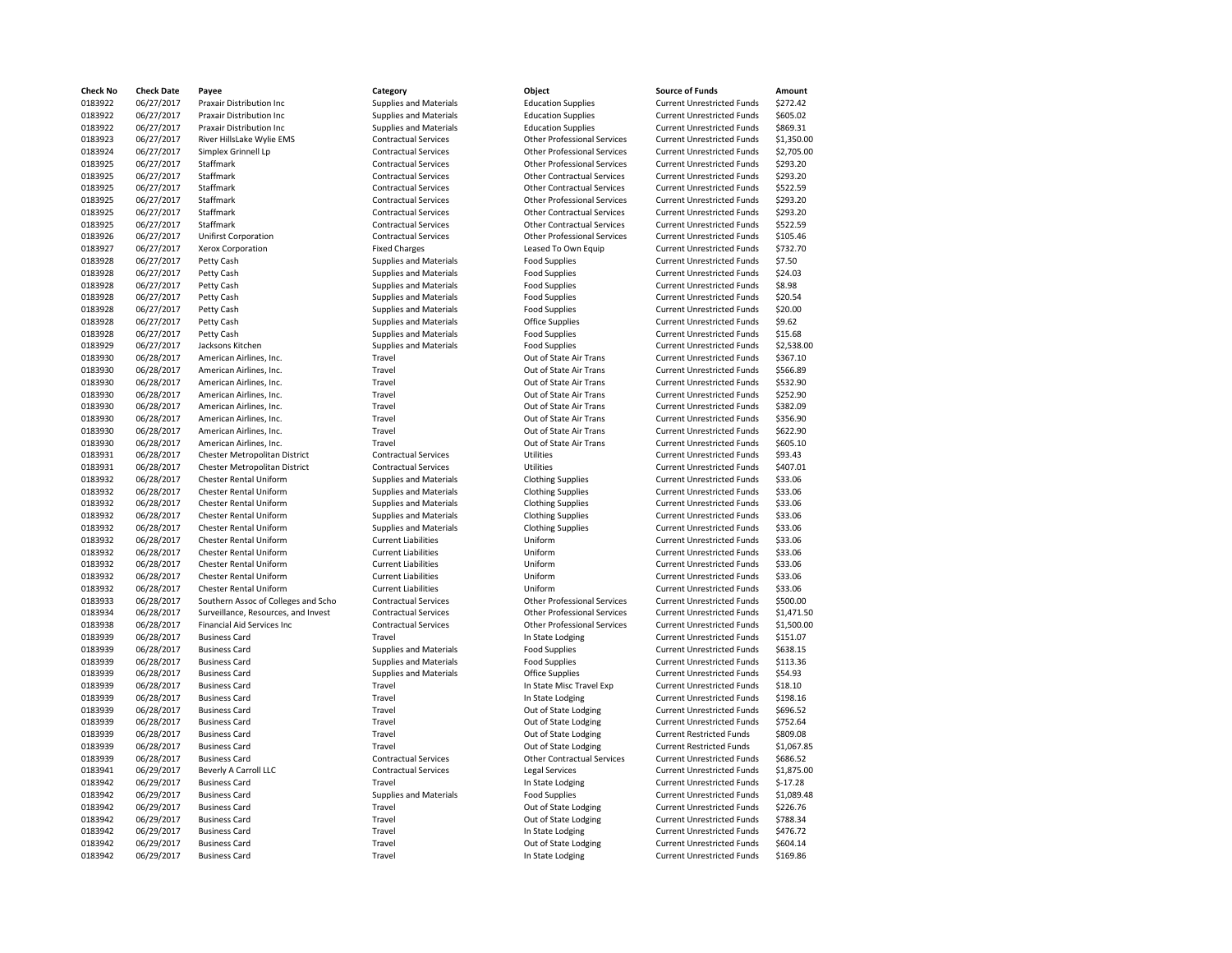**Check No Check Date Payee Category Object Source of Funds Amount** 0183942 06/29/2017 Business Card Travel Travel Travel In State Lodging Current Unrestricted Funds (181.48 outlet<br>1939 05/29/2017 Business Card Travel Travel Travel Cut of State Lodging Current Unrestricted Funds (140.66 ou 0183942 06/29/2017 Business Card Travel Travel Travel Out of State Lodging Current Unrestricted Funds \$140.66 0183942 06/29/2017 Business Card Travel Travel Travel Out of State Lodging Current Unrestricted Funds \$140.66 0183942 06/29/2017 Business Card Travel Out of State Lodging Current Unrestricted Funds \$980.36 0183942 06/29/2017 Business Card Travel Travel Travel Out of State Lodging Current Unrestricted Funds \$702.91 0183942 06/29/2017 Business Card Contractual Services Other Contractual Services Current Unrestricted Funds \$649.73 0183942 06/29/2017 Business Card Travel Out of State Other Trans Current Unrestricted Funds \$76.97 0183943 06/29/2017 Business Card Travel Out of State Other Trans Current Unrestricted Funds \$70.00 0183943 06/29/2017 Business Card Supplies and Materials Education Supplies Current Unrestricted Funds \$455.42 0183945 06/29/2017 Panera Llc Supplies and Materials Food Supplies Current Unrestricted Funds \$133.73 0183946 06/29/2017 Sc Technical College Presidents' Co Fixed Charges Dues & Membership Fees Current Unrestricted Funds \$1,000.00 0183947 06/30/2017 Adorama Inc. Equipment Educational Equipment Current Restricted Funds \$1,637.70 0183948 06/30/2017 Bonitz Flooring Group Inc Contractual Services Other Professional Services County Projects \$1,096.00 0183948 06/30/2017 Bonitz Flooring Group Inc Contractual Services Other Professional Services County Projects \$960.00 0183948 06/30/2017 Bonitz Flooring Group Inc Contractual Services Other Professional Services County Projects \$207.80 0183949 06/30/2017 Chef's Catering Supplies and Materials Food Supplies Current Unrestricted Funds \$308.75 0183949 06/30/2017 Chef's Catering Supplies and Materials Food Supplies Current Unrestricted Funds \$1,111.30 0183950 06/30/2017 City Electric Accounts - Sc Contractual Services General Repair Current Unrestricted Funds \$933.88 0183951 06/30/2017 Cox's Rock Hill Inc Contractual Services Other Professional Services Current Unrestricted Funds \$1,310.00 0183951 06/30/2017 Cox's Rock Hill Inc Contractual Services Current Outer Professional Services Current Unrestricted Funds \$960.00 0183952 06/30/2017 William A. Dixon Contractual Services Other Professional Services County Projects \$2,500.00 0183953 06/30/2017 edu Business Solutions Contractual Services Printing Printing Current Unrestricted Funds \$4,995.00 0183954 06/30/2017 Fitness Factory Outlet Supplies and Materials Education Supplies Current Restricted Funds \$79.00 0183954 06/30/2017 Fitness Factory Outlet Supplies and Materials Education Supplies Current Restricted Funds \$1,499.00 0183954 06/30/2017 Fitness Factory Outlet Supplies and Materials Education Supplies Current Restricted Funds \$0.00 0183954 06/30/2017 Fitness Factory Outlet Supplies and Materials Education Supplies Current Restricted Funds \$398.00 0183954 06/30/2017 Fitness Factory Outlet Supplies and Materials Education Supplies Current Restricted Funds \$299.00 0183954 06/30/2017 Fitness Factory Outlet Supplies and Materials Education Supplies Current Restricted Funds \$0.00 0183954 06/30/2017 Fitness Factory Outlet Supplies and Materials Education Supplies Current Restricted Funds \$475.00 0183954 06/30/2017 Fitness Factory Outlet Supplies and Materials Education Supplies Current Restricted Funds \$682.50 0183954 06/30/2017 Fitness Factory Outlet Supplies and Materials Education Supplies Current Restricted Funds \$149.00 0183954 06/30/2017 Fitness Factory Outlet Supplies and Materials Education Supplies Current Restricted Funds \$49.00 0183955 06/30/2017 Herald Publishing Contractual Services Advertising Current Unrestricted Funds \$28.08 0183956 06/30/2017 The Honey Baked Ham Co #1543 Supplies and Materials Food Supplies Current Unrestricted Funds \$221.40 0183956 06/30/2017 The Honey Baked Ham Co #1543 Supplies and Materials Food Supplies Current Unrestricted Funds \$269.10 0183957 06/30/2017 Interstate Fleet Services Contractual Services Motor Vehicle Repair Current Unrestricted Funds \$1,190.10<br>183957 06/30/2017 Interstate Fleet Services Contractual Services Motor Vehicle Repair Current Unre 0183957 06/30/2017 Interstate Fleet Services Contractual Services Motor Vehicle Repair Current Unrestricted Funds \$496.49 0183957 06/30/2017 Interstate Fleet Services Contractual Services Motor Vehicle Repair Current Unrestricted Funds \$300.63 0183958 06/30/2017 Panera Llc Supplies and Materials Food Supplies Current Unrestricted Funds 5244.02 0183959 06/30/2017 Quick Fuel Supplies and Materials Fuel Fuel Current Unrestricted Funds \$1,038.81 0183960 06/30/2017 Software House International Corp Contractual Services Other Contractual Services Current Unrestricted Funds \$1,312.36<br>183961 06/30/2017 Virco Inc Current Unrestricted Funds \$7,702.75 0183961 06/30/2017 Virco Inc Supplies and Materials Other Supplies Current Unrestricted Funds \$7,702.75 0183961 06/30/2017 Virco Inc Current Unrestricted Funds \$7,176.96 0183962 06/30/2017 Waiter's Choice Catering Supplies and Materials Food Supplies Current Unrestricted Funds \$878.89 0183962 06/30/2017 Waiter's Choice Catering Supplies and Materials Food Supplies Food Supplies Current Unrestricted Funds \$408.75 0183963 06/30/2017 York County Natural Gas Authority Permanent Improvements Other Permanent Imp Unexpended Plant \$810.00 0183963 06/30/2017 York County Natural Gas Authority Permanent Improvements Other Permanent Imp Unexpended Plant \$225.00 0183963 06/30/2017 York County Natural Gas Authority Permanent Improvements Other Permanent Imp Unexpended Plant \$25.00 0183964 06/30/2017 A3 Communications, Inc. Contractual Services Other Professional Services County Projects \$11,043.71 0183965 06/30/2017 Act **Contractual Services** Contractual Services Other Professional Services Current Unrestricted Funds \$287.50 0183966 06/30/2017 ADC Engineering, Inc Permanent Improvements Fees, Arch, Eng & Other County Projects \$2,042.38 0183967 06/30/2017 Ameripride Services Inc Supplies and Materials Major Supplies Current Unrestricted Funds \$147.34 0183968 06/30/2017 Anderson Stamp and Engraving Supplies and Materials Other Supplies Current Unrestricted Funds \$31.95 0183969 06/30/2017 Atlanta Dental Supply Contractual Services General Repair Current Unrestricted Funds \$757.18 0183970 06/30/2017 Bobcat Company **Equipment** Equipment Motor Vehicle Current Restricted Funds \$35,123.22 0183970 06/30/2017 Bobcat Company **Equipment** Equipment Motor Vehicle Current Restricted Funds \$3,043.92 0183970 06/30/2017 Bobcat Company **Equipment** Equipment Motor Vehicle Current Restricted Funds \$1,326.60 0183970 06/30/2017 Bobcat Company **Equipment** Equipment Motor Vehicle Current Restricted Funds \$744.80 0183970 06/30/2017 Bobcat Company **Equipment** Equipment Motor Vehicle Current Restricted Funds \$189.77 0183970 06/30/2017 Bobcat Company **Equipment** Equipment Motor Vehicle Current Restricted Funds \$11,509.00 0183971 06/30/2017 Caretaker Management Service Inc Contractual Services Other Professional Services Current Unrestricted Funds \$400.00 0183971 06/30/2017 Caretaker Management Service Inc Contractual Services Other Contractual Services Current Unrestricted Funds \$1,205.00 0183971 06/30/2017 Caretaker Management Service Inc Contractual Services Other Professional Services Current Unrestricted Funds \$450.00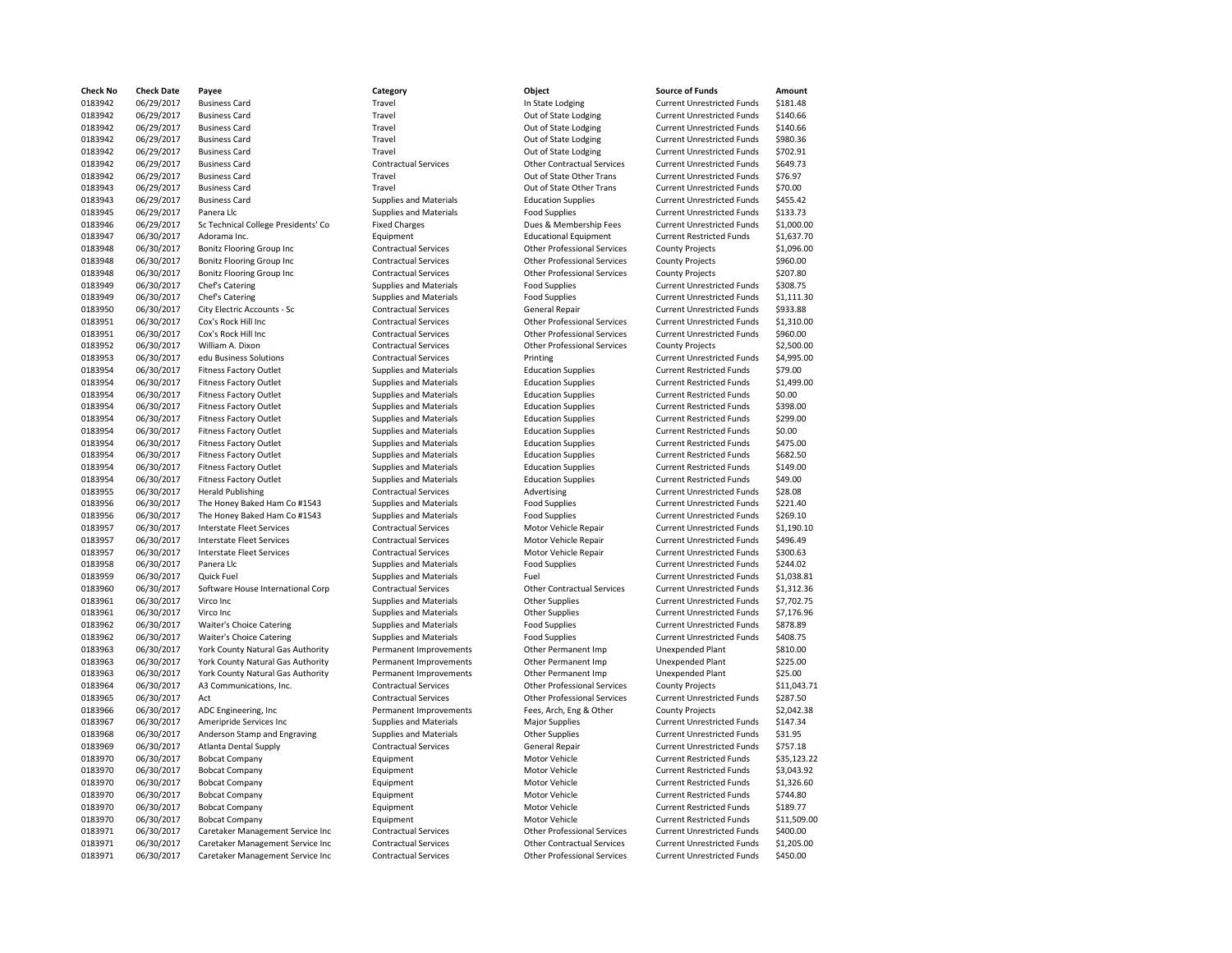| <b>Check No</b>    | <b>Check Date</b> | Payee                               | Category                      | Object                             | <b>Source of Funds</b>            | Amount      |
|--------------------|-------------------|-------------------------------------|-------------------------------|------------------------------------|-----------------------------------|-------------|
| 0183973            | 06/30/2017        | Cdwg                                | Supplies and Materials        | <b>Education Supplies</b>          | <b>Current Unrestricted Funds</b> | \$644.00    |
| 0183973            | 06/30/2017        | Cdwg                                | <b>Supplies and Materials</b> | <b>Education Supplies</b>          | <b>Current Unrestricted Funds</b> | \$2,530.00  |
| 0183973            | 06/30/2017        | Cdwg                                | Supplies and Materials        | <b>Education Supplies</b>          | <b>Current Unrestricted Funds</b> | \$1,881.00  |
| 0183973            | 06/30/2017        | Cdwg                                | Supplies and Materials        | <b>Education Supplies</b>          | <b>Current Unrestricted Funds</b> | \$896.00    |
| 0183973            | 06/30/2017        | Cdwg                                | <b>Supplies and Materials</b> | <b>Education Supplies</b>          | <b>Current Unrestricted Funds</b> | \$1,254.00  |
| 0183974            | 06/30/2017        | Crossroads Environmental, LLC       | Permanent Improvements        | Fees, Arch, Eng & Other            | <b>Unexpended Plant</b>           | \$1,760.00  |
| 0183974            | 06/30/2017        | Crossroads Environmental, LLC       | Permanent Improvements        | Reimbursables                      | <b>Unexpended Plant</b>           | \$3,420.60  |
| 0183975            | 06/30/2017        | Dade Paper and Bag Co               | <b>Supplies and Materials</b> | Janitorial Supplies                | <b>Current Unrestricted Funds</b> | \$1,493.93  |
| 0183976            | 06/30/2017        | <b>Dell Computer Corporation</b>    | <b>Supplies and Materials</b> | <b>Education Supplies</b>          | <b>Current Unrestricted Funds</b> | \$1,519.26  |
| 0183976            | 06/30/2017        | <b>Dell Computer Corporation</b>    | <b>Supplies and Materials</b> | <b>Education Supplies</b>          | <b>Current Unrestricted Funds</b> | \$1,321.36  |
| 0183976            | 06/30/2017        | <b>Dell Computer Corporation</b>    | Supplies and Materials        | <b>Education Supplies</b>          | <b>Current Unrestricted Funds</b> | \$650.87    |
| 0183976            | 06/30/2017        | <b>Dell Computer Corporation</b>    | Supplies and Materials        | <b>Education Supplies</b>          | <b>Current Unrestricted Funds</b> | $$-0.03$    |
| 0183977            | 06/30/2017        | Granite Contracting, LLC            | Permanent Improvements        | Other Permanent Imp                | Master Plan                       | \$66,148.65 |
| 0183978            | 06/30/2017        |                                     |                               |                                    |                                   |             |
|                    |                   | PROforma Impact Print & Promo       | Supplies and Materials        | Promotional                        | <b>Current Unrestricted Funds</b> | \$624.50    |
| 0183978            | 06/30/2017        | PROforma Impact Print & Promo       | <b>Supplies and Materials</b> | Promotional                        | <b>Current Unrestricted Funds</b> | \$80.00     |
| 0183978            | 06/30/2017        | PROforma Impact Print & Promo       | Supplies and Materials        | Promotional                        | <b>Current Unrestricted Funds</b> | \$48.00     |
| 0183978            | 06/30/2017        | PROforma Impact Print & Promo       | <b>Supplies and Materials</b> | Promotional                        | <b>Current Unrestricted Funds</b> | \$570.00    |
| 0183978            | 06/30/2017        | PROforma Impact Print & Promo       | <b>Supplies and Materials</b> | Promotional                        | <b>Current Unrestricted Funds</b> | \$1,175.00  |
| 0183978            | 06/30/2017        | PROforma Impact Print & Promo       | Supplies and Materials        | Promotional                        | <b>Current Unrestricted Funds</b> | \$632.00    |
| 0183978            | 06/30/2017        | PROforma Impact Print & Promo       | Supplies and Materials        | Promotional                        | <b>Current Unrestricted Funds</b> | \$632.00    |
| 0183978            | 06/30/2017        | PROforma Impact Print & Promo       | Supplies and Materials        | Promotional                        | <b>Current Unrestricted Funds</b> | \$380.00    |
| 0183978            | 06/30/2017        | PROforma Impact Print & Promo       | <b>Supplies and Materials</b> | Promotional                        | <b>Current Unrestricted Funds</b> | \$45.00     |
| 0183978            | 06/30/2017        | PROforma Impact Print & Promo       | <b>Supplies and Materials</b> | Promotional                        | <b>Current Unrestricted Funds</b> | \$343.72    |
| 0183979            | 06/30/2017        | Jacksons Kitchen                    | Supplies and Materials        | <b>Food Supplies</b>               | <b>Current Unrestricted Funds</b> | \$761.22    |
| 0183980            | 06/30/2017        | James River Equipment               | <b>Supplies and Materials</b> | Maintenance Supplies               | <b>Current Unrestricted Funds</b> | \$6,899.00  |
| 0183981            | 06/30/2017        | Jim Brown Signs                     | <b>Contractual Services</b>   | <b>Other Professional Services</b> | <b>Current Restricted Funds</b>   | \$3,750.00  |
| 0183981            | 06/30/2017        | Jim Brown Signs                     | <b>Contractual Services</b>   | <b>Other Professional Services</b> | <b>Current Restricted Funds</b>   | \$6,500.00  |
| 0183981            | 06/30/2017        | Jim Brown Signs                     | <b>Contractual Services</b>   | <b>Other Professional Services</b> | <b>Current Restricted Funds</b>   | \$3,750.00  |
| 0183982            | 06/30/2017        | Mid-Carolina Ahec, Inc.             | <b>Fixed Charges</b>          | Dues & Membership Fees             | <b>Current Unrestricted Funds</b> | \$52.00     |
| 0183982            | 06/30/2017        | Mid-Carolina Ahec, Inc.             | <b>Contractual Services</b>   | <b>Other Professional Services</b> | <b>Current Unrestricted Funds</b> | \$74.00     |
| 0183983            | 06/30/2017        | <b>Moseley Architects</b>           | <b>Contractual Services</b>   | <b>Other Professional Services</b> | <b>Current Restricted Funds</b>   | \$4,000.00  |
| 0183984            | 06/30/2017        | Professional Lawn System            | <b>Contractual Services</b>   | <b>Other Professional Services</b> | <b>County Projects</b>            | \$5,210.00  |
| 0183984            | 06/30/2017        | Professional Lawn System            | <b>Contractual Services</b>   | <b>Other Professional Services</b> | <b>County Projects</b>            | \$1,000.00  |
| 0183985            | 06/30/2017        | Rock Hill Police Department         | <b>Contractual Services</b>   | <b>Other Contractual Services</b>  | <b>Current Unrestricted Funds</b> | \$112.50    |
| 0183986            | 06/30/2017        | Staffmark                           | <b>Contractual Services</b>   | <b>Other Contractual Services</b>  | <b>Current Unrestricted Funds</b> | \$293.20    |
| 0183986            | 06/30/2017        | Staffmark                           | <b>Contractual Services</b>   | <b>Other Contractual Services</b>  | <b>Current Unrestricted Funds</b> | \$522.59    |
| 0183986            | 06/30/2017        | Staffmark                           | <b>Contractual Services</b>   | <b>Other Professional Services</b> | <b>Current Unrestricted Funds</b> | \$293.20    |
| 0183986            | 06/30/2017        | Staffmark                           | <b>Contractual Services</b>   | <b>Other Contractual Services</b>  | <b>Current Unrestricted Funds</b> | \$293.20    |
|                    | 06/30/2017        | Staffmark                           | <b>Contractual Services</b>   | <b>Other Contractual Services</b>  | <b>Current Unrestricted Funds</b> | \$522.59    |
| 0183986<br>0183986 | 06/30/2017        | Staffmark                           | <b>Contractual Services</b>   | <b>Other Professional Services</b> | <b>Current Unrestricted Funds</b> | \$293.20    |
|                    |                   |                                     |                               |                                    |                                   |             |
| 0183987            | 06/30/2017        | TEAM Mechanical, LLC                | <b>Contractual Services</b>   | <b>Other Professional Services</b> | <b>Current Unrestricted Funds</b> | \$5,066.00  |
| 0183988            | 06/30/2017        | Unified Av Systems                  | <b>Contractual Services</b>   | <b>Other Professional Services</b> | <b>Current Unrestricted Funds</b> | \$528.00    |
| 0183989            | 06/30/2017        | <b>Unifirst Corporation</b>         | <b>Contractual Services</b>   | <b>Other Professional Services</b> | <b>Current Unrestricted Funds</b> | \$105.46    |
| 0183990            | 06/30/2017        | Vendable Systems Inc                | Supplies and Materials        | <b>Food Supplies</b>               | <b>Current Unrestricted Funds</b> | \$108.40    |
| 0183990            | 06/30/2017        | Vendable Systems Inc                | Supplies and Materials        | <b>Food Supplies</b>               | <b>Current Unrestricted Funds</b> | \$246.96    |
| 0183991            | 06/30/2017        | W Square Advertising                | <b>Supplies and Materials</b> | Promotional                        | <b>Current Unrestricted Funds</b> | \$777.00    |
| 0183991            | 06/30/2017        | W Square Advertising                | <b>Supplies and Materials</b> | Promotional                        | <b>Current Unrestricted Funds</b> | \$1,172.50  |
| 0183991            | 06/30/2017        | W Square Advertising                | Supplies and Materials        | Promotional                        | <b>Current Unrestricted Funds</b> | \$990.00    |
| 0183991            | 06/30/2017        | W Square Advertising                | <b>Supplies and Materials</b> | Promotional                        | <b>Current Unrestricted Funds</b> | \$130.00    |
| 0183991            | 06/30/2017        | W Square Advertising                | <b>Supplies and Materials</b> | Promotional                        | <b>Current Unrestricted Funds</b> | \$162.98    |
| 0183992            | 06/30/2017        | <b>Waiter's Choice Catering</b>     | Supplies and Materials        | <b>Food Supplies</b>               | <b>Current Unrestricted Funds</b> | \$1,521.06  |
| 0183992            | 06/30/2017        | <b>Waiter's Choice Catering</b>     | Supplies and Materials        | <b>Food Supplies</b>               | Current Unrestricted Funds        | \$608.01    |
| 0183993            | 06/30/2017        | Watson Tate Savory Architects Inc   | Permanent Improvements        | Fees, Arch, Eng & Other            | <b>Unexpended Plant</b>           | \$23,426.25 |
| 0183993            | 06/30/2017        | Watson Tate Savory Architects Inc   | Permanent Improvements        | Reimbursables                      | <b>Unexpended Plant</b>           | \$20.35     |
| 0183994            | 06/30/2017        | Whitaker Brothers Business Machines | Miscellaneous                 | Contingencies                      | <b>Current Unrestricted Funds</b> | \$12,697.00 |
| 0183994            | 06/30/2017        | Whitaker Brothers Business Machines | Miscellaneous                 | Contingencies                      | <b>Current Unrestricted Funds</b> | \$90.00     |
| 0183994            | 06/30/2017        | Whitaker Brothers Business Machines | Miscellaneous                 | Contingencies                      | <b>Current Unrestricted Funds</b> | \$299.99    |
| 0183994            | 06/30/2017        | Whitaker Brothers Business Machines | Miscellaneous                 | Contingencies                      | <b>Current Unrestricted Funds</b> | \$200.00    |
| 0183998            | 06/30/2017        | <b>Business Card</b>                | <b>Supplies and Materials</b> | Other Supplies                     | <b>Current Unrestricted Funds</b> | \$342.01    |
| 0183998            | 06/30/2017        | <b>Business Card</b>                | <b>Supplies and Materials</b> | <b>Food Supplies</b>               | <b>Current Unrestricted Funds</b> | \$3,210.00  |
| 0183998            | 06/30/2017        | <b>Business Card</b>                | Miscellaneous                 | Contingencies                      | <b>Current Unrestricted Funds</b> | \$36.60     |
| 0183998            | 06/30/2017        | <b>Business Card</b>                | Supplies and Materials        | <b>Food Supplies</b>               | <b>Current Unrestricted Funds</b> | \$326.94    |
| 0183998            | 06/30/2017        | <b>Business Card</b>                | Travel                        | Out of State Air Trans             | <b>Current Unrestricted Funds</b> | \$50.00     |
|                    |                   |                                     |                               |                                    |                                   |             |

| Category                      | Object                             | <b>Source of Funds</b>            | Amount      |
|-------------------------------|------------------------------------|-----------------------------------|-------------|
| <b>Supplies and Materials</b> | <b>Education Supplies</b>          | <b>Current Unrestricted Funds</b> | \$644.00    |
| <b>Supplies and Materials</b> | <b>Education Supplies</b>          | <b>Current Unrestricted Funds</b> | \$2,530.00  |
| <b>Supplies and Materials</b> | <b>Education Supplies</b>          | <b>Current Unrestricted Funds</b> | \$1,881.00  |
| <b>Supplies and Materials</b> | <b>Education Supplies</b>          | <b>Current Unrestricted Funds</b> | \$896.00    |
| <b>Supplies and Materials</b> | <b>Education Supplies</b>          | <b>Current Unrestricted Funds</b> | \$1,254.00  |
| Permanent Improvements        | Fees, Arch, Eng & Other            | <b>Unexpended Plant</b>           | \$1,760.00  |
| Permanent Improvements        | Reimbursables                      | <b>Unexpended Plant</b>           | \$3,420.60  |
| <b>Supplies and Materials</b> | Janitorial Supplies                | <b>Current Unrestricted Funds</b> | \$1,493.93  |
| Supplies and Materials        | <b>Education Supplies</b>          | <b>Current Unrestricted Funds</b> | \$1,519.26  |
| <b>Supplies and Materials</b> | <b>Education Supplies</b>          | <b>Current Unrestricted Funds</b> | \$1,321.36  |
| <b>Supplies and Materials</b> | <b>Education Supplies</b>          | <b>Current Unrestricted Funds</b> | \$650.87    |
| <b>Supplies and Materials</b> | <b>Education Supplies</b>          | <b>Current Unrestricted Funds</b> | $$-0.03$    |
| Permanent Improvements        | Other Permanent Imp                | Master Plan                       |             |
|                               |                                    |                                   | \$66,148.65 |
| <b>Supplies and Materials</b> | Promotional                        | <b>Current Unrestricted Funds</b> | \$624.50    |
| <b>Supplies and Materials</b> | Promotional                        | <b>Current Unrestricted Funds</b> | \$80.00     |
| <b>Supplies and Materials</b> | Promotional                        | <b>Current Unrestricted Funds</b> | \$48.00     |
| <b>Supplies and Materials</b> | Promotional                        | <b>Current Unrestricted Funds</b> | \$570.00    |
| <b>Supplies and Materials</b> | Promotional                        | <b>Current Unrestricted Funds</b> | \$1,175.00  |
| Supplies and Materials        | Promotional                        | <b>Current Unrestricted Funds</b> | \$632.00    |
| <b>Supplies and Materials</b> | Promotional                        | <b>Current Unrestricted Funds</b> | \$632.00    |
| <b>Supplies and Materials</b> | Promotional                        | <b>Current Unrestricted Funds</b> | \$380.00    |
| <b>Supplies and Materials</b> | Promotional                        | <b>Current Unrestricted Funds</b> | \$45.00     |
| Supplies and Materials        | Promotional                        | <b>Current Unrestricted Funds</b> | \$343.72    |
| <b>Supplies and Materials</b> | <b>Food Supplies</b>               | <b>Current Unrestricted Funds</b> | \$761.22    |
| <b>Supplies and Materials</b> | Maintenance Supplies               | <b>Current Unrestricted Funds</b> | \$6,899.00  |
| <b>Contractual Services</b>   | <b>Other Professional Services</b> | <b>Current Restricted Funds</b>   | \$3,750.00  |
| <b>Contractual Services</b>   | <b>Other Professional Services</b> | <b>Current Restricted Funds</b>   | \$6,500.00  |
| <b>Contractual Services</b>   | <b>Other Professional Services</b> | <b>Current Restricted Funds</b>   | \$3,750.00  |
| <b>Fixed Charges</b>          | Dues & Membership Fees             | <b>Current Unrestricted Funds</b> | \$52.00     |
| <b>Contractual Services</b>   | <b>Other Professional Services</b> | <b>Current Unrestricted Funds</b> | \$74.00     |
| <b>Contractual Services</b>   | <b>Other Professional Services</b> | <b>Current Restricted Funds</b>   | \$4,000.00  |
| <b>Contractual Services</b>   | <b>Other Professional Services</b> | <b>County Projects</b>            | \$5,210.00  |
| <b>Contractual Services</b>   | <b>Other Professional Services</b> | <b>County Projects</b>            | \$1,000.00  |
| <b>Contractual Services</b>   | <b>Other Contractual Services</b>  | <b>Current Unrestricted Funds</b> | \$112.50    |
| <b>Contractual Services</b>   | <b>Other Contractual Services</b>  | <b>Current Unrestricted Funds</b> | \$293.20    |
| <b>Contractual Services</b>   | <b>Other Contractual Services</b>  | <b>Current Unrestricted Funds</b> | \$522.59    |
| <b>Contractual Services</b>   | <b>Other Professional Services</b> | <b>Current Unrestricted Funds</b> | \$293.20    |
| <b>Contractual Services</b>   | <b>Other Contractual Services</b>  | <b>Current Unrestricted Funds</b> | \$293.20    |
| <b>Contractual Services</b>   | <b>Other Contractual Services</b>  | <b>Current Unrestricted Funds</b> | \$522.59    |
| <b>Contractual Services</b>   | <b>Other Professional Services</b> | <b>Current Unrestricted Funds</b> | \$293.20    |
| <b>Contractual Services</b>   | <b>Other Professional Services</b> | <b>Current Unrestricted Funds</b> | \$5,066.00  |
| <b>Contractual Services</b>   | <b>Other Professional Services</b> | <b>Current Unrestricted Funds</b> | \$528.00    |
| <b>Contractual Services</b>   | <b>Other Professional Services</b> | <b>Current Unrestricted Funds</b> | \$105.46    |
| Supplies and Materials        | <b>Food Supplies</b>               | <b>Current Unrestricted Funds</b> | \$108.40    |
| Supplies and Materials        | <b>Food Supplies</b>               | <b>Current Unrestricted Funds</b> | \$246.96    |
| <b>Supplies and Materials</b> | Promotional                        | <b>Current Unrestricted Funds</b> | \$777.00    |
| Supplies and Materials        | Promotional                        | <b>Current Unrestricted Funds</b> | \$1,172.50  |
| <b>Supplies and Materials</b> | Promotional                        | <b>Current Unrestricted Funds</b> | \$990.00    |
|                               |                                    |                                   |             |
| <b>Supplies and Materials</b> | Promotional                        | <b>Current Unrestricted Funds</b> | \$130.00    |
| <b>Supplies and Materials</b> | Promotional                        | <b>Current Unrestricted Funds</b> | \$162.98    |
| <b>Supplies and Materials</b> | <b>Food Supplies</b>               | <b>Current Unrestricted Funds</b> | \$1,521.06  |
| <b>Supplies and Materials</b> | <b>Food Supplies</b>               | <b>Current Unrestricted Funds</b> | \$608.01    |
| Permanent Improvements        | Fees, Arch, Eng & Other            | <b>Unexpended Plant</b>           | \$23,426.25 |
| Permanent Improvements        | Reimbursables                      | <b>Unexpended Plant</b>           | \$20.35     |
| Miscellaneous                 | Contingencies                      | <b>Current Unrestricted Funds</b> | \$12,697.00 |
| Miscellaneous                 | Contingencies                      | <b>Current Unrestricted Funds</b> | \$90.00     |
| Miscellaneous                 | Contingencies                      | <b>Current Unrestricted Funds</b> | \$299.99    |
| Miscellaneous                 | Contingencies                      | <b>Current Unrestricted Funds</b> | \$200.00    |
| Supplies and Materials        | <b>Other Supplies</b>              | <b>Current Unrestricted Funds</b> | \$342.01    |
| <b>Supplies and Materials</b> |                                    |                                   |             |
|                               | <b>Food Supplies</b>               | <b>Current Unrestricted Funds</b> | \$3,210.00  |
| Miscellaneous                 | Contingencies                      | <b>Current Unrestricted Funds</b> | \$36.60     |
| <b>Supplies and Materials</b> | <b>Food Supplies</b>               | <b>Current Unrestricted Funds</b> | \$326.94    |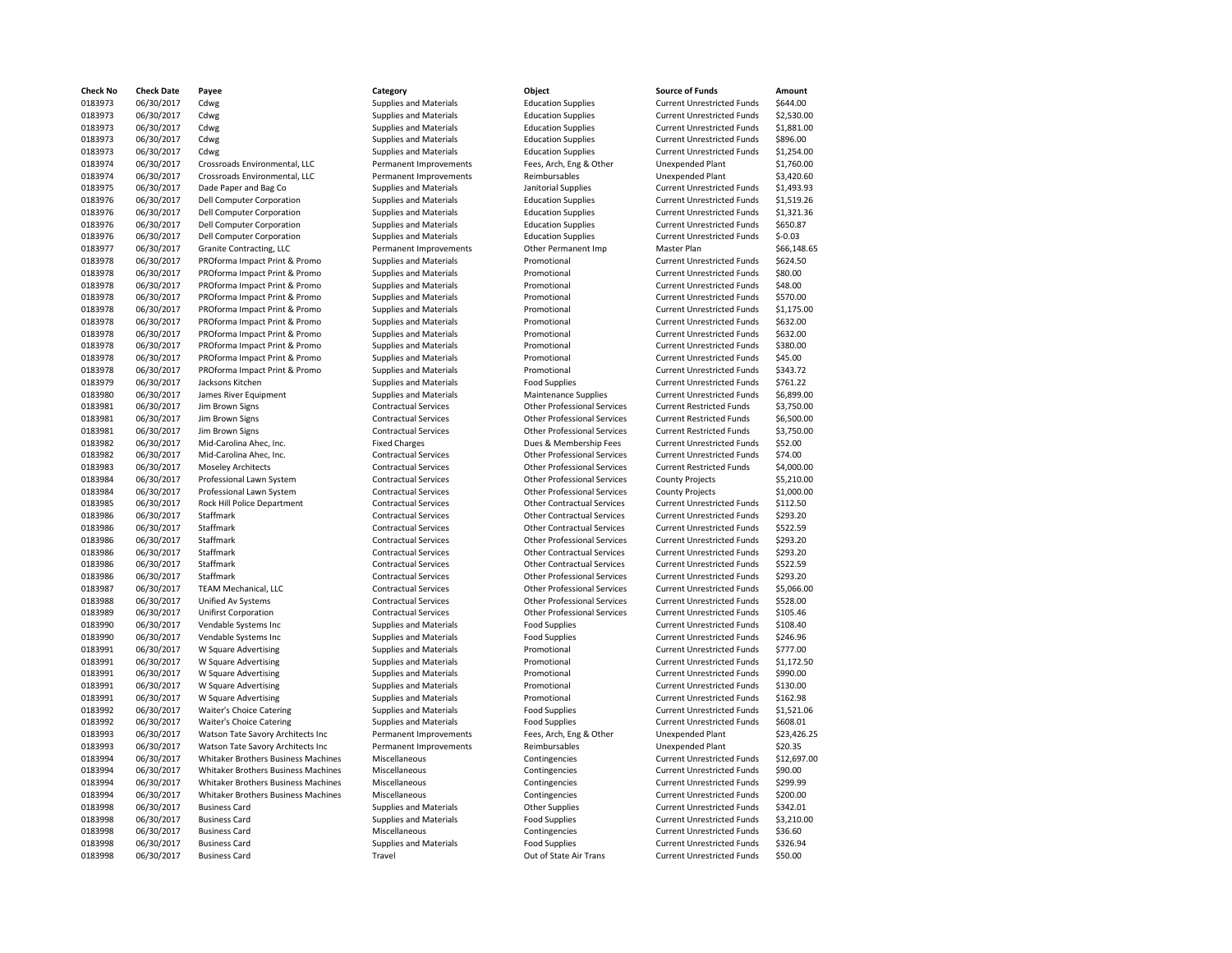| Check No | <b>Check Date</b> | Payee                            | Category                      | Object                             | <b>Source of Funds</b>            | Amount     |
|----------|-------------------|----------------------------------|-------------------------------|------------------------------------|-----------------------------------|------------|
| 0183998  | 06/30/2017        | <b>Business Card</b>             | Travel                        | Out of State Lodging               | <b>Current Unrestricted Funds</b> | \$738.30   |
| 0183998  | 06/30/2017        | <b>Business Card</b>             | Travel                        | Out of State Other Trans           | <b>Current Unrestricted Funds</b> | \$93.79    |
| 0183998  | 06/30/2017        | <b>Business Card</b>             | <b>Supplies and Materials</b> | <b>Food Supplies</b>               | <b>Current Unrestricted Funds</b> | \$665.46   |
| 0183998  | 06/30/2017        | <b>Business Card</b>             | Travel                        | Out of State Registration Fees     | <b>Current Unrestricted Funds</b> | \$885.00   |
| 0183998  | 06/30/2017        | <b>Business Card</b>             | Travel                        | Out of State Lodging               | <b>Current Unrestricted Funds</b> | \$918.00   |
|          | 06/30/2017        |                                  | Travel                        |                                    |                                   |            |
| 0183998  |                   | <b>Business Card</b>             |                               | Out of State Lodging               | <b>Current Unrestricted Funds</b> | \$3.04     |
| 0183998  | 06/30/2017        | <b>Business Card</b>             | Travel                        | Out of State Lodging               | <b>Current Unrestricted Funds</b> | \$943.04   |
| 0183998  | 06/30/2017        | <b>Business Card</b>             | Travel                        | Out of State Lodging               | <b>Current Unrestricted Funds</b> | \$943.04   |
| 0183998  | 06/30/2017        | <b>Business Card</b>             | Travel                        | Out of State Lodging               | <b>Current Unrestricted Funds</b> | \$943.04   |
| 0183998  | 06/30/2017        | <b>Business Card</b>             | Travel                        | Out of State Lodging               | <b>Current Unrestricted Funds</b> | \$183.68   |
| 0183998  | 06/30/2017        | <b>Business Card</b>             | Travel                        | Out of State Lodging               | <b>Current Unrestricted Funds</b> | \$825.15   |
| 0183998  | 06/30/2017        | <b>Business Card</b>             | Travel                        | Out of State Lodging               | <b>Current Unrestricted Funds</b> | \$641.76   |
| 0183998  | 06/30/2017        | <b>Business Card</b>             | Travel                        | Out of State Lodging               | <b>Current Unrestricted Funds</b> | \$1,374.43 |
| 0183998  | 06/30/2017        | <b>Business Card</b>             | Travel                        | Out of State Lodging               | <b>Current Unrestricted Funds</b> | \$443.58   |
| 0183998  | 06/30/2017        | <b>Business Card</b>             | <b>Contractual Services</b>   | <b>Other Contractual Services</b>  | <b>Current Unrestricted Funds</b> | \$821.58   |
| 0183999  | 06/30/2017        | <b>Business Card</b>             | Travel                        | In State Lodging                   | <b>Current Unrestricted Funds</b> | \$233.10   |
| 0183999  | 06/30/2017        | <b>Business Card</b>             | Travel                        | In State Lodging                   | <b>Current Unrestricted Funds</b> | \$211.35   |
| 0183999  | 06/30/2017        | <b>Business Card</b>             | Travel                        | Out of State Lodging               | <b>Current Unrestricted Funds</b> | \$672.72   |
| 0183999  | 06/30/2017        | <b>Business Card</b>             | Travel                        | Out of State Misc Travel           | <b>Current Unrestricted Funds</b> | \$56.00    |
| 0183999  | 06/30/2017        | <b>Business Card</b>             | Travel                        | Out of State Lodging               | <b>Current Unrestricted Funds</b> | \$470.99   |
| 0183999  | 06/30/2017        | <b>Business Card</b>             | Travel                        | Out of State Lodging               | <b>Current Restricted Funds</b>   | \$894.90   |
| 0183999  | 06/30/2017        | <b>Business Card</b>             | Travel                        | Out of State Lodging               | <b>Current Restricted Funds</b>   | \$752.40   |
| 0183999  | 06/30/2017        | <b>Business Card</b>             | Travel                        | Out of State Lodging               | <b>Current Unrestricted Funds</b> | $$-603.42$ |
| 0183999  | 06/30/2017        | <b>Business Card</b>             | Travel                        | Out of State Lodging               | <b>Current Unrestricted Funds</b> | \$603.42   |
| 0183999  | 06/30/2017        | <b>Business Card</b>             | Travel                        | Out of State Lodging               | <b>Current Unrestricted Funds</b> | \$220.97   |
| 0183999  | 06/30/2017        | <b>Business Card</b>             | Travel                        | In State Lodging                   | <b>Current Unrestricted Funds</b> | \$397.38   |
| 0183999  | 06/30/2017        | <b>Business Card</b>             | Travel                        | In State Lodging                   | <b>Current Unrestricted Funds</b> | \$723.68   |
| 0183999  | 06/30/2017        | <b>Business Card</b>             | Travel                        | In State Lodging                   | <b>Current Unrestricted Funds</b> | \$723.68   |
| 0183999  | 06/30/2017        | <b>Business Card</b>             | Travel                        | Out of State Lodging               | <b>Current Unrestricted Funds</b> | \$-470.99  |
|          | 06/30/2017        |                                  | Travel                        |                                    |                                   |            |
| 0183999  |                   | <b>Business Card</b>             |                               | Out of State Lodging               | <b>Current Unrestricted Funds</b> | \$1,393.03 |
| 0183999  | 06/30/2017        | <b>Business Card</b>             | Travel                        | Out of State Lodging               | <b>Current Unrestricted Funds</b> | \$1,393.03 |
| 0183999  | 06/30/2017        | <b>Business Card</b>             | Travel                        | In State Lodging                   | <b>Current Unrestricted Funds</b> | \$578.88   |
| 0183999  | 06/30/2017        | <b>Business Card</b>             | Travel                        | In State Lodging                   | <b>Current Unrestricted Funds</b> | \$578.88   |
| 0183999  | 06/30/2017        | <b>Business Card</b>             | Travel                        | In State Lodging                   | <b>Current Unrestricted Funds</b> | \$578.88   |
| 0183999  | 06/30/2017        | <b>Business Card</b>             | Travel                        | Out of State Lodging               | <b>Current Unrestricted Funds</b> | \$619.18   |
| 0183999  | 06/30/2017        | <b>Business Card</b>             | Travel                        | Out of State Lodging               | <b>Current Unrestricted Funds</b> | \$250.88   |
| 0183999  | 06/30/2017        | <b>Business Card</b>             | Travel                        | Out of State Lodging               | <b>Current Unrestricted Funds</b> | \$224.87   |
| 0183999  | 06/30/2017        | <b>Business Card</b>             | Travel                        | In State Lodging                   | <b>Current Unrestricted Funds</b> | \$-335.21  |
| 0183999  | 06/30/2017        | <b>Business Card</b>             | <b>Contractual Services</b>   | <b>Other Contractual Services</b>  | <b>Current Unrestricted Funds</b> | \$630.43   |
| 0184000  | 06/30/2017        | <b>Business Card</b>             | Travel                        | Out of State Lodging               | <b>Current Unrestricted Funds</b> | \$619.14   |
| 0184000  | 06/30/2017        | <b>Business Card</b>             | Travel                        | Out of State Lodging               | <b>Current Unrestricted Funds</b> | \$475.36   |
| 0184000  | 06/30/2017        | <b>Business Card</b>             | Travel                        | Out of State Lodging               | <b>Current Unrestricted Funds</b> | \$475.36   |
| 0184000  | 06/30/2017        | <b>Business Card</b>             | Travel                        | Out of State Lodging               | <b>Current Unrestricted Funds</b> | $$-258.00$ |
| 0184000  | 06/30/2017        | <b>Business Card</b>             | Travel                        | Out of State Lodging               | <b>Current Unrestricted Funds</b> | \$685.05   |
| 0184000  | 06/30/2017        | <b>Business Card</b>             | Travel                        | Out of State Lodging               | <b>Current Unrestricted Funds</b> | \$685.05   |
| 0184000  | 06/30/2017        | <b>Business Card</b>             | Travel                        | Out of State Lodging               | <b>Current Unrestricted Funds</b> | \$719.89   |
| 0184000  | 06/30/2017        | <b>Business Card</b>             | Travel                        | Out of State Lodging               | <b>Current Unrestricted Funds</b> | \$578.64   |
| 0184000  | 06/30/2017        | <b>Business Card</b>             | Travel                        | Out of State Lodging               | <b>Current Unrestricted Funds</b> | \$712.89   |
| 0184000  | 06/30/2017        | <b>Business Card</b>             | Travel                        | Out of State Lodging               | <b>Current Unrestricted Funds</b> | \$701.73   |
| 0184000  | 06/30/2017        | <b>Business Card</b>             | Travel                        | Out of State Lodging               | <b>Current Unrestricted Funds</b> | \$1,122.90 |
| 0184000  | 06/30/2017        | <b>Business Card</b>             | Travel                        | Out of State Lodging               | <b>Current Unrestricted Funds</b> | \$1,032.44 |
| 0184000  | 06/30/2017        | <b>Business Card</b>             | Travel                        | In State Lodging                   | <b>Current Unrestricted Funds</b> | \$382.35   |
| 0184000  | 06/30/2017        | <b>Business Card</b>             | Travel                        | In State Lodging                   | <b>Current Unrestricted Funds</b> | \$305.80   |
| 0184001  | 06/30/2017        | <b>Business Card</b>             | <b>Supplies and Materials</b> | <b>Food Supplies</b>               | <b>Current Unrestricted Funds</b> | \$84.49    |
| 0184001  | 06/30/2017        | <b>Business Card</b>             | <b>Supplies and Materials</b> | <b>Other Supplies</b>              | <b>Current Unrestricted Funds</b> | \$289.00   |
| 0184001  | 06/30/2017        | <b>Business Card</b>             | Supplies and Materials        | <b>Office Supplies</b>             | <b>Current Unrestricted Funds</b> | \$125.29   |
| 0184001  | 06/30/2017        | <b>Business Card</b>             | <b>Supplies and Materials</b> | <b>Food Supplies</b>               | <b>Current Unrestricted Funds</b> | \$38.01    |
| 0184001  | 06/30/2017        | <b>Business Card</b>             | Travel                        | In State Lodging                   | <b>Current Unrestricted Funds</b> | \$1.00     |
| 0184004  | 06/30/2017        | Department of Administration     | Supplies and Materials        |                                    | <b>Current Unrestricted Funds</b> | \$11.25    |
|          |                   |                                  | <b>Current Liabilities</b>    | Postage                            |                                   |            |
| 0184021  | 06/30/2017        | Wage Garnishment Processing Unit | <b>Contractual Services</b>   | Court Order Levy                   | <b>Current Unrestricted Funds</b> | \$897.19   |
| 0184023  | 06/30/2017        | Daikin Applied Americas, Inc.    |                               | <b>Other Professional Services</b> | <b>Current Unrestricted Funds</b> | \$1,240.00 |
| 0184024  | 06/30/2017        | Stericycle Inc                   | <b>Contractual Services</b>   | <b>Other Professional Services</b> | <b>Current Unrestricted Funds</b> | \$282.67   |
| 0184024  | 06/30/2017        | Stericycle Inc                   | <b>Contractual Services</b>   | <b>Other Professional Services</b> | <b>Current Unrestricted Funds</b> | \$131.24   |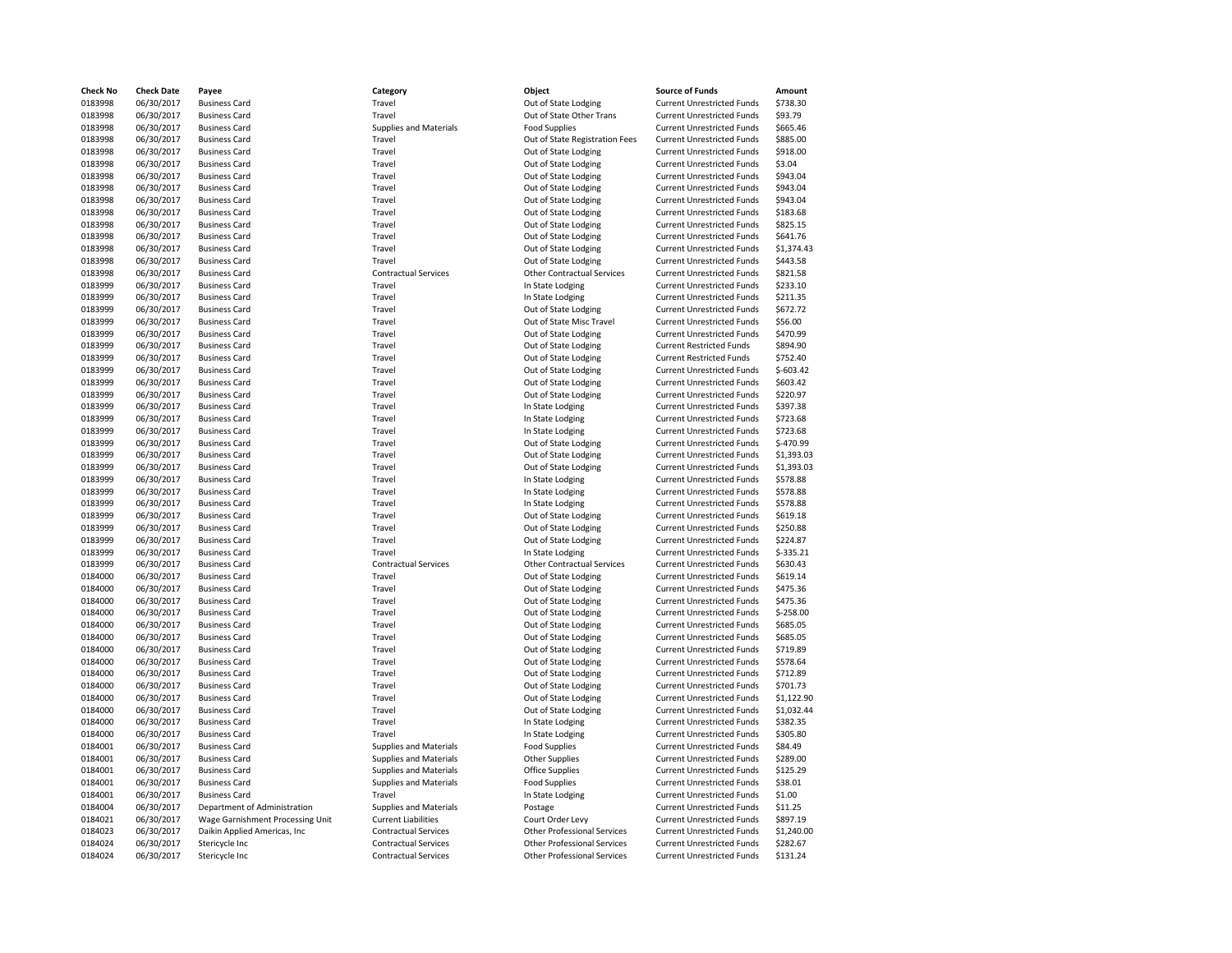| Check No | <b>Check Date</b> | Payee               | Category                    | Object                                           | <b>Source of Funds</b>            | Amount   |
|----------|-------------------|---------------------|-----------------------------|--------------------------------------------------|-----------------------------------|----------|
| 0184024  | 06/30/2017        | Stericycle Inc      | <b>Contractual Services</b> | <b>Other Professional Services</b>               | <b>Current Unrestricted Funds</b> | \$75.72  |
| 0184024  | 06/30/2017        | Stericycle Inc      | <b>Contractual Services</b> | <b>Other Professional Services</b>               | <b>Current Unrestricted Funds</b> | \$15.14  |
| E0007573 | 06/01/2017        | <b>YTC Employee</b> | Travel                      | In State Priv Auto                               | <b>Current Unrestricted Funds</b> | \$21.19  |
| E0007574 | 06/13/2017        | <b>YTC Employee</b> | Travel                      | Out of State Priv Auto                           | <b>Current Unrestricted Funds</b> | \$36.00  |
| E0007574 | 06/13/2017        | <b>YTC Employee</b> | Travel                      | Out of State Other Trans                         | <b>Current Unrestricted Funds</b> | \$51.45  |
| E0007574 | 06/13/2017        | <b>YTC Employee</b> | Travel                      | Out of State Air Trans                           | <b>Current Unrestricted Funds</b> | \$50.00  |
| E0007574 | 06/13/2017        | <b>YTC Employee</b> | Travel                      | Out of State Meals                               | <b>Current Unrestricted Funds</b> | \$98.00  |
| E0007575 | 06/13/2017        | <b>YTC Employee</b> | Travel                      | In State Priv Auto                               | <b>Current Unrestricted Funds</b> | \$57.42  |
| E0007576 | 06/13/2017        | <b>YTC Employee</b> | Travel                      | In State Priv Auto                               | <b>Current Restricted Funds</b>   | \$83.16  |
|          |                   |                     |                             |                                                  |                                   |          |
| E0007577 | 06/13/2017        | <b>YTC Employee</b> | Travel                      | In State Priv Auto                               | <b>Current Unrestricted Funds</b> | \$61.38  |
| E0007578 | 06/13/2017        | <b>YTC Employee</b> | Travel                      | In State Priv Auto                               | <b>Current Unrestricted Funds</b> | \$84.72  |
| E0007579 | 06/13/2017        | <b>YTC Employee</b> | Travel                      | Out of State Meals                               | <b>Current Unrestricted Funds</b> | \$91.00  |
| E0007579 | 06/13/2017        | <b>YTC Employee</b> | Travel                      | Out of State Misc Travel                         | <b>Current Unrestricted Funds</b> | \$15.00  |
| E0007580 | 06/13/2017        | <b>YTC Employee</b> | Travel                      | Out of State Priv Auto                           | <b>Current Unrestricted Funds</b> | \$25.74  |
| E0007581 | 06/13/2017        | <b>YTC Employee</b> | Travel                      | Out of State Priv Auto                           | <b>Current Unrestricted Funds</b> | \$9.00   |
| E0007582 | 06/13/2017        | <b>YTC Employee</b> | Travel                      | In State Priv Auto                               | <b>Current Unrestricted Funds</b> | \$92.96  |
| E0007583 | 06/13/2017        | <b>YTC Employee</b> | Travel                      | In State Priv Auto                               | <b>Current Unrestricted Funds</b> | \$71.28  |
| E0007584 | 06/13/2017        | <b>YTC Employee</b> | Travel                      | Out of State Misc Travel                         | <b>Current Unrestricted Funds</b> | \$85.50  |
| E0007584 | 06/13/2017        | <b>YTC Employee</b> | Travel                      | Out of State Meals                               | <b>Current Unrestricted Funds</b> | \$84.00  |
| E0007585 | 06/13/2017        | <b>YTC Employee</b> | Travel                      | In State Priv Auto                               | <b>Current Unrestricted Funds</b> | \$71.62  |
| E0007586 | 06/13/2017        | <b>YTC Employee</b> | Travel                      | In State Priv Auto                               | <b>Current Unrestricted Funds</b> | \$160.00 |
| E0007587 | 06/13/2017        | <b>YTC Employee</b> | Travel                      | In State Priv Auto                               | <b>Current Unrestricted Funds</b> | \$31.23  |
| E0007588 | 06/13/2017        | <b>YTC Employee</b> | Travel                      | In State Priv Auto                               | <b>Current Unrestricted Funds</b> | \$77.22  |
| E0007589 | 06/14/2017        | <b>YTC Employee</b> | Travel                      | Out of State Other Trans                         | <b>Current Unrestricted Funds</b> | \$52.00  |
| E0007589 | 06/14/2017        | <b>YTC Employee</b> | Travel                      | Out of State Misc Travel                         | <b>Current Unrestricted Funds</b> | \$35.00  |
| E0007589 | 06/14/2017        | <b>YTC Employee</b> | Travel                      | Out of State Air Trans                           | <b>Current Unrestricted Funds</b> | \$50.00  |
| E0007589 | 06/14/2017        | <b>YTC Employee</b> | Travel                      | Out of State Meals                               | <b>Current Unrestricted Funds</b> | \$108.00 |
| E0007590 | 06/14/2017        | <b>YTC Employee</b> | Travel                      | Out of State Priv Auto                           | <b>Current Restricted Funds</b>   | \$369.28 |
| E0007590 | 06/14/2017        | <b>YTC Employee</b> | Travel                      | Out of State Meals                               | <b>Current Restricted Funds</b>   | \$80.00  |
| E0007590 | 06/14/2017        | <b>YTC Employee</b> | Travel                      | Out of State Misc Travel                         | <b>Current Restricted Funds</b>   | \$48.00  |
| E0007591 | 06/14/2017        | <b>YTC Employee</b> | Travel                      | In State Priv Auto                               | <b>Current Unrestricted Funds</b> | \$49.81  |
| E0007592 | 06/14/2017        | <b>YTC Employee</b> | Travel                      | In State Priv Auto                               | <b>Current Unrestricted Funds</b> | \$74.75  |
| E0007593 | 06/14/2017        | <b>YTC Employee</b> | Travel                      | In State Priv Auto                               | <b>Current Unrestricted Funds</b> | \$10.48  |
|          |                   |                     |                             |                                                  |                                   |          |
| E0007594 | 06/14/2017        | <b>YTC Employee</b> | Travel<br>Travel            | Out of State Priv Auto<br>Out of State Air Trans | <b>Current Unrestricted Funds</b> | \$27.00  |
| E0007594 | 06/14/2017        | <b>YTC Employee</b> |                             |                                                  | <b>Current Unrestricted Funds</b> | \$25.00  |
| E0007594 | 06/14/2017        | <b>YTC Employee</b> | Travel                      | Out of State Meals                               | <b>Current Unrestricted Funds</b> | \$108.00 |
| E0007595 | 06/14/2017        | <b>YTC Employee</b> | Travel                      | In State Priv Auto                               | <b>Current Unrestricted Funds</b> | \$33.17  |
| E0007596 | 06/14/2017        | <b>YTC Employee</b> | Travel                      | In State Priv Auto                               | <b>Current Unrestricted Funds</b> | \$17.85  |
| E0007597 | 06/14/2017        | <b>YTC Employee</b> | Travel                      | In State Priv Auto                               | <b>Current Unrestricted Funds</b> | \$21.78  |
| E0007598 | 06/14/2017        | <b>YTC Employee</b> | Travel                      | Out of State Priv Auto                           | <b>Current Unrestricted Funds</b> | \$41.87  |
| E0007599 | 06/14/2017        | <b>YTC Employee</b> | Travel                      | In State Priv Auto                               | <b>Current Unrestricted Funds</b> | \$149.49 |
| E0007600 | 06/14/2017        | <b>YTC Employee</b> | Travel                      | In State Lodging                                 | <b>Current Unrestricted Funds</b> | \$125.48 |
| E0007601 | 06/14/2017        | <b>YTC Employee</b> | Travel                      | Out of State Priv Auto                           | <b>Current Unrestricted Funds</b> | \$29.70  |
| E0007601 | 06/14/2017        | <b>YTC Employee</b> | Travel                      | Out of State Lodging                             | <b>Current Unrestricted Funds</b> | \$738.30 |
| E0007601 | 06/14/2017        | <b>YTC Employee</b> | Travel                      | Out of State Air Trans                           | <b>Current Unrestricted Funds</b> | \$50.00  |
| E0007601 | 06/14/2017        | <b>YTC Employee</b> | Travel                      | Out of State Meals                               | <b>Current Unrestricted Funds</b> | \$87.00  |
| E0007601 | 06/14/2017        | <b>YTC Employee</b> | Travel                      | Out of State Misc Travel                         | <b>Current Unrestricted Funds</b> | \$40.00  |
| E0007602 | 06/14/2017        | <b>YTC Employee</b> | Travel                      | In State Lodging                                 | <b>Current Unrestricted Funds</b> | \$174.26 |
| E0007602 | 06/14/2017        | <b>YTC Employee</b> | Travel                      | In State Meals                                   | <b>Current Unrestricted Funds</b> | \$25.00  |
| E0007602 | 06/14/2017        | <b>YTC Employee</b> | Travel                      | In State Misc Travel Exp                         | <b>Current Unrestricted Funds</b> | \$32.61  |
| E0007603 | 06/14/2017        | <b>YTC Employee</b> | Travel                      | Out of State Priv Auto                           | <b>Current Unrestricted Funds</b> | \$34.06  |
| E0007603 | 06/14/2017        | <b>YTC Employee</b> | Travel                      | Out of State Other Trans                         | <b>Current Unrestricted Funds</b> | \$48.00  |
| E0007603 | 06/14/2017        | <b>YTC Employee</b> | Travel                      | Out of State Lodging                             | <b>Current Unrestricted Funds</b> | \$738.30 |
| E0007603 | 06/14/2017        | <b>YTC Employee</b> | Travel                      | Out of State Misc Travel                         | <b>Current Unrestricted Funds</b> | \$40.00  |
| E0007603 | 06/14/2017        | <b>YTC Employee</b> | Travel                      | Out of State Air Trans                           | <b>Current Unrestricted Funds</b> | \$50.00  |
| E0007603 | 06/14/2017        | <b>YTC Employee</b> | Travel                      | Out of State Meals                               | <b>Current Unrestricted Funds</b> | \$78.00  |
| E0007604 | 06/14/2017        | <b>YTC Employee</b> | Travel                      | In State Priv Auto                               | <b>Current Unrestricted Funds</b> | \$168.30 |
| E0007605 | 06/14/2017        | <b>YTC Employee</b> | Travel                      | In State Meals                                   | <b>Current Unrestricted Funds</b> | \$50.00  |
| E0007606 | 06/14/2017        | <b>YTC Employee</b> | Travel                      | In State Priv Auto                               | <b>Current Unrestricted Funds</b> | \$169.29 |
| E0007606 |                   |                     | Travel                      |                                                  | <b>Current Unrestricted Funds</b> | \$233.10 |
|          | 06/14/2017        | <b>YTC Employee</b> |                             | In State Lodging                                 |                                   |          |
| E0007606 | 06/14/2017        | <b>YTC Employee</b> | Travel                      | In State Meals                                   | <b>Current Unrestricted Funds</b> | \$50.00  |
| E0007607 | 06/14/2017        | <b>YTC Employee</b> | Travel                      | In State Priv Auto                               | <b>Current Unrestricted Funds</b> | \$42.18  |
| E0007608 | 06/14/2017        | <b>YTC Employee</b> | Travel                      | In State Priv Auto                               | <b>Current Unrestricted Funds</b> | \$41.93  |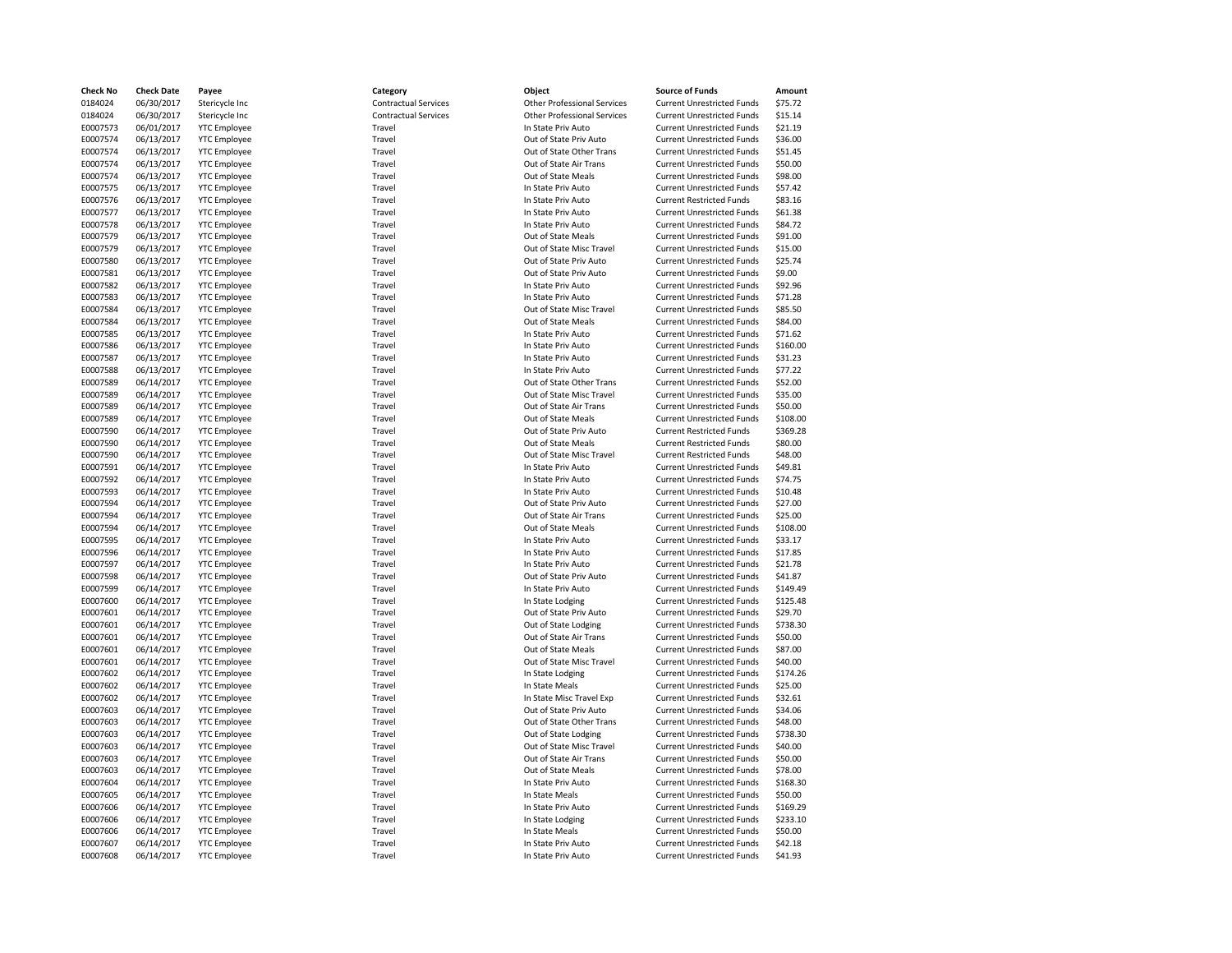| <b>Check No</b> | <b>Check Date</b> | Payee               | Category                    | Object                                   | <b>Source of Funds</b>                                                 | Amount     |
|-----------------|-------------------|---------------------|-----------------------------|------------------------------------------|------------------------------------------------------------------------|------------|
| E0007609        | 06/14/2017        | <b>YTC Employee</b> | Travel                      | In State Priv Auto                       | <b>Current Unrestricted Funds</b>                                      | \$9.90     |
| E0007610        | 06/14/2017        | <b>YTC Employee</b> | Travel                      | In State Priv Auto                       | <b>Current Unrestricted Funds</b>                                      | \$67.32    |
| E0007611        | 06/15/2017        | <b>YTC Employee</b> | Travel                      | In State Priv Auto                       | <b>Current Unrestricted Funds</b>                                      | \$184.72   |
| E0007612        | 06/15/2017        | <b>YTC Employee</b> | <b>Contractual Services</b> | <b>Education &amp; Training Serv</b>     | <b>Current Unrestricted Funds</b>                                      | \$2,000.00 |
| E0007613        | 06/15/2017        | <b>YTC Employee</b> | Travel                      | Out of State Priv Auto                   | <b>Current Unrestricted Funds</b>                                      | \$30.09    |
| E0007613        | 06/15/2017        | <b>YTC Employee</b> | Travel                      | Out of State Other Trans                 | <b>Current Unrestricted Funds</b>                                      | \$45.00    |
| E0007613        | 06/15/2017        | <b>YTC Employee</b> | Travel                      | Out of State Meals                       | <b>Current Unrestricted Funds</b>                                      | \$26.00    |
| E0007613        | 06/15/2017        | <b>YTC Employee</b> | Travel                      | Out of State Misc Travel                 | <b>Current Unrestricted Funds</b>                                      | \$28.00    |
| E0007613        | 06/15/2017        | <b>YTC Employee</b> | Travel                      | Out of State Air Trans                   | <b>Current Unrestricted Funds</b>                                      | \$25.00    |
| E0007614        | 06/22/2017        | <b>YTC Employee</b> | Travel                      | Out of State Priv Auto                   | <b>Current Unrestricted Funds</b>                                      | \$27.32    |
| E0007614        | 06/22/2017        | <b>YTC Employee</b> | Travel                      | Out of State Air Trans                   | <b>Current Unrestricted Funds</b>                                      | \$310.10   |
| E0007614        | 06/22/2017        | <b>YTC Employee</b> | Travel                      | Out of State Other Trans                 | <b>Current Unrestricted Funds</b>                                      | \$12.00    |
| E0007614        | 06/22/2017        | <b>YTC Employee</b> | Travel                      | Out of State Lodging                     | <b>Current Unrestricted Funds</b>                                      | \$497.10   |
| E0007614        | 06/22/2017        | <b>YTC Employee</b> | Travel                      | Out of State Registration Fees           | <b>Current Unrestricted Funds</b>                                      | \$395.00   |
| E0007614        | 06/22/2017        | <b>YTC Employee</b> | Travel                      | Out of State Meals                       | <b>Current Unrestricted Funds</b>                                      | \$57.00    |
| E0007615        | 06/22/2017        | <b>YTC Employee</b> | Travel                      | In State Priv Auto                       | <b>Current Unrestricted Funds</b>                                      | \$124.74   |
| E0007616        | 06/22/2017        | <b>YTC Employee</b> | Travel                      | In State Priv Auto                       | <b>Current Unrestricted Funds</b>                                      | \$114.84   |
| E0007617        | 06/22/2017        | <b>YTC Employee</b> | Travel                      | In State Priv Auto                       | <b>Current Unrestricted Funds</b>                                      | \$5.54     |
| E0007617        | 06/22/2017        | <b>YTC Employee</b> | Travel                      | In State Priv Auto                       | <b>Current Unrestricted Funds</b>                                      | \$17.08    |
| E0007618        | 06/22/2017        |                     | Travel                      |                                          |                                                                        | \$71.28    |
| E0007619        | 06/22/2017        | <b>YTC Employee</b> | Travel                      | In State Priv Auto<br>In State Priv Auto | <b>Current Unrestricted Funds</b><br><b>Current Unrestricted Funds</b> | \$18.81    |
|                 |                   | <b>YTC Employee</b> |                             |                                          |                                                                        |            |
| E0007620        | 06/27/2017        | <b>YTC Employee</b> | Travel                      | In State Meals                           | <b>Current Unrestricted Funds</b>                                      | \$26.00    |
| E0007620        | 06/27/2017        | <b>YTC Employee</b> | Travel                      | In State Misc Travel Exp                 | <b>Current Unrestricted Funds</b>                                      | \$25.92    |
| E0007621        | 06/27/2017        | <b>YTC Employee</b> | Travel                      | In State Priv Auto                       | <b>Current Unrestricted Funds</b>                                      | \$95.54    |
| E0007621        | 06/27/2017        | <b>YTC Employee</b> | Travel                      | In State Lodging                         | <b>Current Unrestricted Funds</b>                                      | \$155.86   |
| E0007622        | 06/27/2017        | <b>YTC Employee</b> | Travel                      | In State Priv Auto                       | <b>Current Unrestricted Funds</b>                                      | \$31.88    |
| E0007623        | 06/29/2017        | <b>YTC Employee</b> | Travel                      | Out of State Air Trans                   | <b>Current Unrestricted Funds</b>                                      | \$50.00    |
| E0007623        | 06/29/2017        | <b>YTC Employee</b> | Travel                      | Out of State Other Trans                 | <b>Current Unrestricted Funds</b>                                      | \$9.00     |
| E0007623        | 06/29/2017        | <b>YTC Employee</b> | Travel                      | Out of State Meals                       | <b>Current Unrestricted Funds</b>                                      | \$89.00    |
| E0007623        | 06/29/2017        | <b>YTC Employee</b> | Travel                      | Out of State Misc Travel                 | <b>Current Unrestricted Funds</b>                                      | \$28.60    |
| E0007624        | 06/29/2017        | <b>YTC Employee</b> | Travel                      | In State Priv Auto                       | <b>Current Unrestricted Funds</b>                                      | \$74.25    |
| E0007624        | 06/29/2017        | <b>YTC Employee</b> | Travel                      | Non Deductible Meals                     | <b>Current Unrestricted Funds</b>                                      | \$7.00     |
| E0007625        | 06/29/2017        | <b>YTC Employee</b> | Travel                      | In State Priv Auto                       | <b>Current Unrestricted Funds</b>                                      | \$51.87    |
| E0007626        | 06/29/2017        | <b>YTC Employee</b> | Travel                      | In State Priv Auto                       | <b>Current Unrestricted Funds</b>                                      | \$69.00    |
| E0007626        | 06/29/2017        | <b>YTC Employee</b> | Travel                      | In State Priv Auto                       | <b>Current Unrestricted Funds</b>                                      | \$60.19    |
| E0007627        | 06/29/2017        | <b>YTC Employee</b> | Travel                      | Out of State Air Trans                   | <b>Current Unrestricted Funds</b>                                      | \$406.96   |
| E0007627        | 06/29/2017        | <b>YTC Employee</b> | Travel                      | Out of State Other Trans                 | <b>Current Unrestricted Funds</b>                                      | \$18.00    |
| E0007627        | 06/29/2017        | <b>YTC Employee</b> | Travel                      | Out of State Lodging                     | <b>Current Unrestricted Funds</b>                                      | \$742.43   |
| E0007627        | 06/29/2017        | <b>YTC Employee</b> | Travel                      | Out of State Misc Travel                 | <b>Current Unrestricted Funds</b>                                      | \$35.00    |
| E0007627        | 06/29/2017        | <b>YTC Employee</b> | Travel                      | Out of State Registration Fees           | <b>Current Unrestricted Funds</b>                                      | \$475.00   |
| E0007627        | 06/29/2017        | <b>YTC Employee</b> | Travel                      | Out of State Meals                       | <b>Current Unrestricted Funds</b>                                      | \$89.00    |
| E0007628        | 06/29/2017        | <b>YTC Employee</b> | Travel                      | Out of State Priv Auto                   | <b>Current Unrestricted Funds</b>                                      | \$22.77    |
| E0007629        | 06/29/2017        | <b>YTC Employee</b> | Travel                      | In State Lodging                         | <b>Current Unrestricted Funds</b>                                      | \$234.06   |
| E0007629        | 06/29/2017        | <b>YTC Employee</b> | Travel                      | In State Meals                           | <b>Current Unrestricted Funds</b>                                      | \$54.00    |
| E0007629        | 06/29/2017        | <b>YTC Employee</b> | Travel                      | In State Misc Travel Exp                 | <b>Current Unrestricted Funds</b>                                      | \$19.01    |
| E0007630        | 06/29/2017        | <b>YTC Employee</b> | Travel                      | Out of State Air Trans                   | <b>Current Unrestricted Funds</b>                                      | \$366.96   |
| E0007630        | 06/29/2017        | <b>YTC Employee</b> | Travel                      | Out of State Other Trans                 | <b>Current Unrestricted Funds</b>                                      | \$9.00     |
| E0007630        | 06/29/2017        | <b>YTC Employee</b> | Travel                      | Out of State Lodging                     | <b>Current Unrestricted Funds</b>                                      | \$742.43   |
| E0007630        | 06/29/2017        | <b>YTC Employee</b> | Travel                      | Out of State Registration Fees           | <b>Current Unrestricted Funds</b>                                      | \$545.00   |
| E0007630        | 06/29/2017        | <b>YTC Employee</b> | Travel                      | Out of State Misc Travel                 | <b>Current Unrestricted Funds</b>                                      | \$35.00    |
| E0007630        | 06/29/2017        | <b>YTC Employee</b> | Travel                      | Out of State Meals                       | <b>Current Unrestricted Funds</b>                                      | \$89.00    |
| E0007631        | 06/29/2017        | <b>YTC Employee</b> | Travel                      | Out of State Meals                       | <b>Current Unrestricted Funds</b>                                      | \$98.00    |
| E0007631        | 06/29/2017        | <b>YTC Employee</b> | Travel                      | Out of State Other Trans                 | <b>Current Unrestricted Funds</b>                                      | \$123.71   |
| E0007631        | 06/29/2017        | <b>YTC Employee</b> | Travel                      | Out of State Misc Travel                 | <b>Current Unrestricted Funds</b>                                      | \$42.00    |
| E0007632        | 06/29/2017        | <b>YTC Employee</b> | Travel                      | Out of State Other Trans                 | <b>Current Unrestricted Funds</b>                                      | \$33.17    |
| E0007632        | 06/29/2017        | <b>YTC Employee</b> | Travel                      | Out of State Air Trans                   | <b>Current Unrestricted Funds</b>                                      | \$50.00    |
| E0007632        | 06/29/2017        | <b>YTC Employee</b> | Travel                      | Out of State Meals                       | <b>Current Unrestricted Funds</b>                                      | \$71.00    |
| E0007633        | 06/29/2017        | <b>YTC Employee</b> | Travel                      | In State Priv Auto                       | <b>Current Unrestricted Funds</b>                                      | \$106.92   |
| E0007633        | 06/29/2017        | <b>YTC Employee</b> | Travel                      | In State Meals                           | <b>Current Unrestricted Funds</b>                                      | \$36.00    |
| E0007634        | 06/29/2017        | <b>YTC Employee</b> | Travel                      | In State Priv Auto                       | <b>Current Unrestricted Funds</b>                                      | \$215.82   |
| E0007634        | 06/29/2017        | <b>YTC Employee</b> | Travel                      | In State Meals                           | <b>Current Unrestricted Funds</b>                                      | \$24.00    |
| E0007635        | 06/29/2017        | <b>YTC Employee</b> | Travel                      | In State Priv Auto                       | <b>Current Unrestricted Funds</b>                                      | \$307.80   |
| E0007636        | 06/29/2017        | <b>YTC Employee</b> | Travel                      | In State Priv Auto                       | <b>Current Unrestricted Funds</b>                                      | \$60.40    |
|                 |                   |                     |                             |                                          |                                                                        |            |